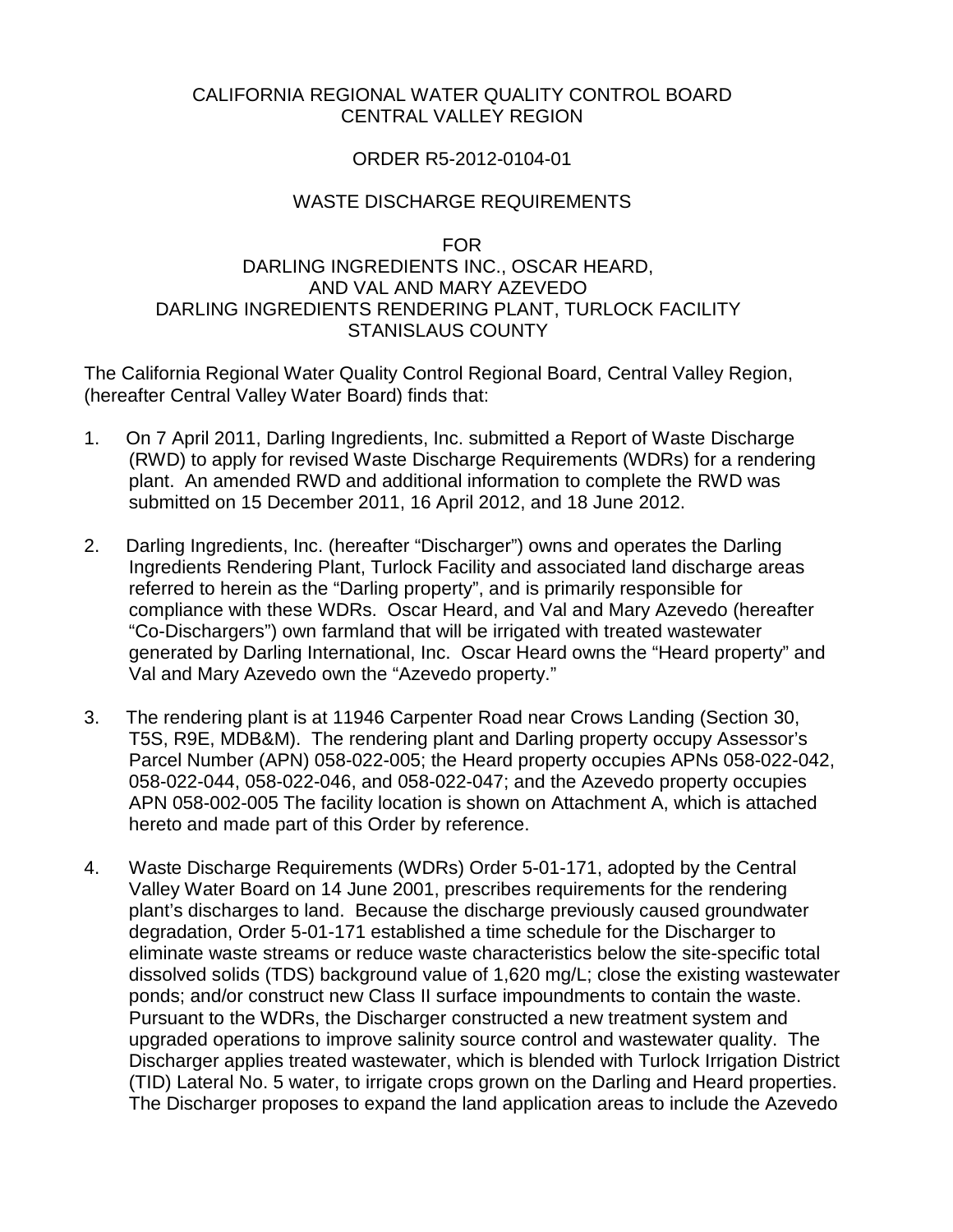property for land application of treated wastewater. Therefore, the WDRs are no longer adequate to regulate the discharge, and it is appropriate to revise the WDRs.

# **Facility and Discharge Regulated Under Previous WDRs**

- 5. The rendering plant receives animal mortalities and meat processing by-products that include fat, bone, and offal. Only animal mortalities of a certain quality are accepted. These raw materials are recycled into fats and proteins that are sold into animal feed, fertilizer, oleochemical, and biofuel markets.
- 6. Wastewater streams include condensate from the cooker, truck and plant cleaning wash water, boiler blowdown, reverse osmosis reject water, feather plant knockdown tower wastewater, and overflow from a Venturi system associated with the plant odor abatement system.
- 7. The following table summarizes recent influent wastewater flows.

| <b>Flow Parameter</b> | <b>Average Daily</b><br>Influent Flow (gpd) |
|-----------------------|---------------------------------------------|
| 2006 Annual Average   | 117,245                                     |
| 2007 Annual Average   | 107,415                                     |
| 2008 Annual Average   | 106,919                                     |
| 2009 Annual Average   | 138,788                                     |
| 2010 Annual Average   | 142,293                                     |
| 2011 Annual Average   | 145,944                                     |

- 8. Prior to 2012, wastewater was treated by a wastewater treatment system (WWTS) that consisted of a paddle wheel skimmer dissolved air floatation (DAF) system and eight unlined ponds<sup>[1](#page-1-0)</sup>. The pond locations are shown on Attachment B, which is attached hereto and made part of this Order by reference. Wastewater was first discharged to Pond 1A and flowed sequentially through the ponds to provide settling and aerobic and anoxic treatment of organic matter. Wastewater from the ponds was used for supplemental irrigation water on the Darling and Heard properties by blending with Turlock Irrigation District (TID) Lateral No. 5 water.
- 9. Wastewater generated by the rendering plant is high in BOD, nitrogen, and salinity. The following table summarizes the quality of wastewater that was discharged to and from the ponds prior to source control and completion of the new WWTS.

<span id="page-1-0"></span>The Discharger states that the ponds are lined with clay, but the liners were not engineered or constructed under a Construction Quality Assurance (CQA) Plan to verify thickness or the as-built permeability of the clay.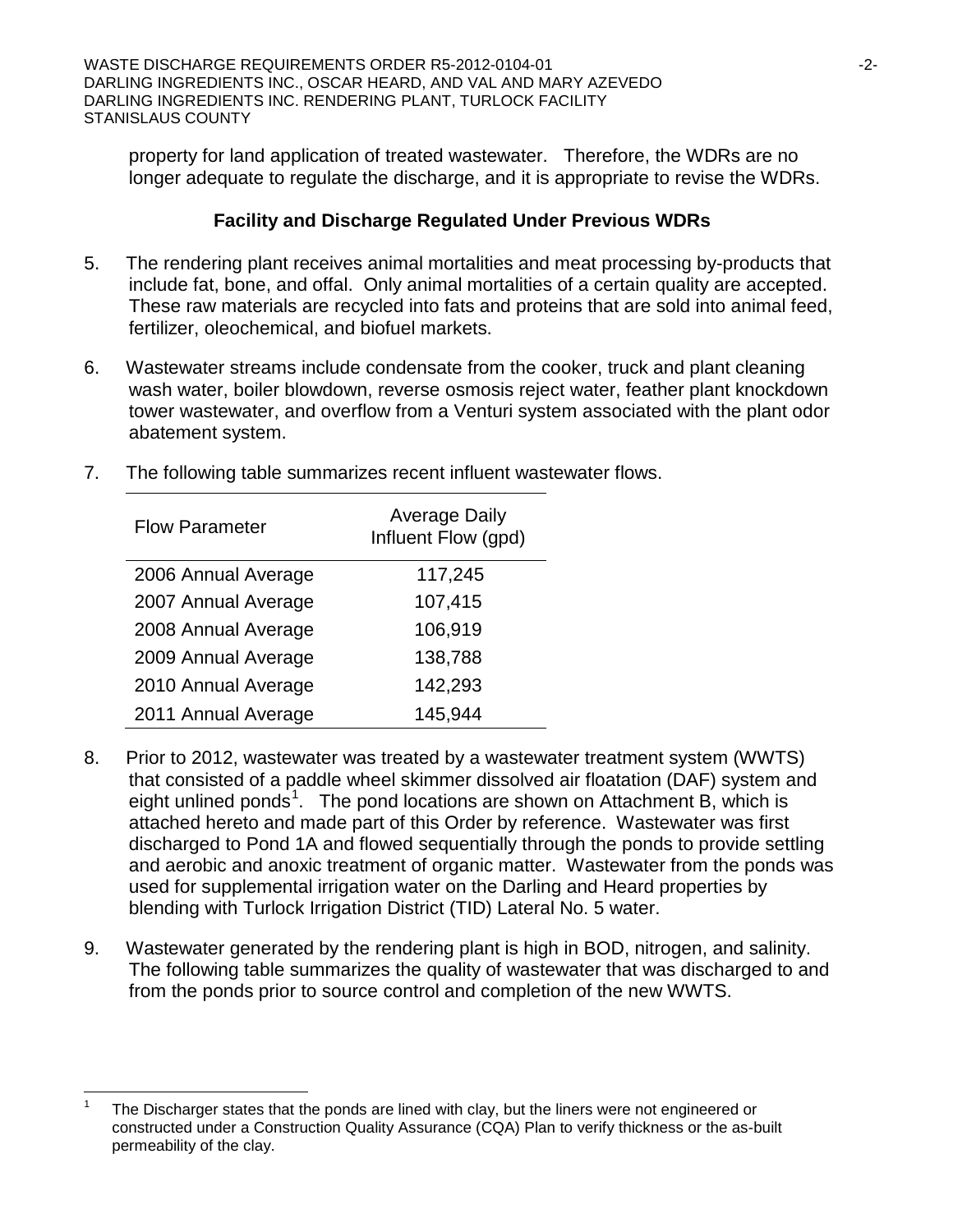|                       |       | Influent<br><b>Wastewater Quality</b><br>$($ Pond 1A $)^1$ |               |         | Effluent<br><b>Wastewater Quality</b><br>$($ Pond 6) <sup>1</sup> |
|-----------------------|-------|------------------------------------------------------------|---------------|---------|-------------------------------------------------------------------|
| Parameter             | Units | Average                                                    | Range         | Average | Range                                                             |
| $BOD5$ at 20°C        | mg/L  | 5,264                                                      | 394 to 25,000 | 334     | ND to 1,570                                                       |
| Nitrate (as nitrogen) | mg/L  | 1.85                                                       | ND to 48.4    | 1.29    | ND to 10.0                                                        |
| <b>Total Nitrogen</b> | mg/L  |                                                            |               |         |                                                                   |
| <b>TDS</b>            | mg/L  | 1,833                                                      | 570 to 5,000  | 1,727   | 409 to 4,000                                                      |
| FDS <sup>2</sup>      | mg/L  | 1,103                                                      | 557 to 2,220  | 900     | 564 to 1,540                                                      |
| Chloride              | mg/L  | 327                                                        | 69 to 1,050   | 445     | 71 to 1,200                                                       |

<sup>1</sup> Monthly data from June 2001 through March 2009 (before source control and wastewater treatment upgrades).<br><sup>2</sup> Monthly data from May 2007 through March 2009 (before source control and wastewater

treatment upgrades).

- 10. Because the previous discharge had degraded groundwater quality, WDRs Order 5-01-171 established a time schedule for the Discharger to cease discharge of wastewater containing total dissolved solids greater than 1,620 mg/L to the seven unlined ponds, or to construct Class II surface impoundments that meet the performance standard specified in Section 20310(a) of Title 27. The effluent limit was based on the upper tolerance limit of TDS in MW-5, which is the background monitoring well for the site. At the time the WDRs were adopted, the TDS concentration of wastewater discharged to the ponds was greater than 1,620 mg/L, and the Central Valley Water Board found that the discharge was not exempt from the requirements of Title 27.
- 11. Monitoring and Reporting Program (MRP) 5-01-171 required the Discharger to determine effluent concentration limits each year based on background groundwater monitoring data for the last three years. The following table summarizes the annual average TDS concentration for wastewater to Pond 1A and the calculated concentration limit.

| Year | <b>Wastewater TDS</b><br>Annual Avg. Concentration<br>(mg/L) | <b>TDS</b><br><b>Concentration Limit</b><br>(mg/L) |
|------|--------------------------------------------------------------|----------------------------------------------------|
| 2002 | 2,974                                                        | 1,620                                              |
| 2003 | 1,623                                                        | 1,810                                              |
| 2004 | 1,548                                                        | 1,212                                              |
| 2005 | 1,269                                                        | 1,076                                              |
| 2006 | 1,326                                                        | 1,218                                              |
| 2007 | 1,522                                                        | 1,231                                              |
| 2008 | 2,331                                                        | 1,199                                              |
| 2009 | 1,113                                                        | 1,192                                              |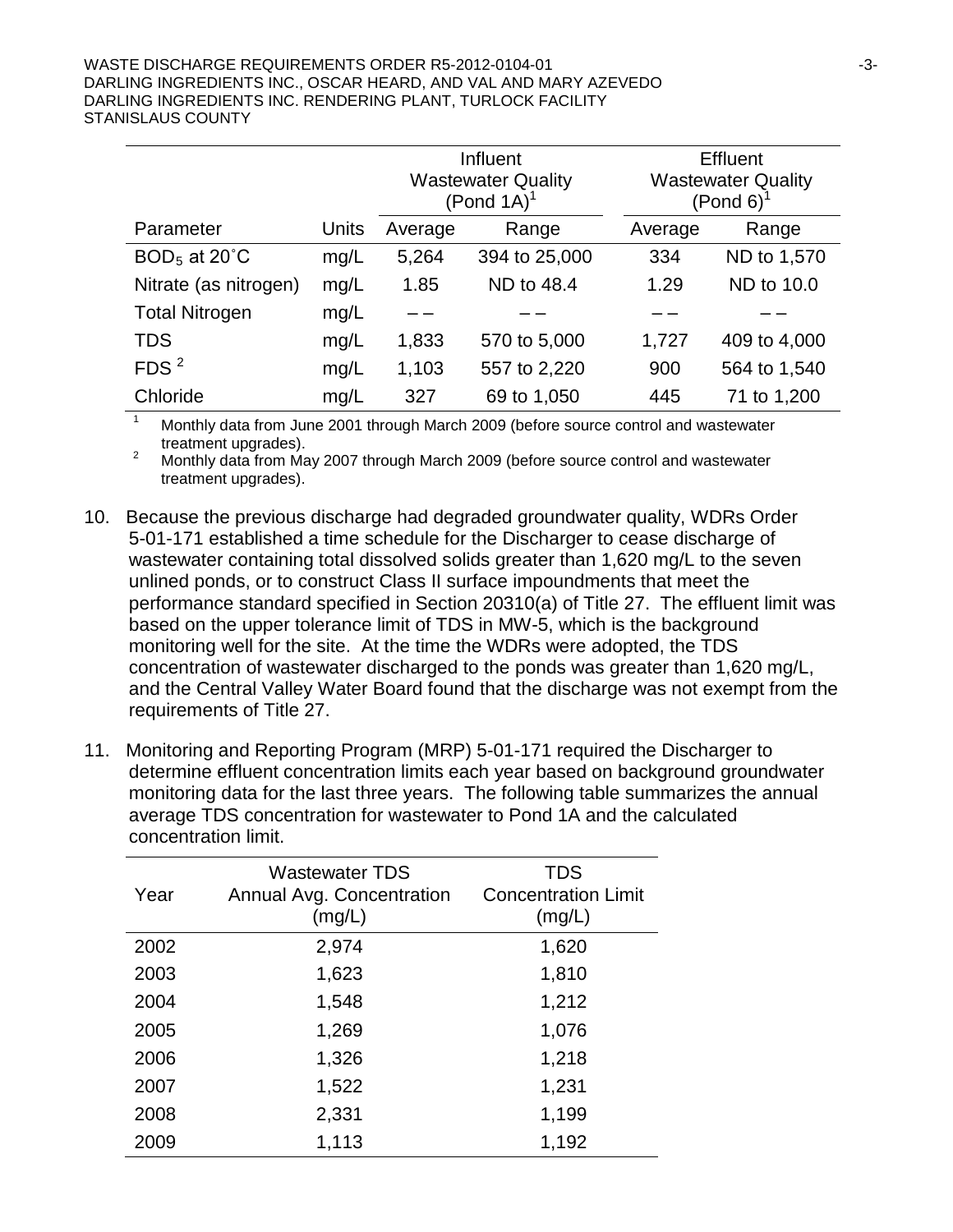| Year | <b>Wastewater TDS</b><br>Annual Avg. Concentration<br>(mg/L) | <b>TDS</b><br><b>Concentration Limit</b><br>(mg/L) |
|------|--------------------------------------------------------------|----------------------------------------------------|
| 2010 | 634                                                          | 1,440                                              |
| 2011 | 1,058                                                        | 1,705                                              |

The Discharger did not meet all of the compliance dates in the WDRs, but requested an extension of time to implement upgrades to improve wastewater quality. As described below, the Discharger has completed major upgrades to improve wastewater quality.

#### **Changes in the Facility and Discharge**

- 12. In 2002, the Discharger began using surface water from TID for rendering plant wash water, which is less saline than the two on-site source water supply wells used previously. Water from the facility's supply wells is still used for boiler feed water after reverse osmosis (RO) treatment. The RO reject water is sent to the wastewater treatment system.
- 13. In 2009, the Discharger implemented operational modifications to improve salinity source control and wastewater quality. Improvements include upgrading the animal mortality and by-product receiving areas, upgrading the rendering plant, and minimizing use of chemicals that contribute salts to the wastewater. By-products are now received directly into receiving pits rather than a paved receiving area, which reduces rinse water flows. Fluids collected in the pits are processed in the rendering plant rather than being discharged to the wastewater treatment system.
- 14. In late 2011, the Discharger completed construction of a new wastewater treatment system that first became operational in early 2012. The Discharger no longer uses the unlined ponds for wastewater treatment. The new WWTS consists of the existing paddle wheel skimmer DAF system for primary treatment to remove fats; biological treatment in aboveground tanks to reduce BOD and nitrify/denitrify; and a DAF for secondary clarification.
- 15. Based on monitoring data reported by the Discharger through November 2011, source control has reduced the average concentration of salinity constituents. The following table compares wastewater quality before and after the Discharger implemented source control.

|                |       | <b>Wastewater Quality Discharged to Ponds</b> |                      |  |
|----------------|-------|-----------------------------------------------|----------------------|--|
| Parameter      | Units | <b>Prior to Source</b>                        | <b>After Source</b>  |  |
|                |       | Control <sup>1</sup>                          | Control <sup>2</sup> |  |
| $BOD5$ at 20°C | mq/L  | 5,264                                         | 5,945                |  |
| <b>TDS</b>     | mg/L  | 1,833                                         | 829                  |  |
| <b>FDS</b>     | mg/L  | 1,103 <sup>3</sup>                            | 290                  |  |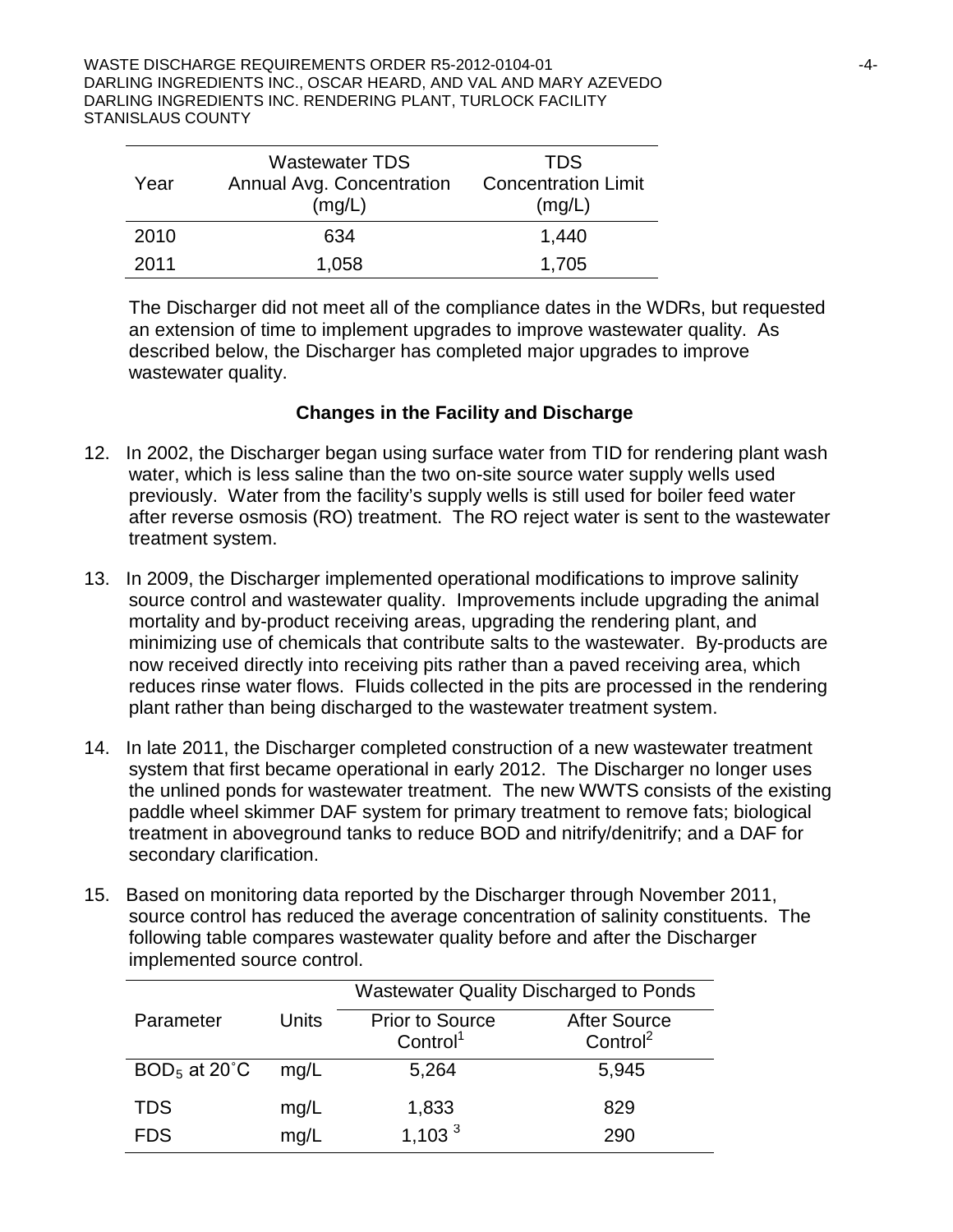|           |       | <b>Wastewater Quality Discharged to Ponds</b> |                      |  |
|-----------|-------|-----------------------------------------------|----------------------|--|
| Parameter | Units | <b>Prior to Source</b>                        | <b>After Source</b>  |  |
|           |       | Control <sup>1</sup>                          | Control <sup>2</sup> |  |
| Chloride  | mq/L  | 327                                           | 78                   |  |

<sup>1</sup> Average of monthly data from June 2001 through March 2009.

<sup>2</sup> Average of monthly data from April 2009 through November 2011.

<sup>3</sup> Average of monthly data from May 2007 (data first collected) through March 2009.

However, in a letter dated 30 August 2012, the Discharger stated that the TDS, FDS, and chloride concentrations reported in monitoring reports after April 2009 are not representative of actual concentrations discharged to the ponds. The Discharger stated that, as part of the 2009 source control and operational improvements, the low salinity condensate was discharged directly to the ponds instead of being comingled with the process wastewater. The Discharger stated that, since May 2009, composite samples consisting of three parts condensate to one part primary DAF effluent have been analyzed to characterize effluent quality for its monitoring reports, but that the composite samples underestimated the salinity of the combined waste streams.

| Constituent      | <b>Effluent</b><br>Concentration (mg/L) |  |  |
|------------------|-----------------------------------------|--|--|
| BOD              | 80                                      |  |  |
| <b>TSS</b>       | 60                                      |  |  |
| <b>TKN</b>       | $<$ 40                                  |  |  |
| Nitrate nitrogen | 1                                       |  |  |
| <b>TDS</b>       | 800                                     |  |  |
| DS               |                                         |  |  |

16. The RWD projected effluent quality for the new WWTS as follows:

In April 2012, the Discharger provided post-start-up effluent monitoring data showing that the weekly average concentration of total nitrogen was approximately 13.5 mg/L, and the weekly average COD concentration was 41 mg/L. Current BOD monitoring data were not provided but BOD concentrations are expected to be less than the COD concentration. However, in a 27 August 2012 meeting, the Discharger stated that there is currently not sufficient data to verify the level of nitrification/denitrification that the system can achieve, and that effluent nitrogen concentrations are likely to fluctuate seasonally depending on seasonal temperature variation. Current BOD monitoring data were not provided but the Discharger states that the effluent BOD concentration is expected to be less than the COD concentration.

On 30 August 2012, the Discharger submitted all monitoring data from the new wastewater treatment system. The following data summarizes available sampling results from 22 March 2012 through 15 August 2012. The treatment system suffered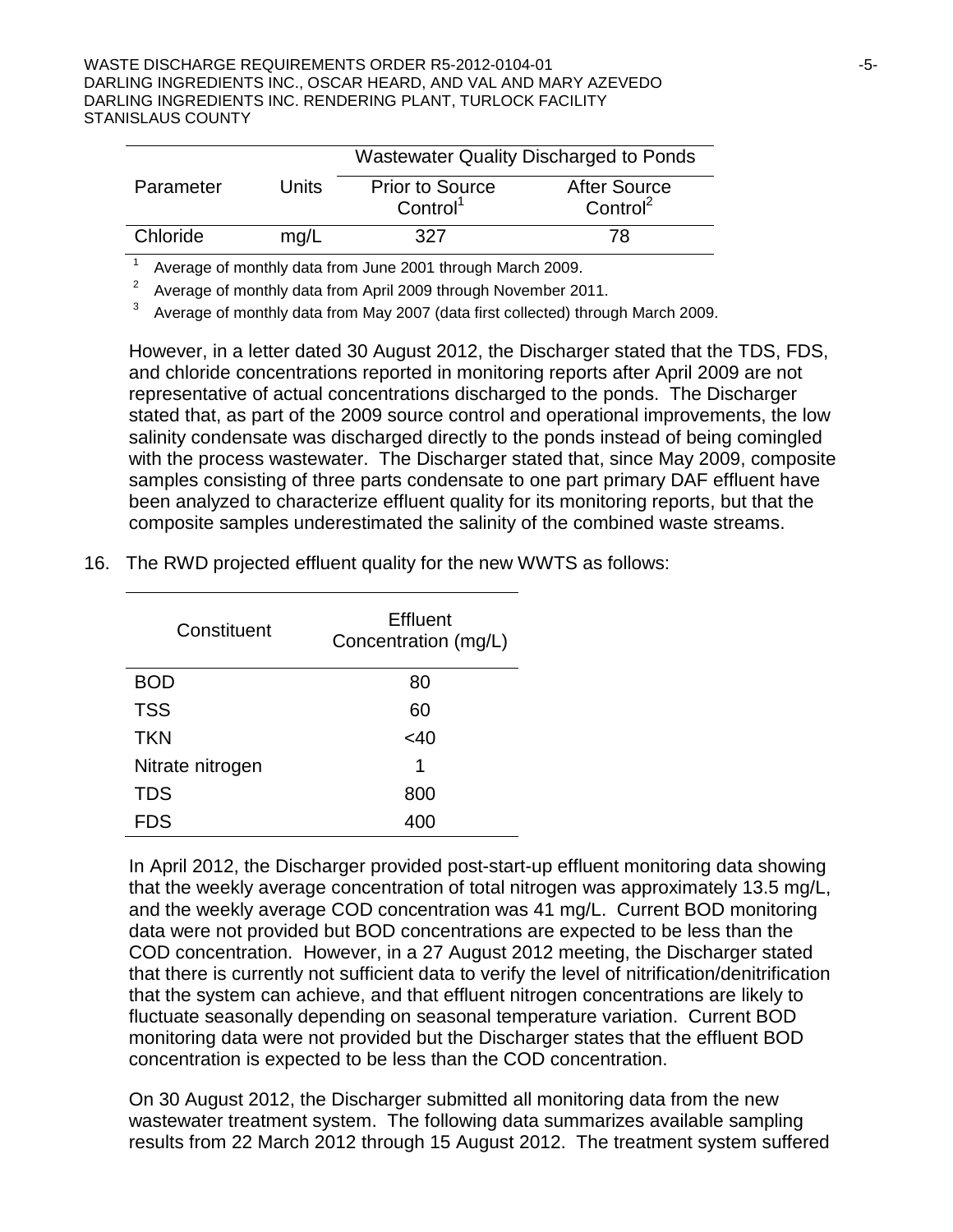an upset on 16 August, so results for 16 August through 21 August were excluded from the averages shown in the table.

| Constituent      | Number of<br>Samples | <b>Average Effluent</b><br>Concentration<br>$(mg/L)^{1}$ |
|------------------|----------------------|----------------------------------------------------------|
| BOD              | 8                    | 24                                                       |
| Nitrate nitrogen | 8                    | <                                                        |
| <b>TKN</b>       | 5                    | 31                                                       |
| Total nitrogen   | 5                    | 31                                                       |
| <b>FDS</b>       | 11                   | 680                                                      |
| Chloride         | 8                    | 181                                                      |

<sup>1</sup> Average of available data from 22 March 2012 through 15 August 2012.

17. In 2002, the Discharger began using TID water for plant cleaning in place of groundwater from on-site supply wells. The Discharger relies in part on the low salinity concentration of the TID water to achieve salinity source control. A summary of the TID Lateral Drain No. 5 water quality is provided in the following table.

|                                    |       | TID<br><b>Water Quality</b> |                 |  |
|------------------------------------|-------|-----------------------------|-----------------|--|
| Parameter                          | Units | Average                     | Range           |  |
| BOD <sup>1</sup>                   | mg/L  | 3.2                         | ND to 12        |  |
| Nitrate (as nitrogen) <sup>1</sup> | mg/L  | 21.9                        | 3.3 to 97       |  |
| TDS <sup>2</sup>                   | mg/L  | 505                         | 222 to 928      |  |
| FDS <sup>3</sup>                   | mg/L  | 418 $^{2}$                  | 128 to 853 $^2$ |  |
| Chloride <sup>1</sup>              | mg/L  | 81                          | 33 to 180       |  |

1 Quarterly data from June 2001 through November 2011.

<sup>2</sup> Monthly data from June 2001 through November 2011.

<sup>3</sup> Monthly data from May 2007 through November 2011.

The last ten years of monitoring data show that salinity in the TID water has been relatively stable with some seasonal fluctuation. A significant increase of salinity in the TID water would affect the effluent quality.

The Discharger also adds magnesium hydroxide to control pH for denitrification in the biological treatment system. Because the treatment system is new, the Discharger is not certain how much magnesium hydroxide is necessary to maintain optimum alkalinity or the degree to which effluent salinity will be affected by its use. Therefore, this Order provides for a one-year performance evaluation to demonstrate whether the system can comply with the final effluent limitations of this Order.

18. As discussed above, the Discharger obtains most of its process water from Lateral Drain No. 5 (also known as the Harding Drain). The City of Turlock discharges up to 20 million gallons per day (MGD) to the Harding Drain under WDRs Order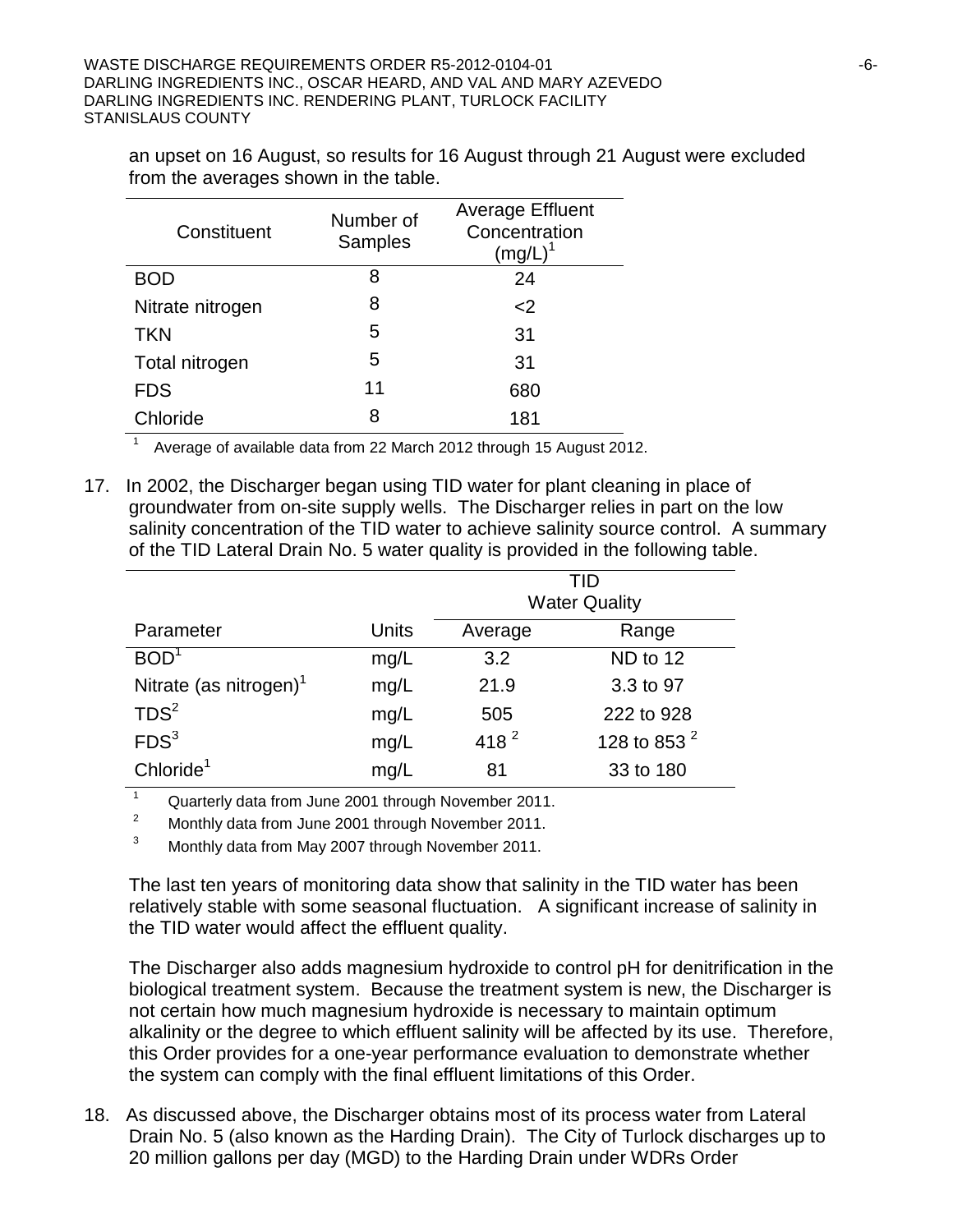R5-2010-0002-01 (NPDES No. CA0078948). Because of the City's discharge, the Harding Drain is an effluent dominated stream. The City is currently planning to construct a pipeline to convey its effluent directly to the San Joaquin River, and the pipeline is expected to be completed in 2013. It is currently not known whether the Discharger will be able to obtain higher quality water from the current surface water supply after the City of Turlock ceases its discharge to the Harding Drain. Such a change would increase the salinity of the waste and thereby increase the threat to groundwater quality. Therefore, this Order requires that the Discharger submit a new Report of Waste Discharge if there is a change in the water supply quality.

- 19. The eight unlined ponds are no longer used for wastewater treatment. Treated wastewater is stored in the ponds and withdrawn from Pond 6A or Pond 6B for land application. The Discharger is proposing to line Ponds 2, 3, 4, 5, 6A, and 6B with a 60-mil high density polyethylene (HDPE) liner in stages by 1 October 2019. Ponds 1A and 1B will remain unlined and may be used for temporary storage of wastewater during emergency conditions.
- 20. Currently sludge from the DAF units and wasted sludge from wastewater treatment system is returned to the rendering plant and incorporated into the end product. However, the Discharger proposes to use two of the existing unlined ponds for storage and drying of wasted sludge from the new wastewater treatment system. The RWD did not propose lined sludge drying beds or specify operational procedures to protect groundwater quality and prevent nuisance conditions associated with drying sludge. Therefore it is appropriate to require that the Discharger submit design and operational details prior to use of on-site sludge drying beds.
- 21. On 20 August 2012, the Discharger requested to be allowed to land apply wastewater treatment system sludge to the LAAs. However, the Discharger has not characterized the sludge, determined the sludge mass that will be generated, or developed an operations plan for sludge application. Additionally, based on the high organic matter content of the raw wastewater, it appears that the LAAs may not have the additional assimilative capacity to accommodate the additional nitrogen loading from sludge. Therefore, this Order does not allow the Discharger to land apply wastewater treatment system sludge. This Order may be revised to allow land application of sludge if the Discharger submits a new Report of Waste Discharge that provides the information above and shows that the LAAs can assimilate the sludge without violating the groundwater limitations of this, or any subsequent, Order.
- 22. As noted above, the Discharger land applies wastewater to the Darling and Heard properties, and plans to add the 74-acre Azevedo property as a new LAA.
- 23. Treated wastewater is pumped to the LAAs from the storage ponds and blended with TID water prior to land application. Hydraulic flows to the LAAs are currently not metered.
- 24. Each property is irrigated using a border check flood irrigation method. A typical application consists of approximately 6 to 12 inches applied over the irrigated area. Border checks are rotated every 14 to 21 days depending on the time of year.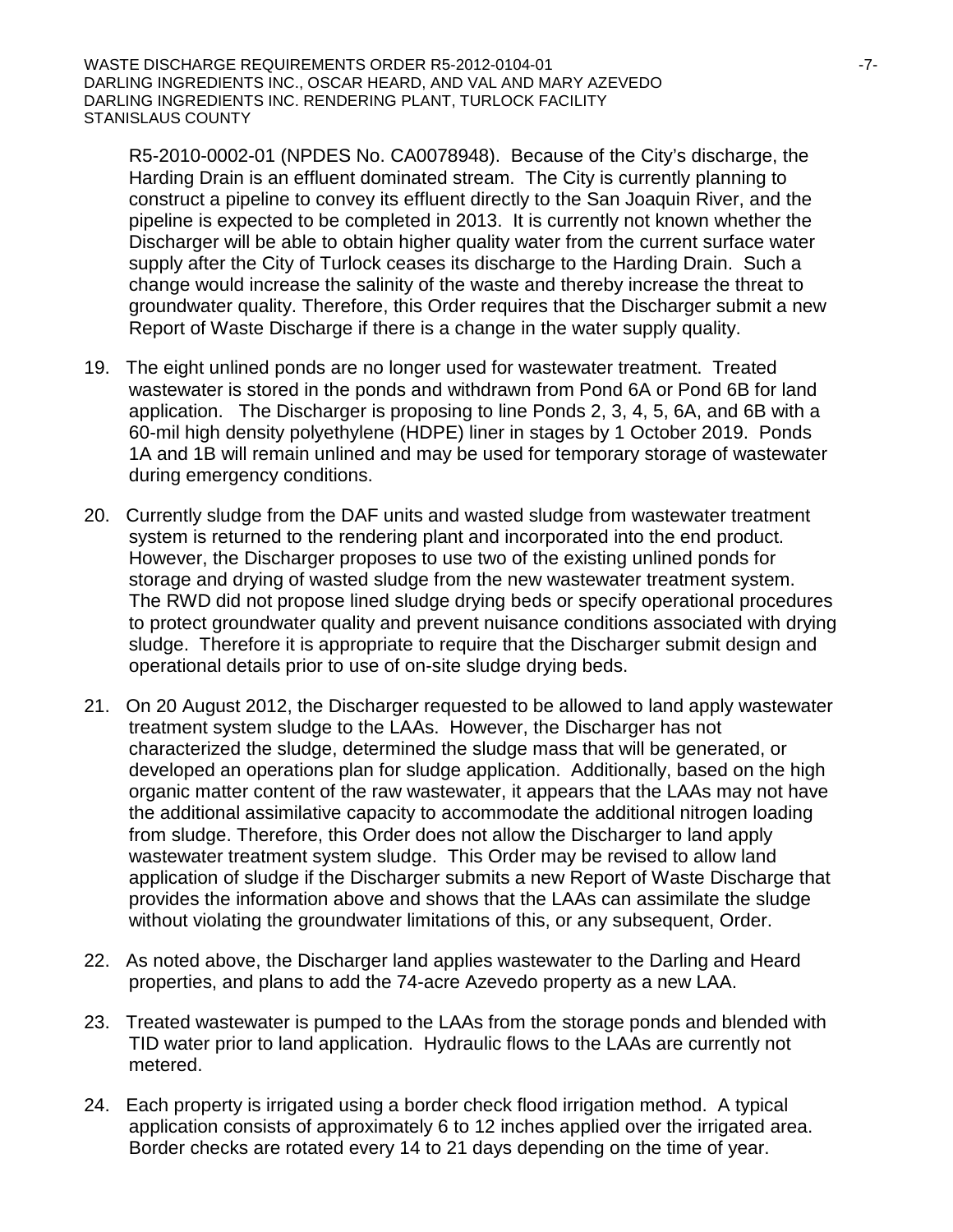WASTE DISCHARGE REQUIREMENTS ORDER R5-2012-0104-01  $-8-$ DARLING INGREDIENTS INC., OSCAR HEARD, AND VAL AND MARY AZEVEDO DARLING INGREDIENTS INC. RENDERING PLANT, TURLOCK FACILITY STANISLAUS COUNTY

- 25. Irrigation and storm water runoff for the Darling and Heard properties are collected by a tailwater ditch system and recycled. Irrigation and storm water on the Azevedo property is contained onsite by a system of berms and allowed to accumulate at the eastern and western boundaries were it percolates and evaporates.
- 26. The LAAs are double cropped typically with corn in the winter and mixed forage (e.g. alfalfa or sorghum sudan) in the winter. Crops are harvested for silage that is used to feed dairy cows. Typically the LAAs are not irrigated during the crop harvest and rotation, which occurs in May and October.
- 27. Based on nutrient utilization rates provided in the Western *Fertilizer Handbook*. The annual nitrogen needs of the crops are summarized in the following table. Sorghum sudan is used as a representative crop during the winter rotation.

| Crop              | Nitrogen Uptake<br>(pounds/acre/year) | <b>Phosphate Uptake</b><br>(pounds/acre/year) | <b>Potassium Uptake</b><br>(pounds/acre/year) |
|-------------------|---------------------------------------|-----------------------------------------------|-----------------------------------------------|
| Corn (silage)     | 250                                   | 105                                           | 250                                           |
| Sorghum sudan     | 325                                   | 125                                           | 475                                           |
| Double Crop Total | 575                                   | 225                                           | 725                                           |

28. On 30 August 2012, the Discharger proposed the following as interim effluent limitations pending determination of optimal WWTS performance. These values were proposed based on data from recent monitoring of the new treatment system during non-upset conditions and generally represent the maximum reported effluent concentrations between 19 March and 15 August 2012.

| Constituent    | <b>Annual Average Effluent</b><br>Concentration (mg/L) |
|----------------|--------------------------------------------------------|
| BOD            | 100                                                    |
| Total nitrogen | 45                                                     |
| <b>FDS</b>     | 770                                                    |
| Chloride       | 250                                                    |

29. Wastewater will provide approximately 10 percent of the hydraulic crop irrigation demands, and the landowners will use TID water to satisfy the remaining demand. The following table compares key waste constituent loading rates for the proposed discharge and hypothetical alternative irrigation scenarios.

|                                                                       | <b>Land Application Area</b> |              |                |
|-----------------------------------------------------------------------|------------------------------|--------------|----------------|
|                                                                       | <b>Darling</b>               | <b>Heard</b> | <b>Azevedo</b> |
| Acreage                                                               | 40                           | 255          | 74             |
| Total Applied Irrigation Water (Mgal/yr)                              | 59.8                         | 374.4        | 108.5          |
| Interim Loading Rates - 10% Discharger's wastewater and 90% TID water |                              |              |                |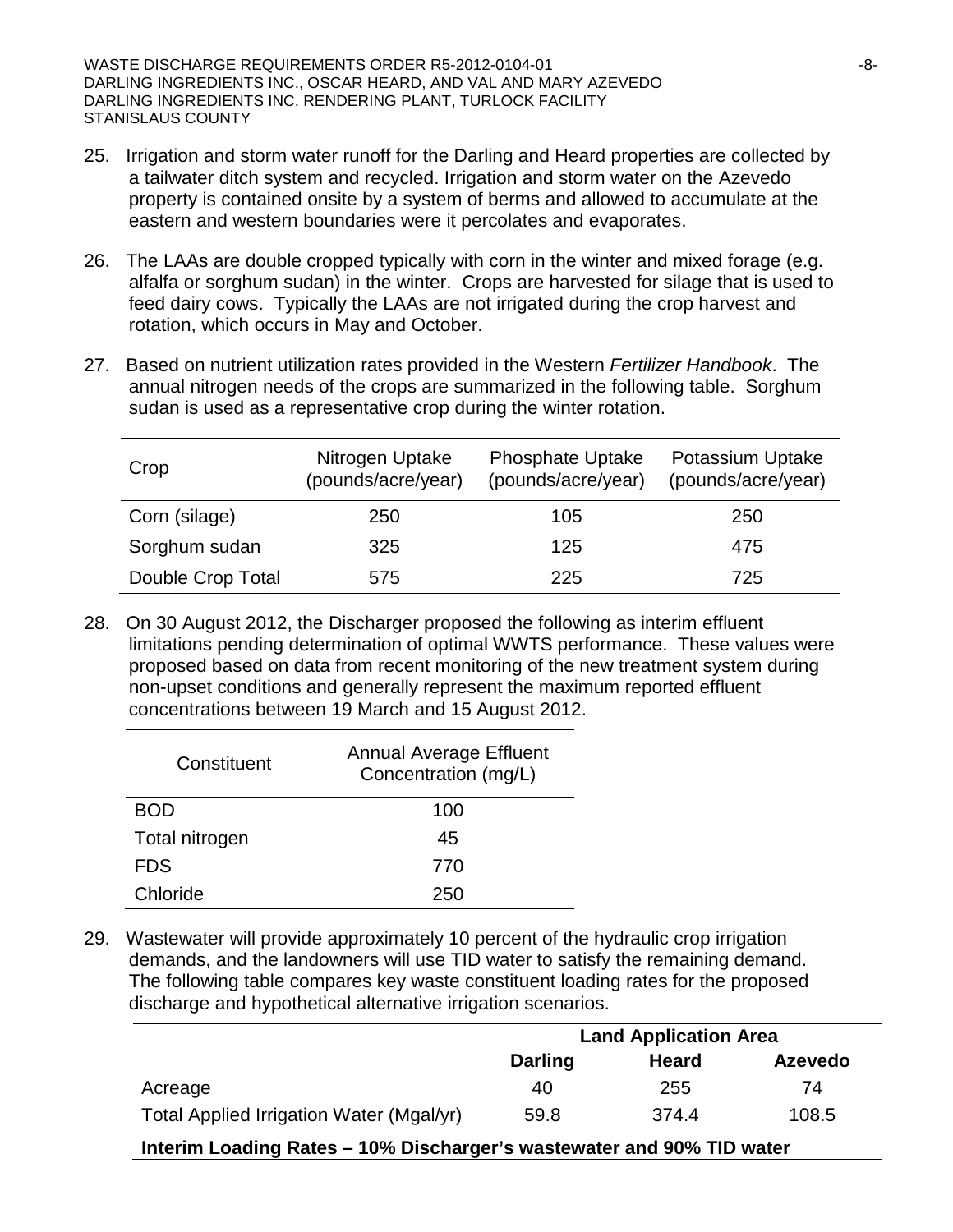#### WASTE DISCHARGE REQUIREMENTS ORDER R5-2012-0104-01  $-9$ -9-DARLING INGREDIENTS INC., OSCAR HEARD, AND VAL AND MARY AZEVEDO DARLING INGREDIENTS INC. RENDERING PLANT, TURLOCK FACILITY STANISLAUS COUNTY

|                                                                  | <b>Land Application Area</b> |              |                |  |
|------------------------------------------------------------------|------------------------------|--------------|----------------|--|
|                                                                  | <b>Darling</b>               | <b>Heard</b> | <b>Azevedo</b> |  |
| BOD (lb/ac/yr) $1$                                               | 155                          | 152          | 152            |  |
| Total Nitrogen (lb/ac/yr) <sup>2</sup>                           | 572                          | 562          | 562            |  |
| FDS (lb/ac/yr) $3$                                               | 5,649                        | 5,549        | 5,539          |  |
| Hypothetical Loading Rates - TID water as sole irrigation supply |                              |              |                |  |
| BOD (lb/ac/yr) $1$                                               | 37                           | 37           | 37             |  |
| Total Nitrogen (lb/ac/yr) <sup>2</sup>                           | 574                          | 563          | 562            |  |
| FDS (lb/ac/yr) $3$                                               | 5,225                        | 5,131        | 5,124          |  |
|                                                                  |                              |              |                |  |

<sup>1</sup> BOD concentration: wastewater = 80 mg/L (design annual average of new treatment plant effluent);<br>TID water = 3mg/L (average concentration from June 2001 to November 2011).

<sup>2</sup> Total nitrogen concentration: wastewater = 40mg/l (design annual average of new treatment plant effluent); TID water = 46mg/L (average nitrate-N concentration from March 2009 to November 2011).

<sup>3</sup> FDS concentration: wastewater =  $290$ mg/l (avg. after upgrades); TID water = 419mg/L (average May 2007 to November 2011).

- 30. The Discharger submitted a nitrogen balance showing that a total nitrogen load of 540 lb/ac/yr (621 lb/ac/yr after accounting for 15 percent irrigation loss) is needed to meet double-cropping crop demands with corn (silage) and forage crops. This nitrogen load correlates with the values referenced above. Other cropping scenarios might exert less nitrogen demand, but supplemental nitrogen may be needed because the proposed loading rates will provide no more than 572 pounds of total nitrogen per acre per year.
- 31. The Discharger submitted a revised water balance dated 15 June 2012. The water balance was conservative (i.e., no pond evaporation or percolation was assumed), but did not determine whether the facility has sufficient pond storage volume to accommodate the 100-year, 365-day precipitation event. Additionally, the water balance did not account for rainfall on the LAAs and its effect on irrigation needs. However, Central Valley Water Board staff revised the water balance to include reasonable estimates of pond evaporation, pond percolation, and rainfall on the LLAs. The water balance model shows that the facility provides the following capacity if at least six of the existing ponds are maintained for use as storage ponds:

| <b>Treatment System Influent Flow</b> | Capacity  |
|---------------------------------------|-----------|
| <b>Total Annual Flow</b>              | 117 MG    |
| <b>Monthly Average Flow</b>           | 0.318 MGD |

#### **Site-Specific Conditions**

32. The ground elevation in the area of the WWTS and LLAs is relatively flat and approximately 50 to 55 feet above mean sea level (MSL) with drainage to the southwest towards the San Joaquin River.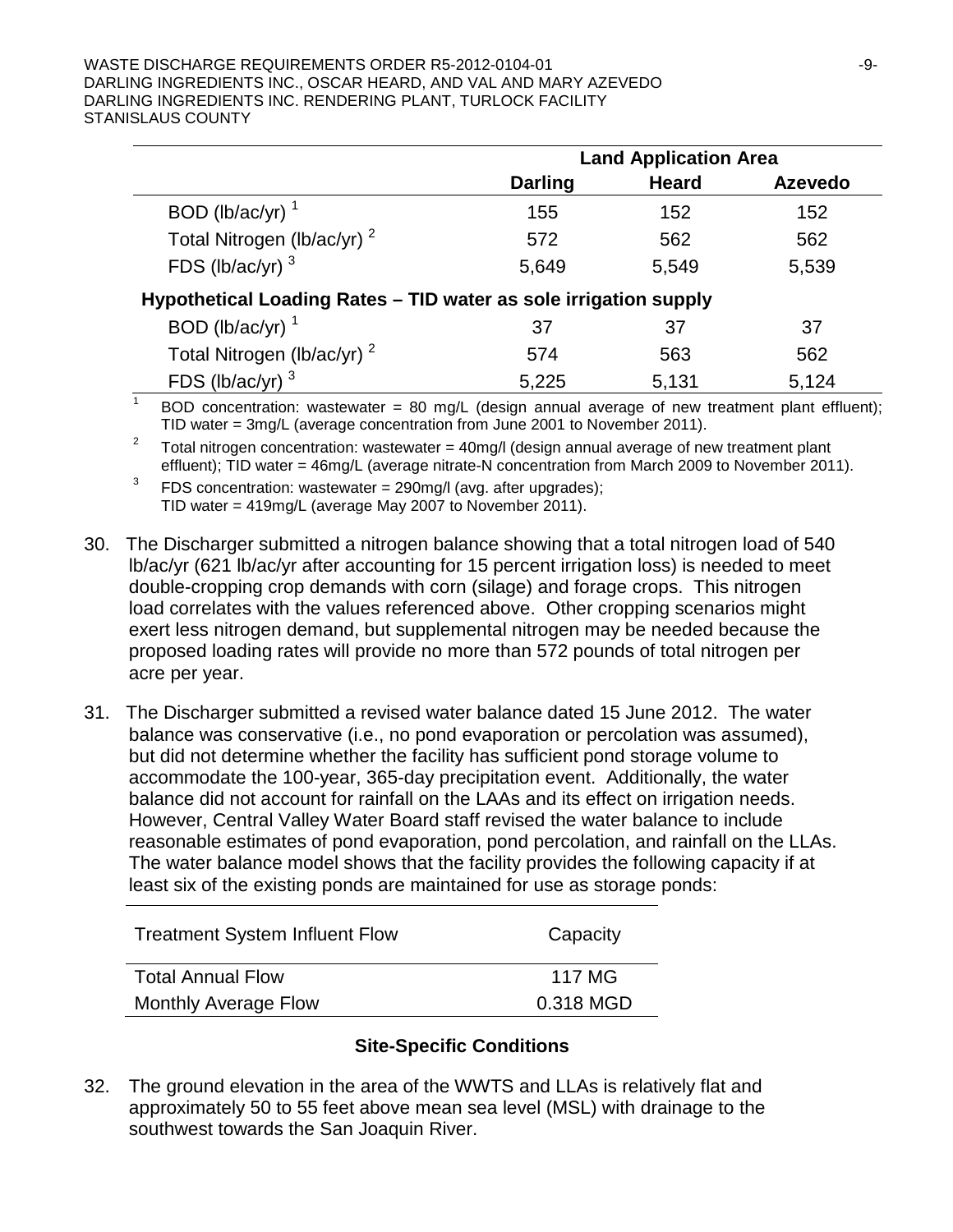WASTE DISCHARGE REQUIREMENTS ORDER R5-2012-0104-01 -10-DARLING INGREDIENTS INC., OSCAR HEARD, AND VAL AND MARY AZEVEDO DARLING INGREDIENTS INC. RENDERING PLANT, TURLOCK FACILITY STANISLAUS COUNTY

- 33. Geologically, the WWTS and LAAs lie within the western boundary of the Great Valley geomorphic province. The uppermost stratigraphic sequence of the province consists of coalescing low alluvial fans and river flood plain deposits. Well logs show that the first ten feet below ground surface is primarily silty sand with some clayey sand. The minimum reference coefficient of permeability for silty sand is 1 x 10<sup>-6</sup> cm/s.
- 34. The WWTS is located within the 100-year flood plain of the San Joaquin River. Prior to constructing the new WWTS, the Discharger determined that the Base Flood Elevation (BFE) at the site is 57.0 feet above MSL. To prevent pond inundation and potential release of wastewater during a 100-year flood event, the lowest point on top of the pond dikes is at least one foot above the BFE and the wastewater treatment tanks were built on a slab foundation approximately six inches above the BFE.
- 35. Surrounding land uses are primarily agricultural. Annual precipitation in the vicinity averages approximately 10.7 inches, the 100-year total annual precipitation is approximately 21.4 inches, and the average reference evapotranspiration rate is approximately 57 inches per year.
- 36. Domestic wastewater generated at the facility is discharged to a septic system north of the office building.

#### **Groundwater Conditions**

- 37. At least two aquifers underlie the facility; an upper unconfined aquifer and a lower confined aquifer separated by the Corcoran Clay (a unit of the Riverbank formation). The RWD states that the unconfined aquifer is the most extensively developed aquifer in the Modesto-Merced area, yielding well water for domestic, irrigation, industrial, and public-supply use. Groundwater in the unconfined aquifer generally flows westward towards the San Joaquin River, but local gradients can be affected by groundwater pumping. The confined aquifer occurs in unconsolidated deposits below the Corcoran Clay. According to the RWD, the bottom of the confined aquifer is approximately 800 to 1,000 feet below ground surface.
- 38. Six groundwater monitoring wells monitor first groundwater at the site and their locations are shown in Attachment B. The well casings of three monitoring wells (MW-1, MW-2, MW-3) became damaged so the Discharger installed three new wells (MW-1R, MW-2R, MW-3R) in 2012 near the original locations. Groundwater monitoring data for the new wells are not yet available and data from MW-1 are not available after June 2008. The following table summarizes the current monitoring wells and their function.

| Monitoring<br>Well | Average<br>Depth to<br>Groundwater<br>(ft. bgs) $^1$ | <b>Description</b>                                       |
|--------------------|------------------------------------------------------|----------------------------------------------------------|
| $MW-1R$            | 12.6 <sup>2</sup>                                    | Compliance well crossgradient of LAA; installed in 2012  |
| $MW-2R$            | 13.7 <sup>2</sup>                                    | Compliance well downgradient of LAA; installed in 2012   |
| MW-3R              | 9.7 <sup>3</sup>                                     | Compliance well downgradient of ponds; installed in 2012 |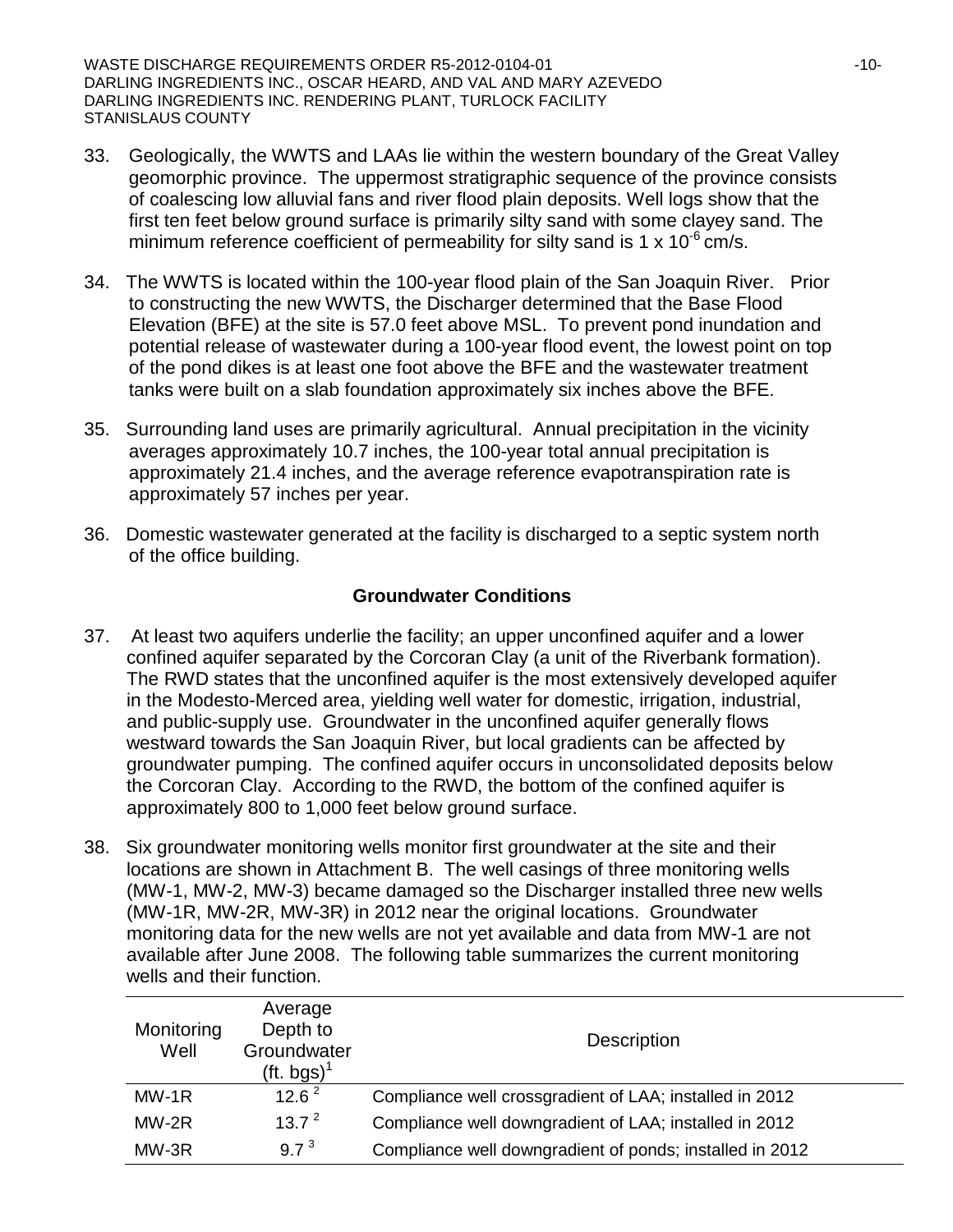| Monitoring<br>Well | Average<br>Depth to<br>Groundwater<br>(ft. bgs) <sup>1</sup> | Description                                                                             |
|--------------------|--------------------------------------------------------------|-----------------------------------------------------------------------------------------|
| $MW-4$             | 10.3                                                         | Compliance well downgradient of LAA                                                     |
| $MW-5$             | 3.8                                                          | Background well upgradient of discharge                                                 |
| $MW-6$             | 13.4                                                         | Downgradient of ponds; may be influenced by surface water (TID or<br>San Joaquin River) |

<sup>1</sup> Average ground elevation (52.5 ft.) minus average groundwater elevation (March 2008 through September 2011).

 $2^2$  Groundwater elevation datum from 2012 monitoring well installation report.

 $3$  Groundwater elevation data from MW-3.

- 39. Depth to first groundwater at the site typically ranges from four to 14 feet. The shallow groundwater typically flows towards the Tuolumne River and the gradient is typically to the southwest. Monitoring well MW-5 is upgradient of the wastewater ponds and LAAs and is representative of background groundwater quality. The groundwater elevation at MW-3 is typically shallower than other monitoring wells in the area (i.e., MW-4 and MW-6), which is likely due to groundwater mounding below the wastewater ponds and monitors groundwater quality immediately downgradient of the wastewater ponds. MW-6 is downgradient of the ponds and the Darling and Heard LAAs, but appears to be influenced by the adjacent TID drain and San Joaquin River.
- 40. Groundwater monitoring data for the site are summarized in the table below.

|            |       | Groundwater       |                                |         | Groundwater                 |          |  |
|------------|-------|-------------------|--------------------------------|---------|-----------------------------|----------|--|
|            |       |                   | <b>Concentrations Prior to</b> |         | <b>Concentrations After</b> | Average  |  |
|            |       |                   | WWTP Upgrades <sup>1</sup>     |         | WWTP Upgrades <sup>2</sup>  | $\%$     |  |
| Parameter  | Units | Average           | Range                          | Average | Range                       | Change   |  |
| $MW-5*$    |       |                   |                                |         |                             |          |  |
| <b>TDS</b> | mg/L  | 823               | 340 to 1,230                   |         |                             |          |  |
| <b>FDS</b> | mg/L  | $725^3$           | 287 to 1,090 <sup>3</sup>      |         |                             |          |  |
| Chloride   | mg/L  | 93                | 23 to 215                      |         |                             |          |  |
| Nitrate-N  | mg/L  | 21                | 3 to 56                        |         |                             |          |  |
| $MW-2$     |       |                   |                                |         |                             |          |  |
| <b>TDS</b> | mg/L  | 1424              | 833 to 1,900                   | 948     | 567 to 1,110                | $-33.4%$ |  |
| <b>FDS</b> | mg/L  | 1098 <sup>3</sup> | 646 to 1,430 <sup>3</sup>      | 756     | 384 to 1,030                | $-31.1%$ |  |
| Chloride   | mg/L  | 240               | <b>ND to 400</b>               | 124     | 67 to 187                   | $-48.3%$ |  |
| Nitrate-N  | mg/L  | 69                | ND to 117                      | 66      | 43 to 75                    | $-4.3%$  |  |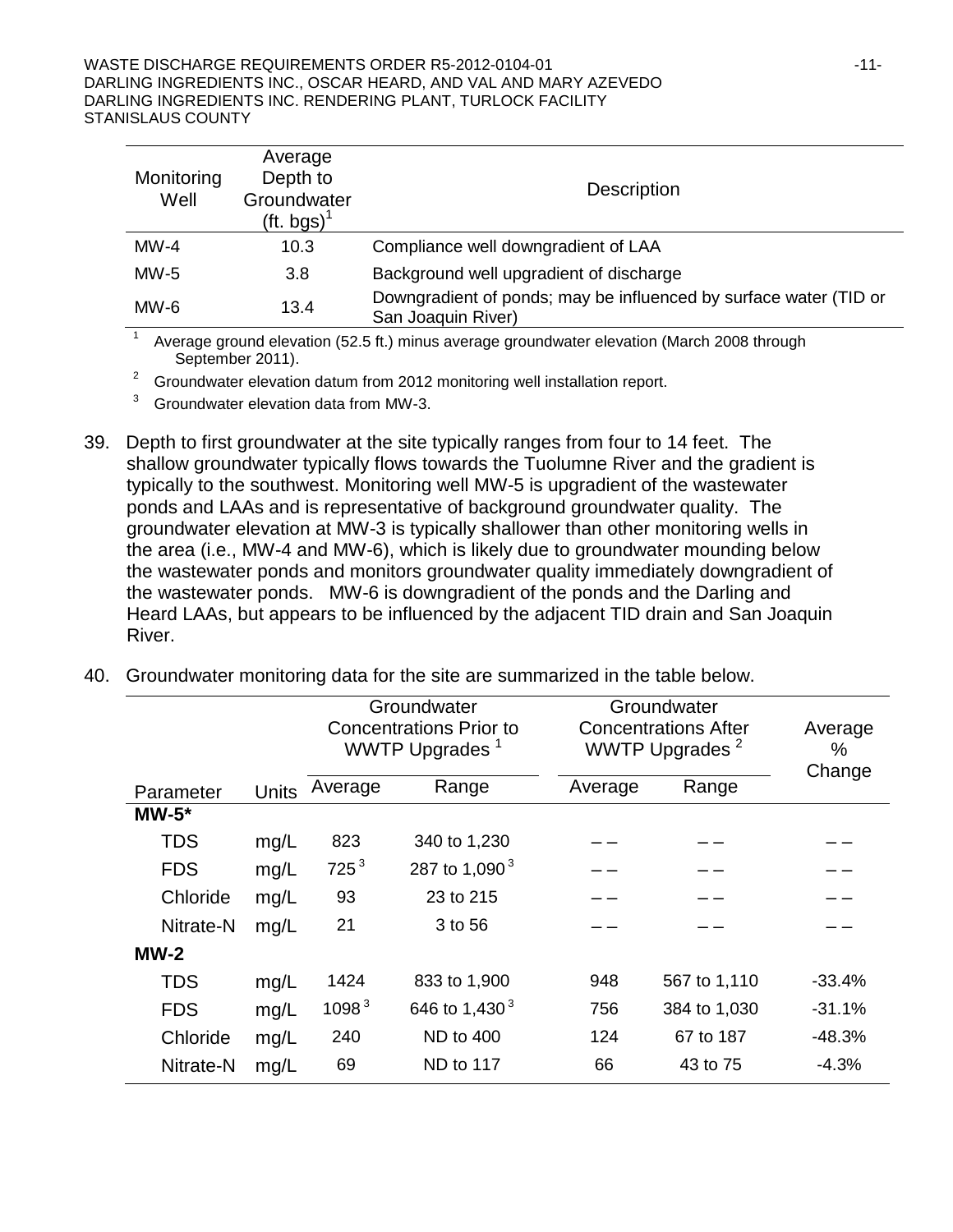|            |              | Groundwater<br><b>Concentrations Prior to</b> |                            |                | Groundwater<br><b>Concentrations After</b> |             |
|------------|--------------|-----------------------------------------------|----------------------------|----------------|--------------------------------------------|-------------|
|            |              |                                               | WWTP Upgrades <sup>1</sup> |                | WWTP Upgrades <sup>2</sup>                 | %<br>Change |
| Parameter  | <b>Units</b> | Average                                       | Range                      | Average        | Range                                      |             |
| $MW-3$     |              |                                               |                            |                |                                            |             |
| <b>TDS</b> | mg/L         | 2,153                                         | 1,770 to 2,800             | 869            | 474 to 1,270                               | $-59.6%$    |
| <b>FDS</b> | mg/L         | 1,832 <sup>3</sup>                            | 1,550 to 2,100 $^3$        | 744            | 428 to 931                                 | $-59.4%$    |
| Chloride   | mg/L         | 490                                           | <b>ND to 837</b>           | 110            | 29 to 287                                  | $-77.6%$    |
| Nitrate-N  | mg/L         | 60                                            | <b>ND to 185</b>           | 3              | ND to 9                                    | $-95.0%$    |
| $MW-4$     |              |                                               |                            |                |                                            |             |
| <b>TDS</b> | mg/L         | 675                                           | 458 to 1,300               | 596            | 389 to 766                                 | $-11.7%$    |
| <b>FDS</b> | mg/L         | $522^3$                                       | 452 to 583 $3$             | 437            | 225 to 598                                 | $-16.3%$    |
| Chloride   | mg/L         | 88                                            | 41 to 192                  | 84             | 50 to 118                                  | $-4.5%$     |
| Nitrate-N  | mg/L         | 5                                             | ND to 14                   | $\overline{2}$ | ND to 15                                   | $-60.0%$    |
| $MW-6$     |              |                                               |                            |                |                                            |             |
| <b>TDS</b> | mg/L         | 501                                           | 357 to 676                 | 678            | 524 to 911                                 | $+35.3%$    |
| <b>FDS</b> | mg/L         | $455^3$                                       | 221 to 516 $3$             | 571            | 390 to 787                                 | $+25.5%$    |
| Chloride   | mg/L         | 79                                            | 49 to 144                  | 125            | 77 to 181                                  | $+58.2%$    |
| Nitrate-N  | mg/L         | $\overline{7}$                                | 2 to 11                    | 6              | 2 to 14                                    | $-14.3%$    |

<sup>1</sup> Quarterly data from June 2001 through March 2009 (before source control).

Quarterly data from April 2009 through November 2011 (after source control).

<sup>3</sup> Data from May 2007 through March 2009 (before source control).

Background groundwater monitoring well. Data from June 2001 through November 2011

Based on the data summarized above, the Discharger's upgrades have resulted in improved groundwater quality, especially in MW-3. For all constituents, concentrations in MW-3 are similar to or better than background. Salinity in MW-2 (within the Darling property) shows a decreasing trend similar to MW-3, but nitrate concentrations have not changed since the upgrades. The apparent nitrate degradation in MW-2 could be caused by previous discharges to the Darling and Heard properties or possibly irrigation water intrusion when MW-2 was damaged. The concentration of nitrate in this area is expected to decrease over time as a result of the improved effluent quality. Groundwater in this area will be monitored by replacement well MW-2R. Constituents in MW-4 show some reduction since the upgrades but are largely unchanged. Salinity concentrations have increased in MW-6, but the increase may not be due to the discharge since the Discharger has implemented salinity source control and salinity concentrations in MW-3, which is upgradient of MW-6, have subsequently declined. Water from TID Lateral Drain No. 5, which is adjacent to MW-6, is relatively high in salinity and nitrate and may influence groundwater quality. However, nitrate has not increased in MW-6, so the cause of the salinity increase in MW-6 is questionable.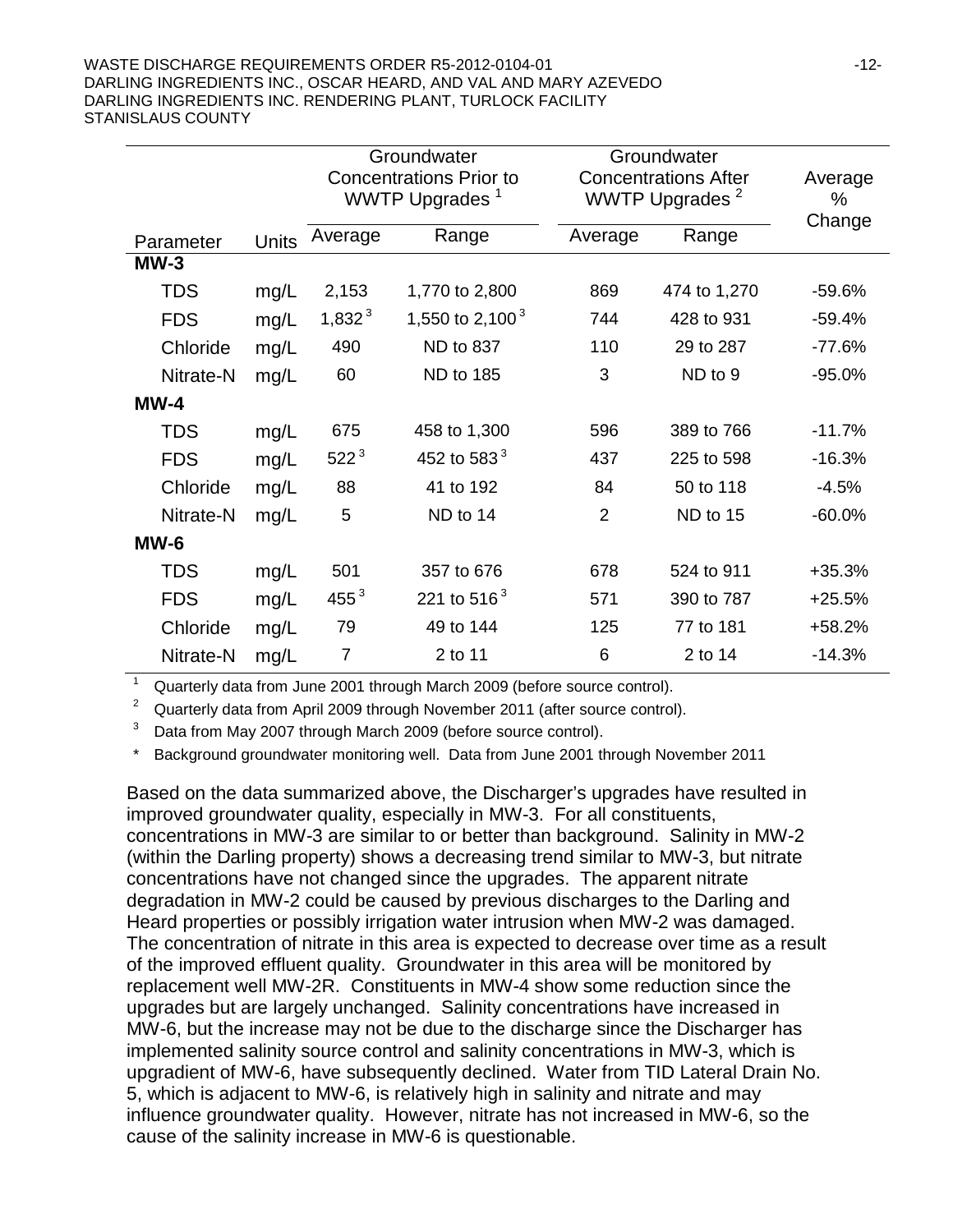#### **Basin Plan, Beneficial Uses, and Regulatory Considerations**

- 41. The *Water Quality Control Plan for the Sacramento River and San Joaquin River Basins,* Fourth Edition (hereafter Basin Plan) designates beneficial uses, establishes water quality objectives, contains implementation plans and policies for protecting waters of the basin, and incorporates by reference plans and policies adopted by the State Water Board. Pursuant to Water Code section 13263(a), waste discharge requirements must implement the Basin Plan.
- 42. Local drainage is to the San Joaquin River. The beneficial uses of the San Joaquin River, as stated in the Basin Plan, are municipal and domestic supply; agricultural supply; industrial process supply; water contact recreation; non-contact water recreation; warm freshwater habitat; wildlife habitat; migration of aquatic organisms; and spawning, reproduction, and/or early development.
- 43. The Basin Plan designates the beneficial uses of underlying groundwater as municipal and domestic supply, agricultural supply, and industrial supply.
- 44. The Basin Plan establishes narrative water quality objectives for chemical constituents, tastes and odors, and toxicity in groundwater. It also sets forth a numeric objective for total coliform organisms.
- 45. The Basin Plan's numeric water quality objective for bacteria requires that the most probable number (MPN) of coliform organisms over any seven-day period shall be less than 2.2 per 100 mL in MUN groundwater. The applicability of this objective to groundwater designated as MUN has been affirmed by State Water Board Order WQO-2003-0014 and by subsequent decisions of the Sacramento County Superior Court and California Court of Appeal, 3rd Appellate District.
- 46. The Basin Plan's narrative water quality objectives for chemical constituents, at a minimum, require waters designated as domestic or municipal supply to meet the MCLs specified in Title 22 of the California Code of Regulations (hereafter Title 22). The Basin Plan recognizes that the Central Valley Water Board may apply limits more stringent than MCLs to ensure that waters do not contain chemical constituents in concentrations that adversely affect beneficial uses.
- 47. In summary, the narrative toxicity objective requires that groundwater be maintained free of toxic substances in concentrations that produce detrimental physiological responses in human, animal, plant, or aquatic life associated with designated beneficial uses. Quantifying a narrative water quality objective requires a site-specific evaluation of those constituents that have the potential to impact water quality and beneficial uses.
- 48. The Basin Plan states that when compliance with a narrative objective is required to protect specific beneficial uses, the Central Valley Water Board will, on a case-bycase basis, adopt numerical limitations in order to implement the narrative objective.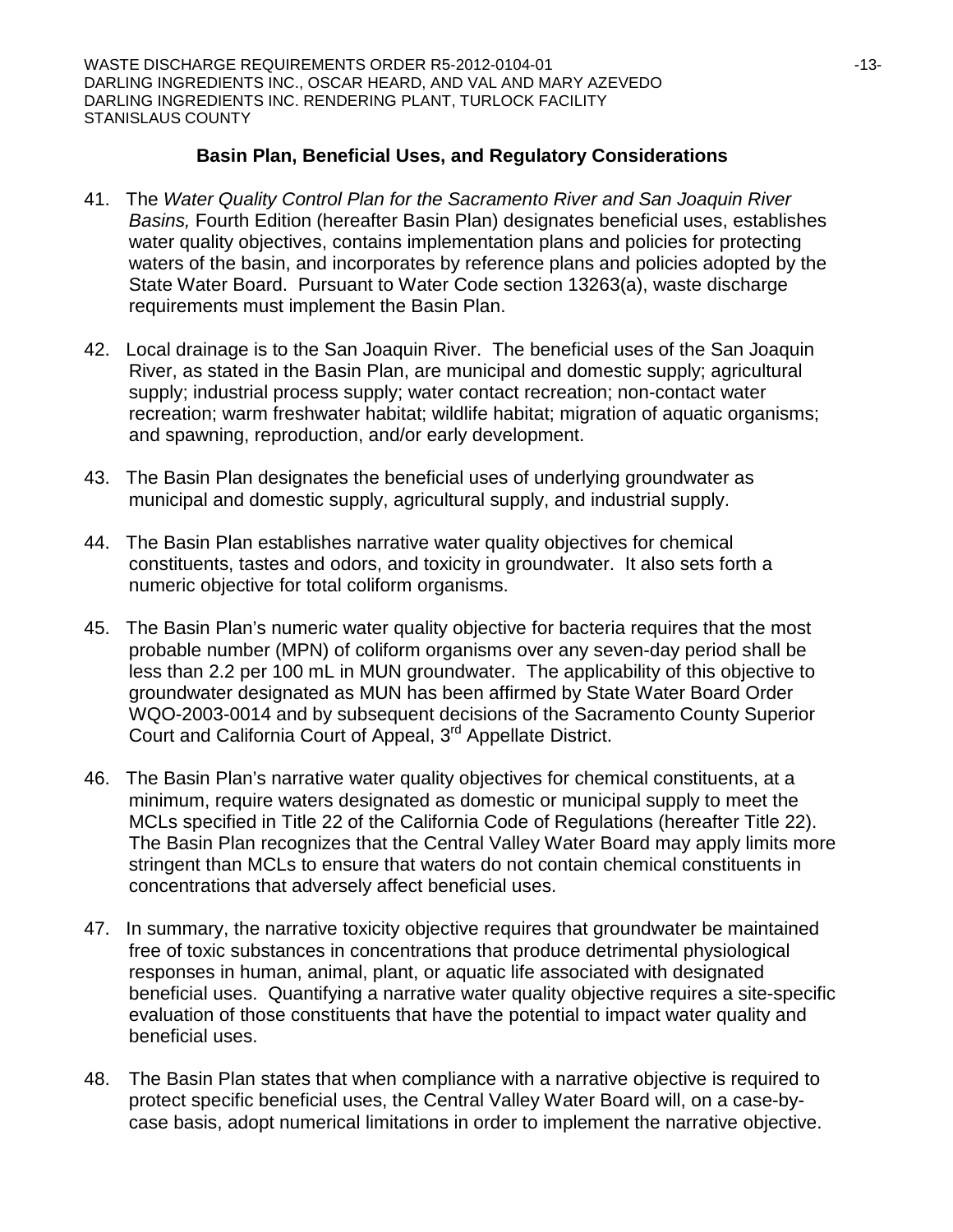WASTE DISCHARGE REQUIREMENTS ORDER R5-2012-0104-01 -14-DARLING INGREDIENTS INC., OSCAR HEARD, AND VAL AND MARY AZEVEDO DARLING INGREDIENTS INC. RENDERING PLANT, TURLOCK FACILITY STANISLAUS COUNTY

- 49. In the absence of specific numerical water quality limits, the Basin Plan methodology is to consider any relevant published criteria. General salt tolerance guidelines, such as *Water Quality for Agriculture* by Ayers and Westcot and similar references indicate that yield reductions in nearly all crops are not evident when irrigation water has an EC less than 700 μmhos/cm. There is, however, an eight- to ten-fold range in salt tolerance for agricultural crops and the appropriate salinity values to protect agriculture in the Central Valley are considered on a case-by-case basis. It is possible to achieve full yield potential with waters having EC up to 3,000 μmhos/cm if the proper leaching fraction is provided to maintain soil salinity within the tolerance of the crop.
- 50. The list of crops in Finding 26 is not intended as a definitive inventory of crops that are or could be grown in the area. The discharge previously degraded groundwater quality to levels that could affect plant growth if the shallow groundwater were to be used for irrigation of crops such as almonds. However, after the improvements completed by the Discharger, the salinity of the treated wastewater is now similar to TID lateral Drain No. 5 water, which is generally used by agricultural operations in the area. Additionally, the groundwater quality in MW-3, which is immediately downgradient of the unlined ponds, is now similar to the background well MW-5. Therefore, the land application of treated wastewater does not threaten to further degrade groundwater.

# **Special Considerations for High Strength Waste**

- 51. Excessive application of high organic strength wastewater to land can create objectionable odors, soil conditions that are harmful to crops, and degradation of underlying groundwater with nitrogen species and metals, as discussed below. Such groundwater degradation can be prevented or minimized through implementation of best management practices which include planting crops to take up plant nutrients and maximizing oxidation of BOD to prevent nuisance conditions.
- 52. With regard to BOD, excessive application can deplete oxygen in the vadose zone and lead to anoxic conditions. At the ground surface, this can result in nuisance odors and fly-breeding. Typically, irrigation with high strength wastewater results in high BOD loading on the day of application. It is reasonable to expect some oxidation of BOD at the ground surface, within the evapotranspiration zone and below the root zone within the vadose (unsaturated) zone. The maximum BOD loading rate that can be applied to land without creating nuisance conditions or leaching of metals can vary significantly depending on soil conditions and operation of the land application system.
- 53. *Pollution Abatement in the Fruit and Vegetable Industry*, published by the United States Environmental Protection Agency, cites BOD loading rates in the range of 36 to 600 lb/acre-day to prevent nuisance, but indicates the loading rates can be even higher under certain conditions. The studies that supported this report did not evaluate actual or potential groundwater degradation associated with those rates. There are few studies that have attempted to determine maximum BOD loading rates for protection of groundwater quality. Those that have been done are not readily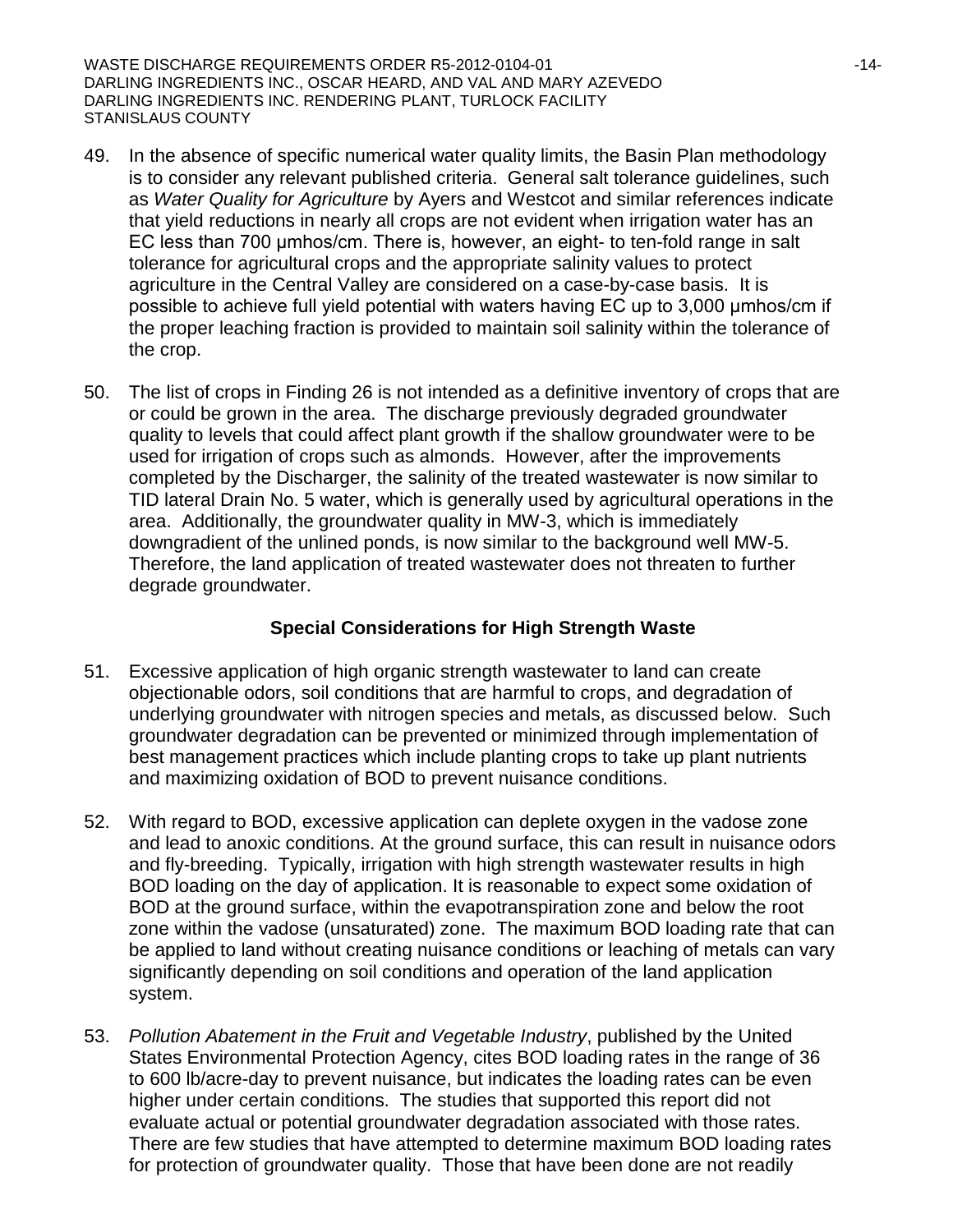adapted to the varying soil, groundwater, and climate conditions that are prevalent throughout the region.

54. The Discharger has significantly improved the wastewater quality and reduced the BOD concentration discharged to land. Based on the loading rates presented above, the discharge does not have the potential to cause excessive BOD loading rates before other limits (e.g. the flow limit) are reached. Therefore this Order does not set a BOD loading limit.

# **Antidegradation Analysis**

- 55. State Water Resources Control Board Resolution 68-16 ("Policy with Respect to Maintaining High Quality Waters of the State") (hereafter Resolution 68-16) prohibits degradation of groundwater unless it has been shown that:
	- a. The degradation is consistent with the maximum benefit to the people of the state.
	- b. The degradation will not unreasonably affect present and anticipated future beneficial uses.
	- c. The degradation does not result in water quality less than that prescribed in state and regional policies, including violation of one or more water quality objectives, and
	- d. The Discharger employs best practicable treatment or control (BPTC) to minimize degradation.
- 56. Degradation of groundwater by some of the typical waste constituents associated with discharges from a rendering facility is consistent with the maximum benefit to the people of the state after effective source control, treatment, and control measures are implemented. The water recycling, waste management advantages, and services provided by such a rendering facility far exceed any benefits derived from requiring individuals to properly handle the waste, which would likely have a greater detrimental impact on water quality. The Discharger has 40 full-time employees. The economic prosperity of valley communities and associated industry is of maximum benefit to the people of the State, and provides sufficient justification for allowing the limited groundwater degradation that may occur pursuant to this Order.
- 57. The Discharger has been monitoring groundwater quality at the site since 1988. Based on the data available, it is not possible to determine pre-1968 groundwater quality. Therefore, determination of compliance with Resolution 68-16 for this facility will be based on existing background groundwater quality.
- 58. Prior to the source control and WWTS upgrades described above, the discharge degraded groundwater quality for TDS, chloride, and nitrate. Current constituents of concern that have the potential to degrade groundwater include salts (primarily chloride, TDS, and FDS) and nutrients (primarily nitrate), as discussed below: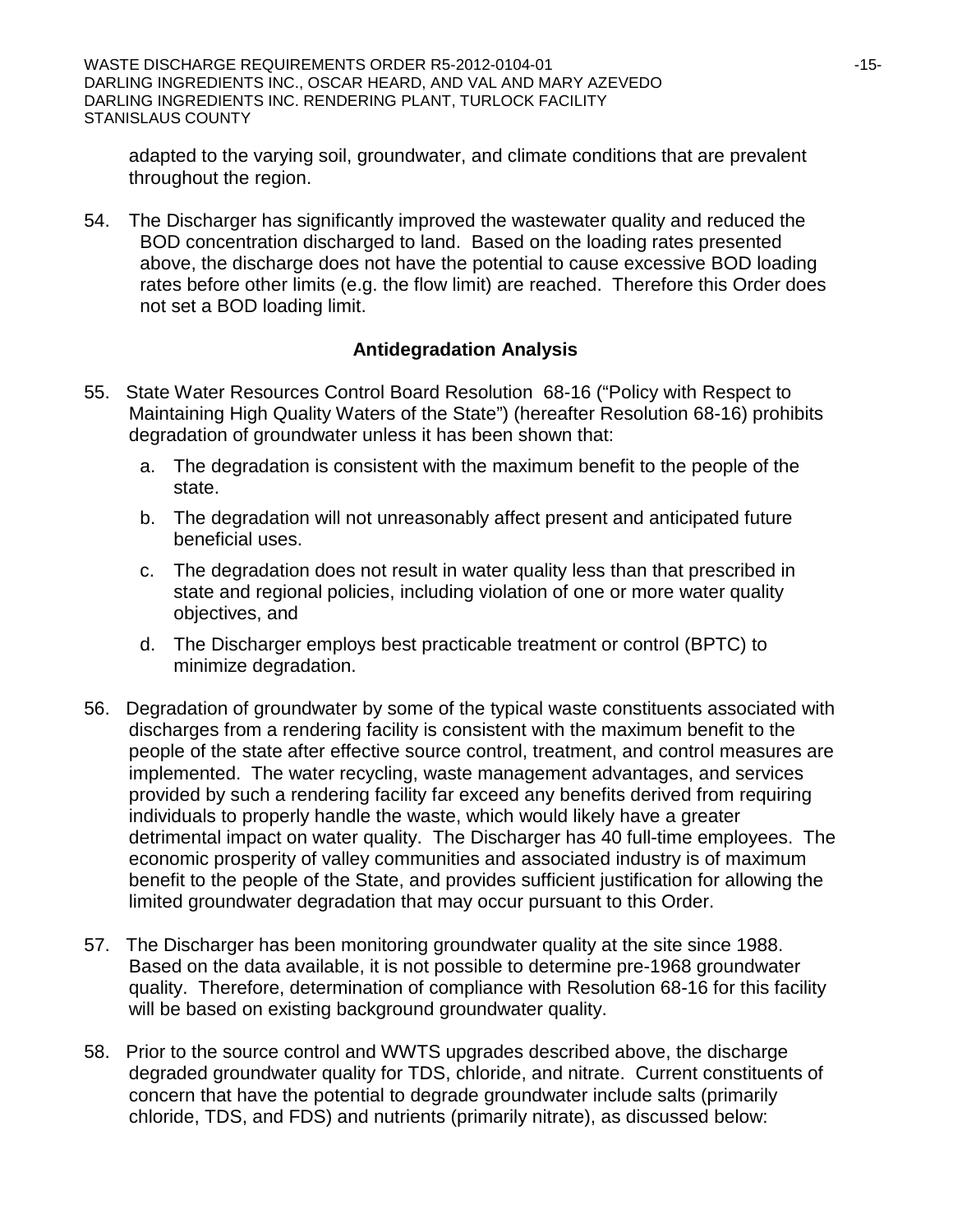WASTE DISCHARGE REQUIREMENTS ORDER R5-2012-0104-01  $-16-16-16-16$ DARLING INGREDIENTS INC., OSCAR HEARD, AND VAL AND MARY AZEVEDO DARLING INGREDIENTS INC. RENDERING PLANT, TURLOCK FACILITY STANISLAUS COUNTY

a. The Central Valley Water Board is currently implementing the CV-SALTS initiative to develop a Basin Plan Amendment that will establish a salt and nitrate Management Plan for the Central Valley. Through this effort the Basin Plan will be amended to define how the narrative water quality objective is to be interpreted for the protection of agricultural use. All studies conducted through this Order to establish an agricultural limit to implement the narrative objectives will be reviewed and consistent with the efforts underway by CV-SALTS.

The secondary MCL for chloride is 250 mg/L as a recommended level, 500 mg/L as an upper level, and 600 mg/L as a short-term maximum. The Central Valley Water Board must determine the applicable numeric limit to implement the narrative objective for the protection of agricultural supply. The most limiting agricultural water quality goal may be as low as 106 mg/L as a long-term average<sup>1</sup>, which is intended to protect against adverse effects on sensitive crops when irrigated via sprinklers. However, the water quality goal is not a site-specific goal or objective, but rather a general measure to protect salt-sensitive crops. Site specific chloride levels of the receiving waters are necessary to interpret the narrative chemical constituent objective for protection of agricultural supply.

A review of the Discharger's monitoring reports shows that the average chloride concentration in the upgradient monitoring well (MW-5) is 93 mg/L with a range from 23 mg/L to 215 mg/L. The average chloride concentration in MW-3, which monitors potential groundwater degradation resulting from the wastewater discharge, has been reduced by 77.6 percent to 110 mg/L since the Discharger implemented source control (post-March 2009). The chloride concentration decrease in MW-3 is consistent with the decrease observed in the treated wastewater. The Discharger proposes to line effluent storage ponds 2, 3, 4, 5, 6A, and 6B with a 60-mil high density polyethylene (HDPE) liner. This Order sets a time schedule to line the ponds by 1 October 2019. While the ponds are unlined this Order sets a performancebased interim chloride effluent limit of 300 mg/L. This Order sets a final effluent limit of 200 mg/L to protect groundwater quality beneath any ponds that are not lined by 1 October 2019. This Order does not allow further groundwater degradation. The one-sided upper tolerance interval (with 95% confidence of covering 95% of the population) of the current background groundwater chloride concentration was determined to be 218 mg/L.

b. The secondary MCL for TDS is 500 mg/L as a recommended level, 1,000 mg/L as an upper level, and 1,500 mg/L as a short-term maximum. The Central Valley Water Board must determine the applicable numeric limit to implement the narrative objective for the protection of agricultural supply. The most limiting agricultural water quality goal may be as low as 450 mg/L as a long-term average based on Ayers and Westcot<sup>[1](#page-15-0)</sup>, which evaluates the impacts of salinity levels on crop tolerance and yield reduction, and establishes water quality goals that are protective of the agricultural uses. However, the water quality goal is not a site-specific goal or objective, but rather a general measure that was determined to protect salt-sensitive crops. Only

<span id="page-15-0"></span> <sup>1</sup> *Water Quality for Agriculture*, Food and Agriculture Organization of the United Nations—Irrigation and Drainage Paper No. 29, Rev. 1, R.S. Ayers and D.W. Westcot, Rome, 1985.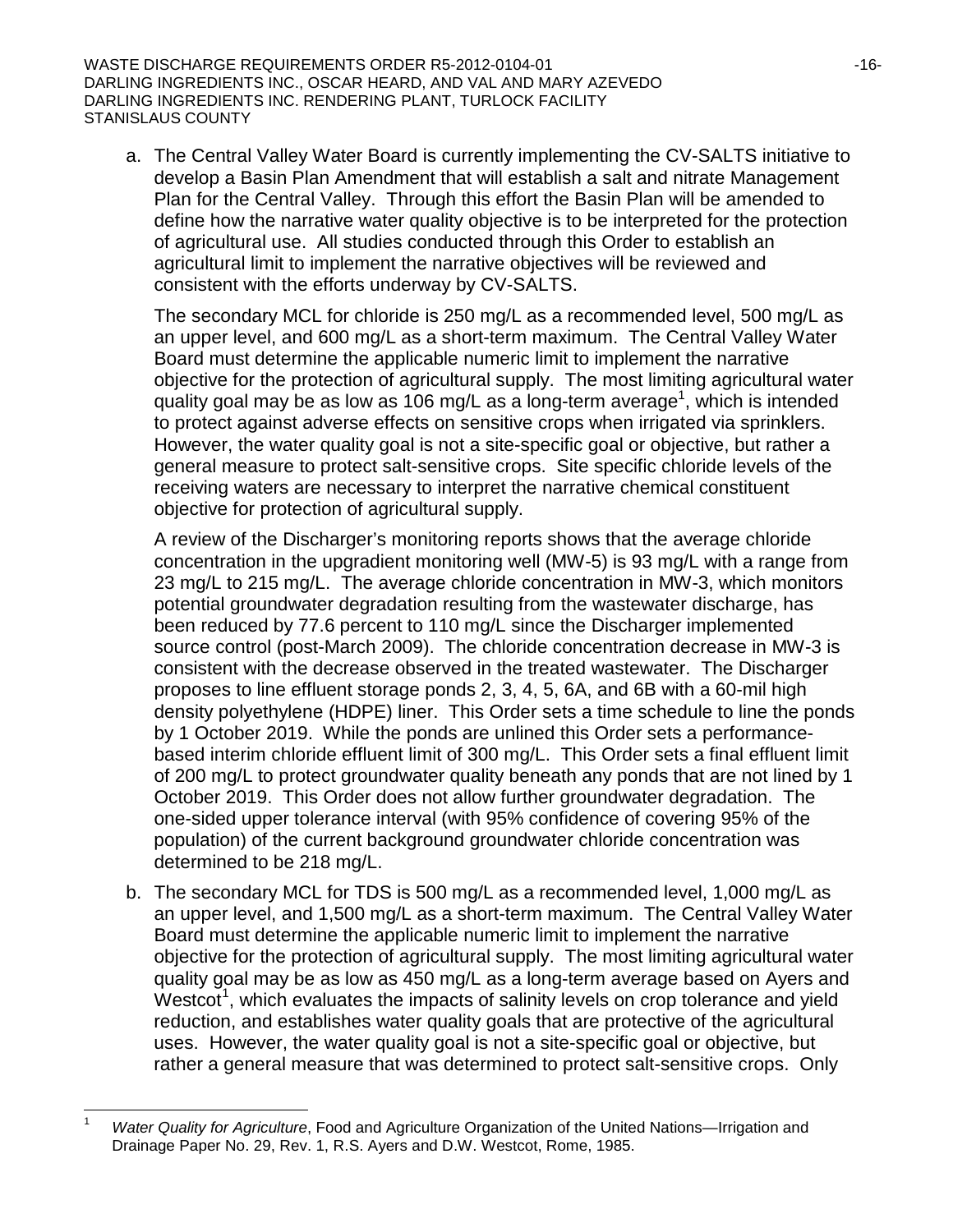the most salt-sensitive crops require irrigation water of 450 mg/L or less to prevent loss of yield. Most other crops can tolerate higher TDS concentrations without harm.

A review of the Discharger's monitoring reports shows that the average TDS concentration in the up-gradient monitoring well MW-5 is 823 mg/L with a range from 340 mg/L to 1,230 mg/L. The average chloride concentration in MW-3, which is expected to monitor immediate impacts to groundwater resulting from the wastewater discharge, has been reduced by 59.6 percent to 869 mg/L since the Discharger implemented source control (post March 2009). The TDS concentration decrease in MW-3 is consistent with the decrease in the treated wastewater. This Order does not allow further groundwater degradation. The one-sided upper tolerance interval (with 95% confidence of covering 95% of the population) of the current background groundwater TDS concentration was determined to be 1,300 mg/L. Depending on the results of the Discharger's treatment system performance evaluation, further treatment or control may be necessary to protect groundwater quality.

- c. A water quality objective does not exist for FDS; however due to degradable organic matter in the wastewater, FDS is the best indicator of actual salinity levels. Therefore, this Order sets a performance based effluent limit for FDS rather than TDS. The Discharger proposes to line effluent storage ponds 2, 3, 4, 5, 6A, and 6B with a 60-mil high density polyethylene (HDPE) liner. This Order sets a time schedule to line the ponds by 1 October 2019. While the ponds are unlined this Order sets a performance based interim FDS effluent limit of 900 mg/L. This Order sets a final effluent limit of 700 mg/L to protect groundwater quality beneath any ponds that are not lined by 1 October 2019.
- d. For nutrients such as nitrate, the potential for degradation depends not only on the quality of the treated effluent, but the nutrient uptake of the LAA crops and the ability of the vadose zone below the LAAs and unlined effluent storage ponds to provide an environment conducive to further nitrification and denitrification to convert the residual effluent nitrogen to nitrate and the nitrate to nitrogen gas before it reaches the water table. Background groundwater on average exceeds the Basin Plan water quality objective for nitrate-nitrogen (10 mg/L) and downgradient monitoring wells MW-2 and MW-3 on average have exceeded nitrate-nitrogen concentrations in background. However, nitrate concentrations in MW-3 have improved as a result of the improved effluent quality and nitrate concentrations in MW-2 are also expected to improve. The Discharger proposes to line effluent storage ponds 2, 3, 4, 5, 6A, and 6B with a 60-mil high density polyethylene (HDPE) liner. This Order sets a time schedule to line the ponds by 1 October 2019. While the ponds are unlined this Order sets a performance based interim total nitrogen effluent limit of 45 mg/L based on current performance. This Order sets a final effluent limit of 30 mg/L to protect groundwater quality beneath any ponds that are not lined by 1 October 2019. This Order does not allow further groundwater degradation and sets a time schedule for MW-2R to meet the background nitrate concentration one-sided upper tolerance interval (with 95% confidence of covering 95% of the population), which was determined to be 27 mg/L. This value was calculated based on MW-5 data after March 2008 to represent current groundwater conditions. Nitrate data prior to March 2008 was not considered due to a temporary elevated shift in background quality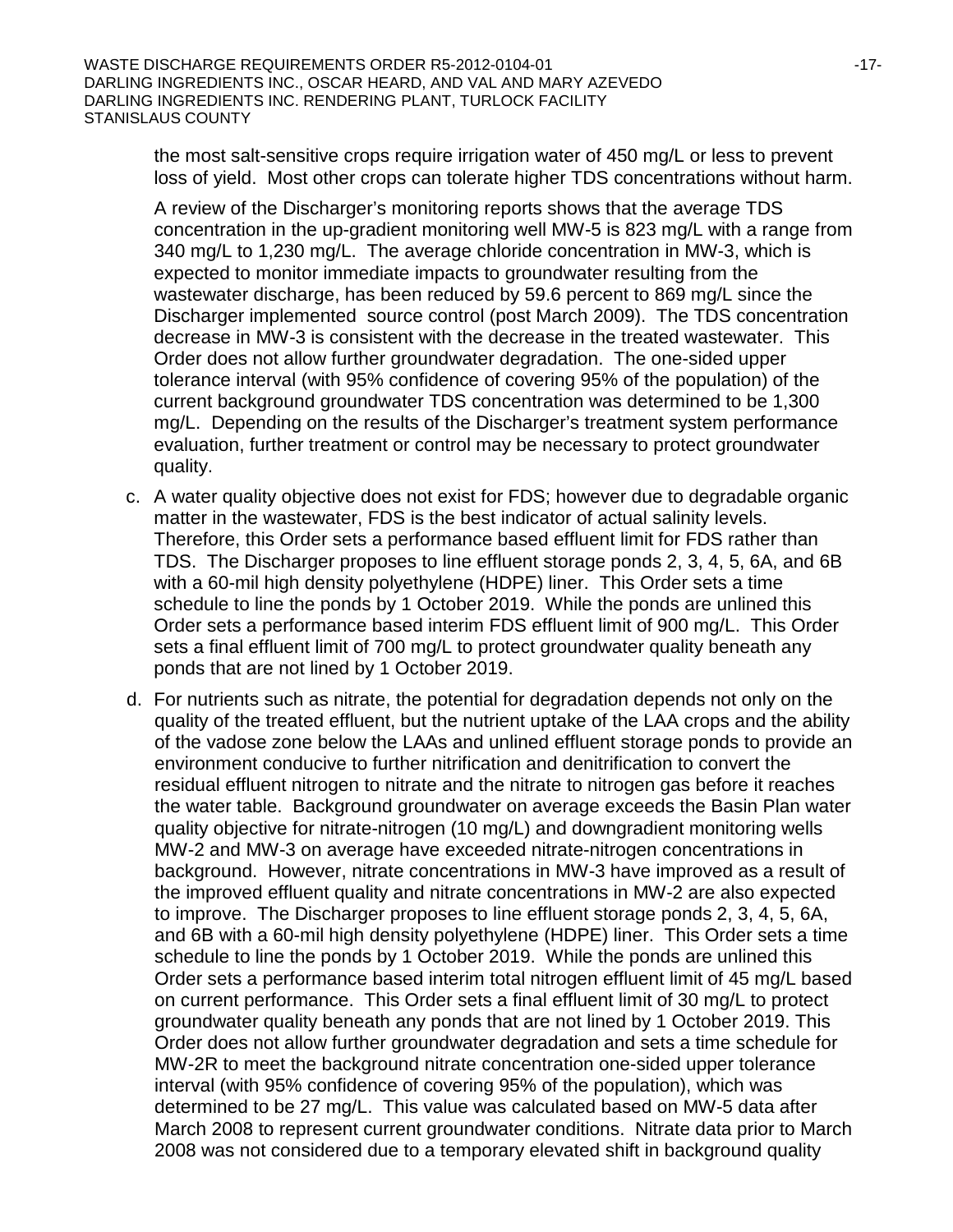from June 2004 through December 2007. Depending on the results of the Discharger's treatment system performance evaluation, further treatment or control may be necessary to protect groundwater quality.

- 59. The Discharger provides treatment and control of the discharge that incorporates:
	- a. Salinity source control;
	- b. Use of a relatively high quality process water supply
	- c. Solids separation before and after wastewater treatment;
	- d. Aboveground tanks for biological BOD and nutrient removal (nitrification and denitrification);
	- e. Collection of facility storm water to prevent runoff to surface waters; and
	- f. Land application of wastewater at agronomic rates for water and plant nutrients;
	- g. Utilizing tailwater and storm water runoff control systems on all LAAs.
	- h. Lining effluent storage Ponds 2, 3, 4, 5, 6A, and 6B.
- 60. The operational upgrades and salinity source control have effectively reduced salinity in the WWTS influent. The new wastewater treatment system is expected to further reduce the nitrogen and BOD concentrations in the effluent. Moving the treatment process from the unlined ponds to the aboveground tanks has reduced the threat to groundwater quality. However, while recent effluent monitoring data show that the treatment system has the potential to be protective of groundwater, the Discharger needs to demonstrate the reliability of the system. If the treatment system is found not capable of producing effluent that meet the final effluent limitations, further treatment or control may be necessary. This Order requires that the Discharger evaluate the optimal performance of the new wastewater treatment system and determine whether the final effluent limitations of this Order are feasible with the current treatment system.
- 61. This Order establishes groundwater limitations and interim and final effluent limitations that will not unreasonably threaten present and anticipated beneficial uses or result in groundwater quality that exceeds water quality objectives set forth in the Basin Plan. Current groundwater monitoring data indicates that shallow groundwater has previously been degraded beyond background groundwater quality, but has recently improved with respect to salinity and nitrate. Shallow groundwater quality is expected to improve further with respect to nitrate. The requirements of this Order do not allow any further degradation to occur. However, because the sustainability of the current high quality process water supply is uncertain and the optimal performance of the WWTS has not been evaluated, this Order may be reopened to consider revision of the effluent and/or groundwater limitations if the Discharger submits a new Report of Waste Discharge demonstrating that compliance with those limits is infeasible and that the proposed limits will ensure compliance with the Basin Plan.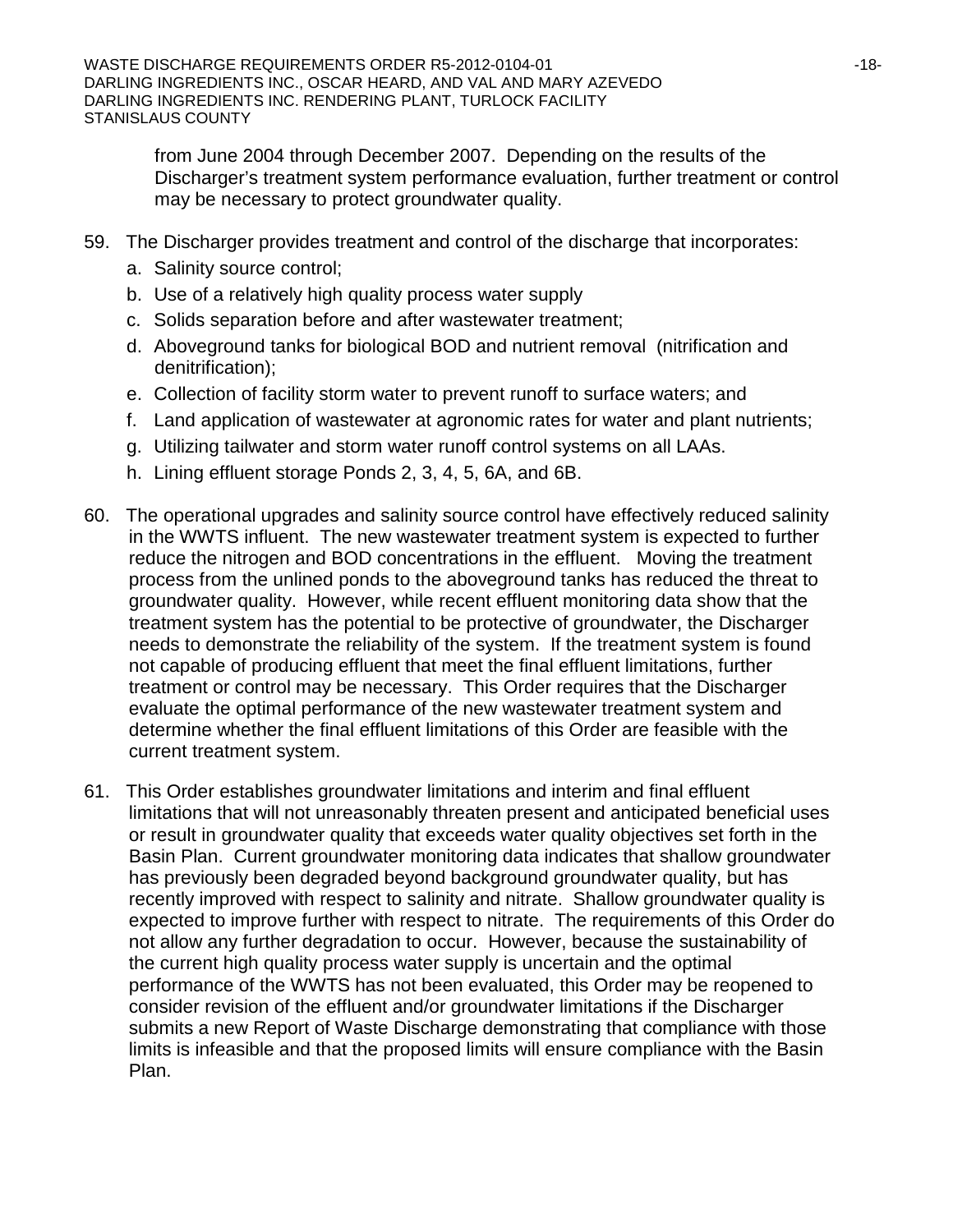#### **Other Regulatory Considerations**

62. Title 27 of the California Code of Regulations (hereafter Title 27) contains regulatory requirements for the treatment, storage, processing, and disposal of solid waste. However, Title 27 exempts certain activities from its provisions. Discharges regulated by this Order are exempt from Title 27 pursuant to provisions that exempt domestic sewage, wastewater, and reuse. Title 27, section 20090 states in part:

The following activities shall be exempt from the SWRCB-promulgated provisions of this subdivision, so long as the activity meets, and continues to meet, all preconditions listed:

(…)(b) Wastewater - Discharges of wastewater to land, including but not limited to evaporation ponds, percolation ponds, or subsurface leachfields if the following conditions are met:

- (1) the applicable RWQCB has issued WDRs, reclamation requirements, or waived such issuance;
- (2) the discharge is in compliance with the applicable water quality control plan; and
- (3) the wastewater does not need to be managed according to Chapter 11, Division 4.5, Title 22 of this code as a hazardous waste. (…)
- 63. The discharge authorized herein (except for the discharge of residual sludge and solid waste), and the treatment and storage facilities associated with the discharge, are exempt from the requirements of Title 27 as follows:
	- a. The wastewater treatment plant DAF units, aerated tanks, and appurtenant structures, are exempt pursuant to Title 27, Section 20090(i) because they are fully enclosed units used to treat the waste.
	- b. The effluent storage ponds, future sludge drying beds (if any), and the land application areas are exempt pursuant to Title 27, section 20090(b) because they are wastewater land discharge areas and:
		- i. The Central Valley Water Board is issuing WDRs.
		- ii. The discharge is in compliance with the Basin Plan, and;
		- iii. The treated effluent and solids do not need to be managed as hazardous waste.
- 64. Although the facility is exempt from Title 27, the statistical data analysis methods of Title 27, section 20415(e) are appropriate for determining whether the discharge complies with Groundwater Limitations specified in this Order.
- 65. The State Water Board adopted Order 97-03-DWQ (NPDES General Permit CAS000001) specifying waste discharge requirements for discharges of storm water associated with industrial activities, and requiring submittal of a Notice of Intent by all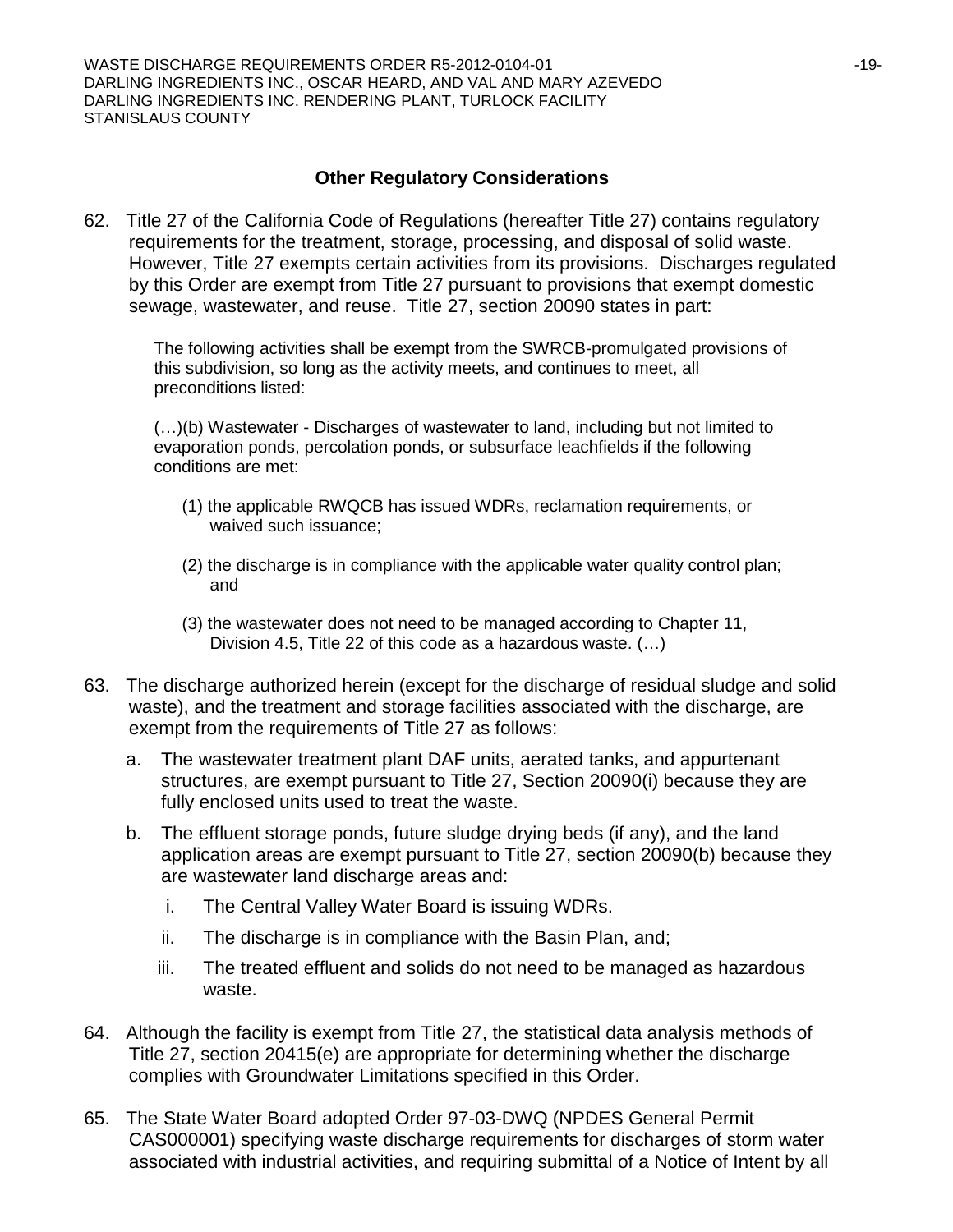affected industrial dischargers. All storm water from the facility is collected, and mingled and disposed with the process wastewater. The Discharger is therefore not required to obtain coverage under NPDES General Permit CAS000001.

66. Water Code section 13267(b) states:

In conducting an investigation specified in subdivision (a), the regional board may require that any person who has discharged, discharges, or is suspected of discharging, or who proposes to discharge within its region … shall furnish, under penalty of perjury, technical or monitoring program reports which the board requires. The burden, including costs of these reports, shall bear a reasonable relationship to the need for the reports and the benefits to be obtained from the reports. In requiring those reports, the regional board shall provide the person with a written explanation with regard to the need for the reports, and shall identify the evidence that supports requiring that person to provide the reports.

The technical reports required by this Order and the attached Monitoring and Reporting Program R5-2012-0104 are necessary to ensure compliance with these waste discharge requirements. The Discharger owns and operates the facility that discharges the waste subject to this Order.

- 67. The California Department of Water Resources sets standards for the construction and destruction of groundwater wells (hereafter DWR Well Standards), as described in *California Well Standards Bulletin 74-90* (June 1991) and *Water Well Standards: State of California Bulletin 94-81* (December 1981). These standards, and any more stringent standards adopted by the state or county pursuant to Water Code section 13801, apply to all monitoring wells used to monitor the impacts of wastewater storage or disposal governed by this Order.
- 68. With respect to discharges to the existing wastewater ponds and Darling and Heard LAA sites, the action to adopt waste discharge requirements for this existing facility is categorically exempt from the provisions of the California Environmental Quality (CEQA), in accordance with the California Code of Regulations, title 14, section 15301.
- 69. The discharge of treated wastewater to irrigate the Azevedo property will not present a threat to water quality any greater than the threat posed by the landowner's current use of irrigation water from TID Lateral Drain No. 5. The treated wastewater does not contain constituents of concern that are not already present in the TID water, and it exhibits better quality than the TID water with respect to nitrate and salinity. Additionally, the discharge will utilize existing irrigation systems at the Azevedo site. Therefore, with respect to discharges at the Azevedo property only, the discharge is categorically exempt from CEQA (Class I: Existing Facilities – guidelines section 15301).
- 70. Pursuant to Water Code section 13263(g), discharge is a privilege, not a right, and adoption of this Order does not create a vested right to continue the discharge.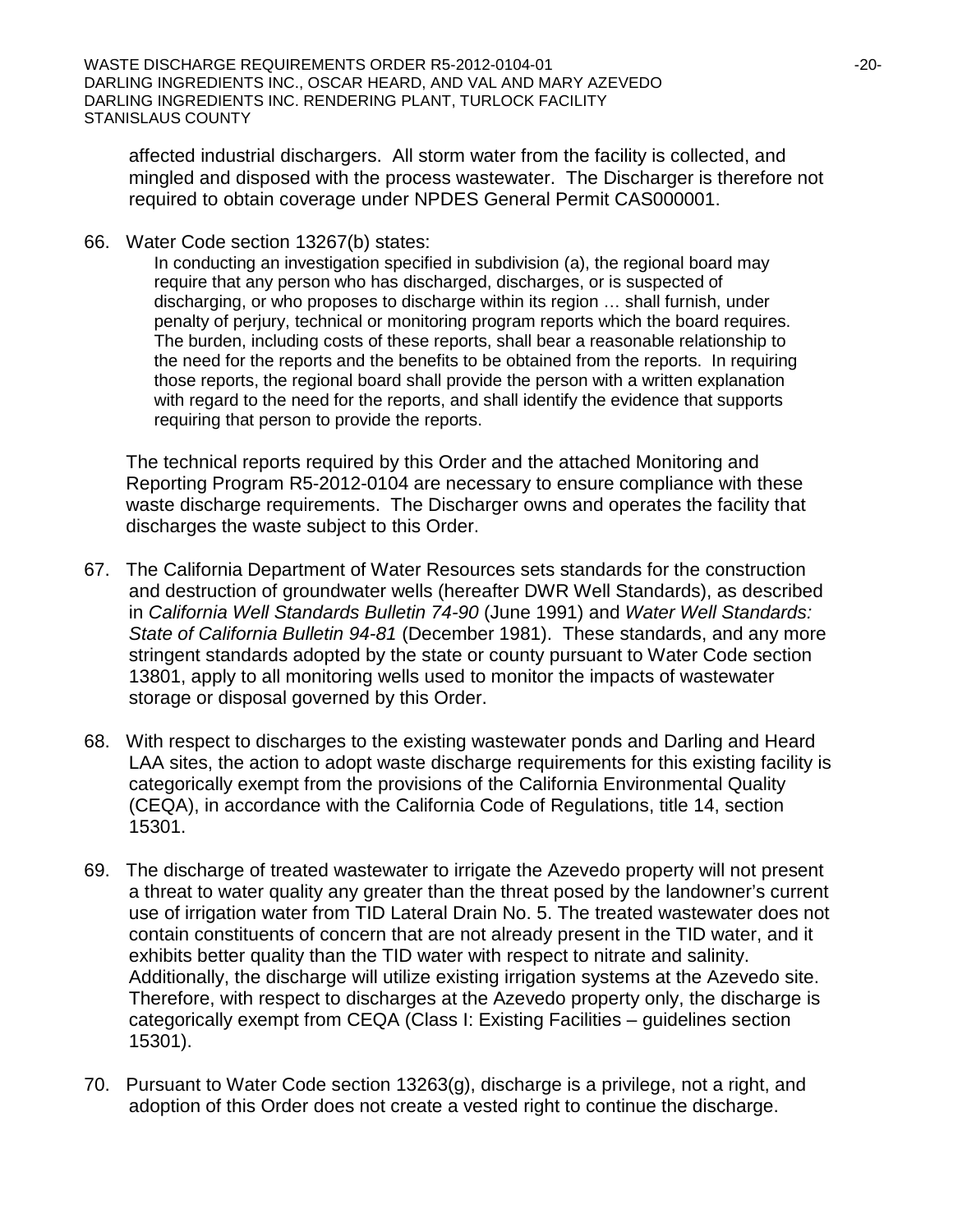#### **Public Notice**

- 71. All the above and the supplemental information and details in the attached Information Sheet, which is incorporated by reference herein, were considered in establishing the following conditions of discharge.
- 72. The Discharger, Co-Discharger's, and interested agencies and persons have been notified of the Central Valley Water Board's intent to prescribe waste discharge requirements for this discharge, and they have been provided an opportunity to submit written comments and an opportunity for a public hearing.
- 73. All comments pertaining to the discharge were heard and considered in a public hearing.

**IT IS HEREBY ORDERED** that Order 5-01-171 is rescinded except for purposes of enforcement, and, pursuant to Water Code sections 13263 and 13267, the Discharger and Co-Discharger's, their agents, successors, and assigns, in order to meet the provisions contained in Division 7 of the Water Code and regulations adopted hereunder, shall comply with the following:

### **A. Discharge Prohibitions**

- 1. Discharge of wastes to surface waters or surface water drainage courses, including irrigation ditches or agricultural drains outside of control of the Discharger and Co-Dischargers, is prohibited.
- 2. Discharge of waste classified as 'hazardous', as defined in the California Code of Regulations, title 23, section 2510 et seq., is prohibited.
- 3. Discharge of waste classified as 'designated', as defined in Water Code section 13173, is prohibited.
- 4. Treatment system bypass of untreated or partially treated waste is prohibited, except as allowed by Standard Provision E.2 of the *Standard Provisions and Reporting Requirements for Waste Discharge Requirements*.
- 5. Discharge of waste at a location or in a manner different from that described in the Findings is prohibited.
- 6. Discharge of treated wastewater outside of the LAAs identified in this Order is prohibited.
- 7. Discharge of toxic substances into the wastewater treatment system or land application areas such that biological treatment mechanisms are disrupted is prohibited.
- 8. Discharge of domestic wastewater to the process wastewater treatment system is prohibited.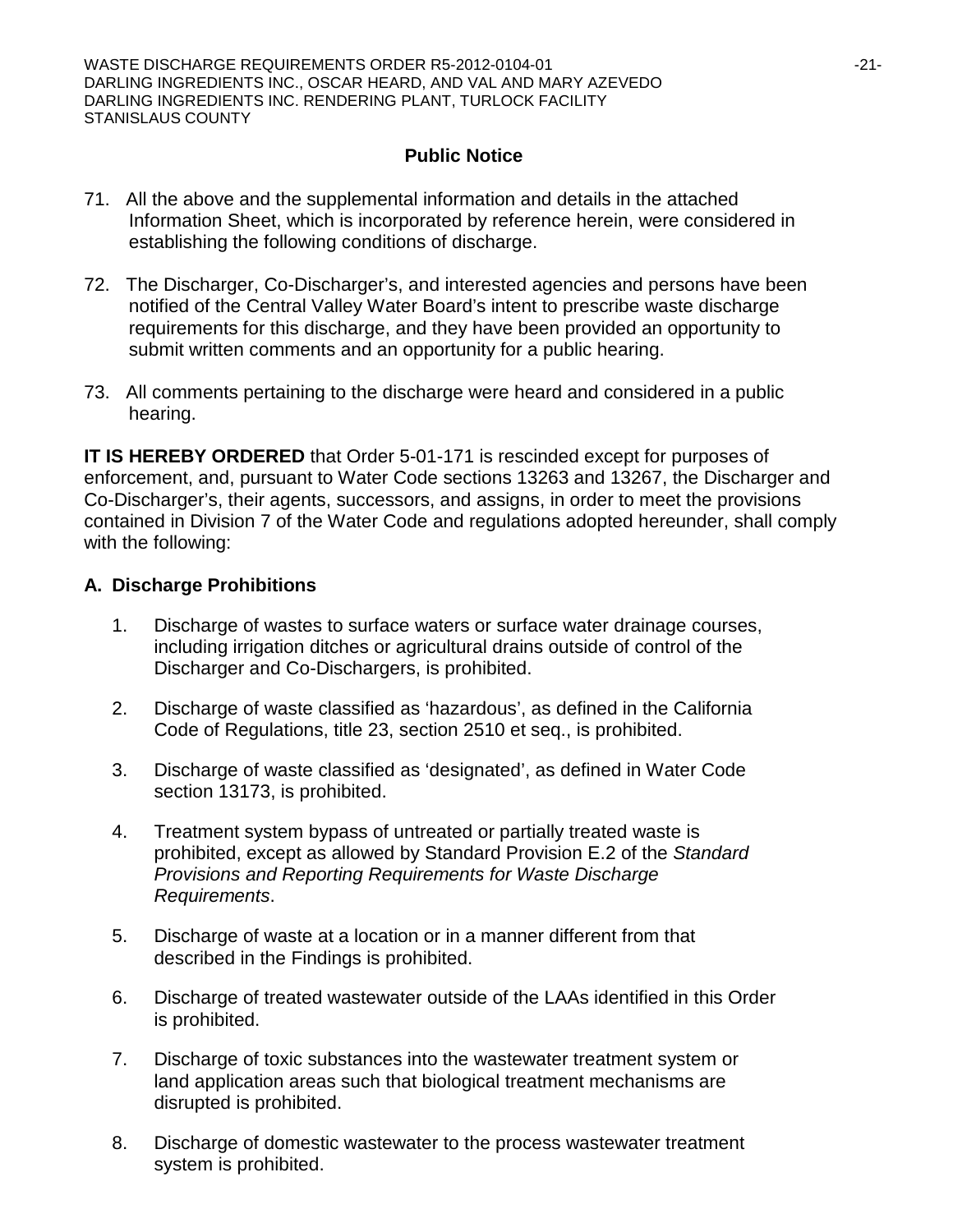- 9. Application of residual solids to the land application areas is prohibited.
- 10. Discharge of industrial wastewater to septic systems is prohibited.

#### **B. Flow Limitations**

1. **Effectively immediately**, flows from the secondary DAF to the ponds shall not exceed the following limits:

| <b>Flow Measurement</b>           | <b>Flow Limit</b> |
|-----------------------------------|-------------------|
| Total Annual Flow <sup>1</sup>    | 117 MG            |
| Monthly Average Flow <sup>2</sup> | 0.318 MGD         |

 $1$  As determined by the total flow for the calendar year.

 $2^2$  As determined by the total flow for each calendar month divided by the number of days in that month.

### **C. Effluent Limitations**

1. **Effectively immediately through 30 September 2019**, effluent from the secondary DAF to unlined ponds shall not exceed the following limits. Effluent discharged to lined effluent storage ponds is not required to meet these limits:

| <b>Constituent</b>    | <b>Units</b> | Quarterly<br>Average Limit <sup>1</sup> | <b>Annual Average</b><br>Limit <sup>2</sup> |
|-----------------------|--------------|-----------------------------------------|---------------------------------------------|
| $BOD5$ <sup>3</sup>   | mg/L         | 100                                     |                                             |
| <b>Total Nitrogen</b> | mg/L         | 45                                      |                                             |
| <b>FDS</b>            | mg/L         |                                         | 900                                         |
| Chloride              | mg/L         |                                         | 300                                         |

Calculated as the average from all sampling results acquired each calendar quarter (i.e., January through March, etc.)

<sup>2</sup> Calculated as a flow-weighted average for the calendar year.<br><sup>3</sup> 5-day biochemical oxygen demand at 20<sup>°</sup>C.

- 
- 2. **Effective 1 October 2019**, effluent from the secondary DAF discharged to unlined effluent storage ponds shall not exceed the following limits except under emergency conditions defined pursuant to the Provisions of this Order. Effluent discharged to lined effluent storage ponds is not required to meet these limits:

| <b>Constituent</b>    | <b>Units</b> | Quarterly<br>Average Limit <sup>1</sup> | <b>Annual</b><br>Average Limit <sup>2</sup> |
|-----------------------|--------------|-----------------------------------------|---------------------------------------------|
| $BOD5$ <sup>3</sup>   | mg/L         | 80                                      |                                             |
| <b>Total Nitrogen</b> | mg/L         | 30                                      |                                             |
| <b>FDS</b>            | mg/L         |                                         | 700                                         |
| Chloride              | mg/L         |                                         | 200                                         |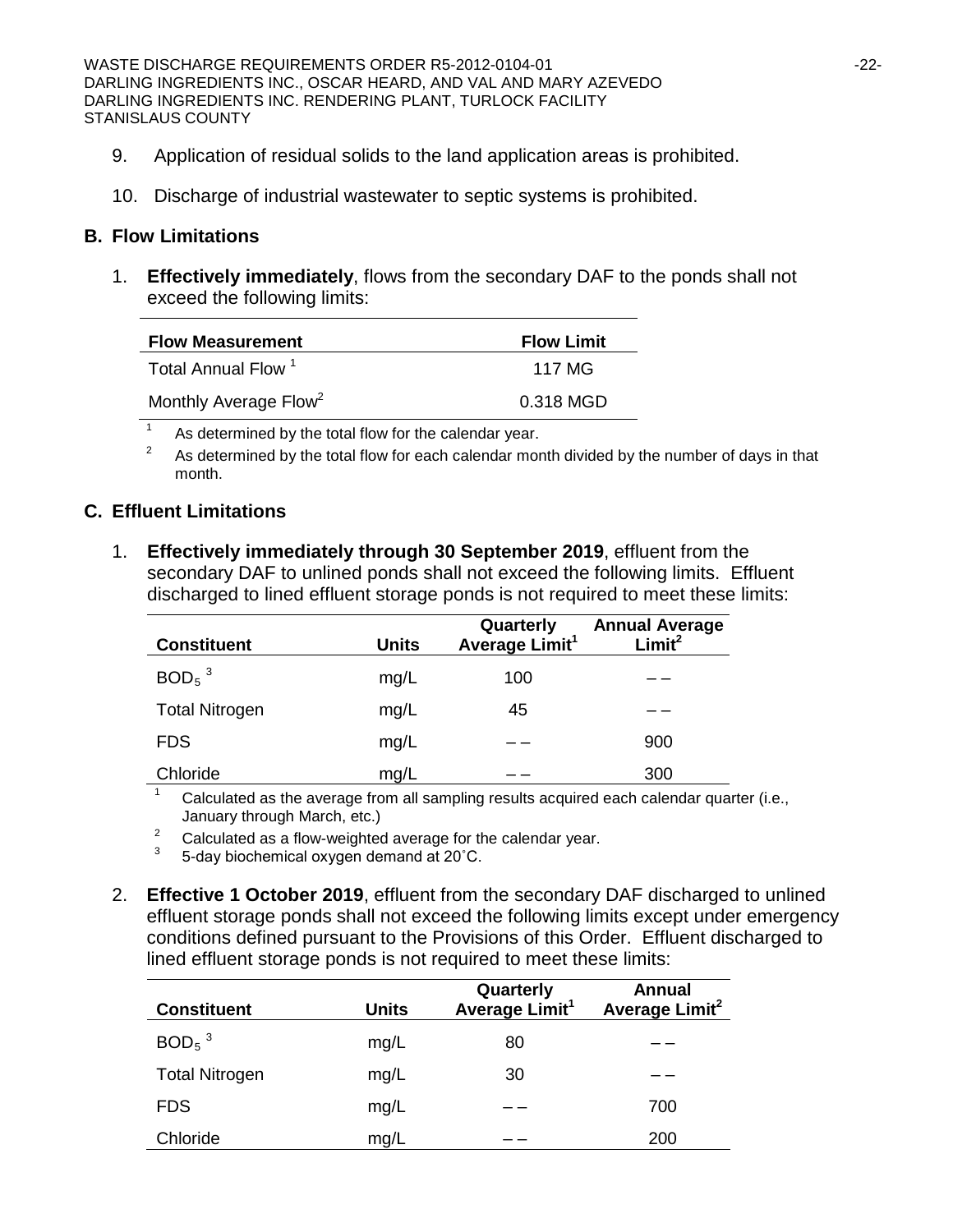- Calculated as the average from all sampling results acquired each calendar quarter (i.e., January through March, etc.)
- <sup>2</sup> Calculated as a flow-weighted average for the calendar year.<br> $\frac{3}{2}$  E day bioshamical exygen demand at 20°C
- 5-day biochemical oxygen demand at 20°C.

Compliance with the annual average limits shall be determined as specified in the Monitoring and Reporting Program.

#### **D. Mass Loading Limitations**

1. The blend of treated wastewater, storm water, and supplemental irrigation water applied to the LAAs shall not exceed the following effluent and mass loading limits:

|                                    | <b>Irrigation</b> |                                |                  |                          |  |
|------------------------------------|-------------------|--------------------------------|------------------|--------------------------|--|
| <b>Constituent</b>                 | Units             | <b>Daily</b><br><b>Maximum</b> | Cycle<br>Average | Annual<br><b>Maximum</b> |  |
| <b>BOD Mass Loading</b>            | lb/ac/day         | 300                            | 100              | $\overline{\phantom{m}}$ |  |
| <b>Total Nitrogen Mass Loading</b> | lb/ac/year        | $- -$                          | $- -$            | Crop Demand              |  |

Compliance with the above requirements shall be determined as specified in the Monitoring and Reporting Program.

#### **E. Groundwater Limitations**

**Effective immediately except as noted**, release of waste constituents from any portion of the facility and LAAs shall not cause groundwater to:

- 1. Contain total dissolved solids, chloride, nitrate nitrogen, arsenic, iron, and manganese in concentrations statistically greater than background groundwater quality.
- 2. Exceed a total coliform organism level of 2.2 MPN/100mL.
- 3. Exhibit a pH of less than 6.5 or greater than 8.4 pH units.
- 4. Contain taste or odor-producing constituents, toxic substances, or any other constituents in concentrations that cause nuisance or adversely affect beneficial uses.

Compliance with these limitations shall be determined annually based on comparison of compliance well concentrations to background groundwater quality using MW-5 monitoring data to represent background groundwater quality and statistical methods in accordance with the approved workplan submitted pursuant to Provision I.1.a. Compliance wells are defined in Monitoring and Reporting Program R5-2012-0104.

**Effective until 1 November 2015 only**, for any single well and constituent, an exceedance of background groundwater quality will not constitute a violation of this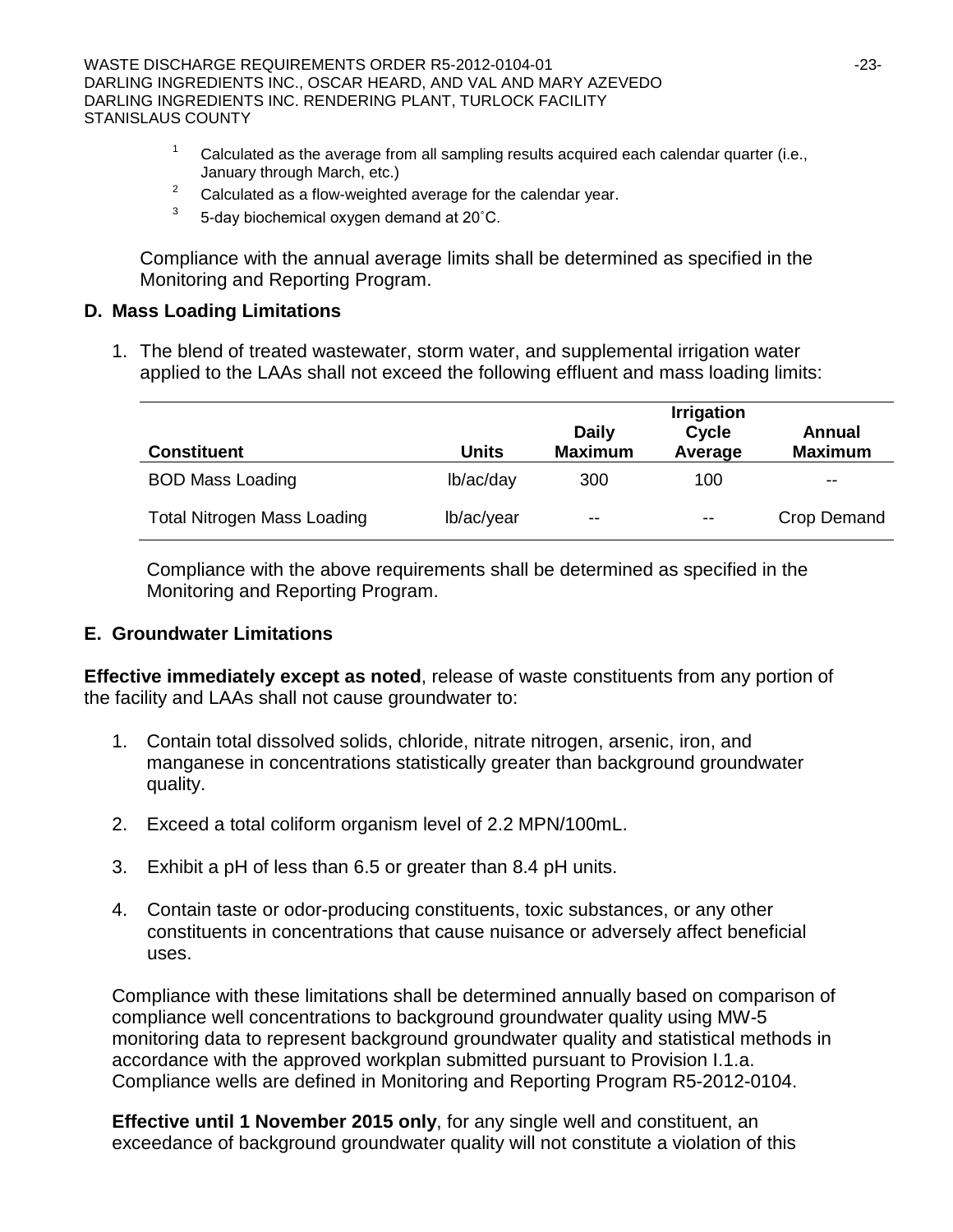Order unless the intrawell temporal trend for that constituent exhibits a statistically significant increase since adoption of this Order.

### **F. Discharge Specifications**

- 1. No waste constituent shall be released, discharged, or placed where it will be released or discharged, in a concentration or in a mass that causes violation of the Groundwater Limitations of this Order.
- 2. The discharge shall not cause degradation of any water supply.
- 3. Wastewater treatment, storage, and disposal shall not cause pollution or a nuisance as defined by Water Code section 13050.
- 4. The discharge shall remain within the permitted waste treatment/containment structures and land application areas at all times.
- 5. The Discharger shall operate all systems and equipment to optimize the quality of the discharge.
- 6. All conveyance, treatment, storage, and disposal systems shall be designed, constructed, operated, and maintained to prevent inundation or washout due to floods with a 100-year return frequency.
- 7. Objectionable odors shall not be perceivable beyond the limits of the facility property at an intensity that creates or threatens to create nuisance conditions.
- 8. As a means of discerning compliance with Discharge Specification F.7, the dissolved oxygen (DO) content in the upper one foot of any wastewater pond shall not be less than 1.0 mg/L for three consecutive sampling events. If the DO in any single pond is below 1.0 mg/L for three consecutive sampling events, the Discharger shall report the findings to the Regional Water Board in writing within 10 days and shall include a specific plan to resolve the low DO results within 30 days.
- 9. The Discharger shall operate and maintain all ponds sufficiently to protect the integrity of containment dams and berms and prevent overtopping and/or structural failure. Unless a California-registered civil engineer certifies (based on design, construction, and conditions of operation and maintenance) that less freeboard is adequate, the operating freeboard in any pond shall never be less than two feet (measured vertically from the lowest possible point of overflow). As a means of management and to discern compliance with this requirement, the Discharger shall install and maintain in each pond a permanent staff gauge with calibration marks that clearly show the water level at design capacity and enable determination of available operational freeboard.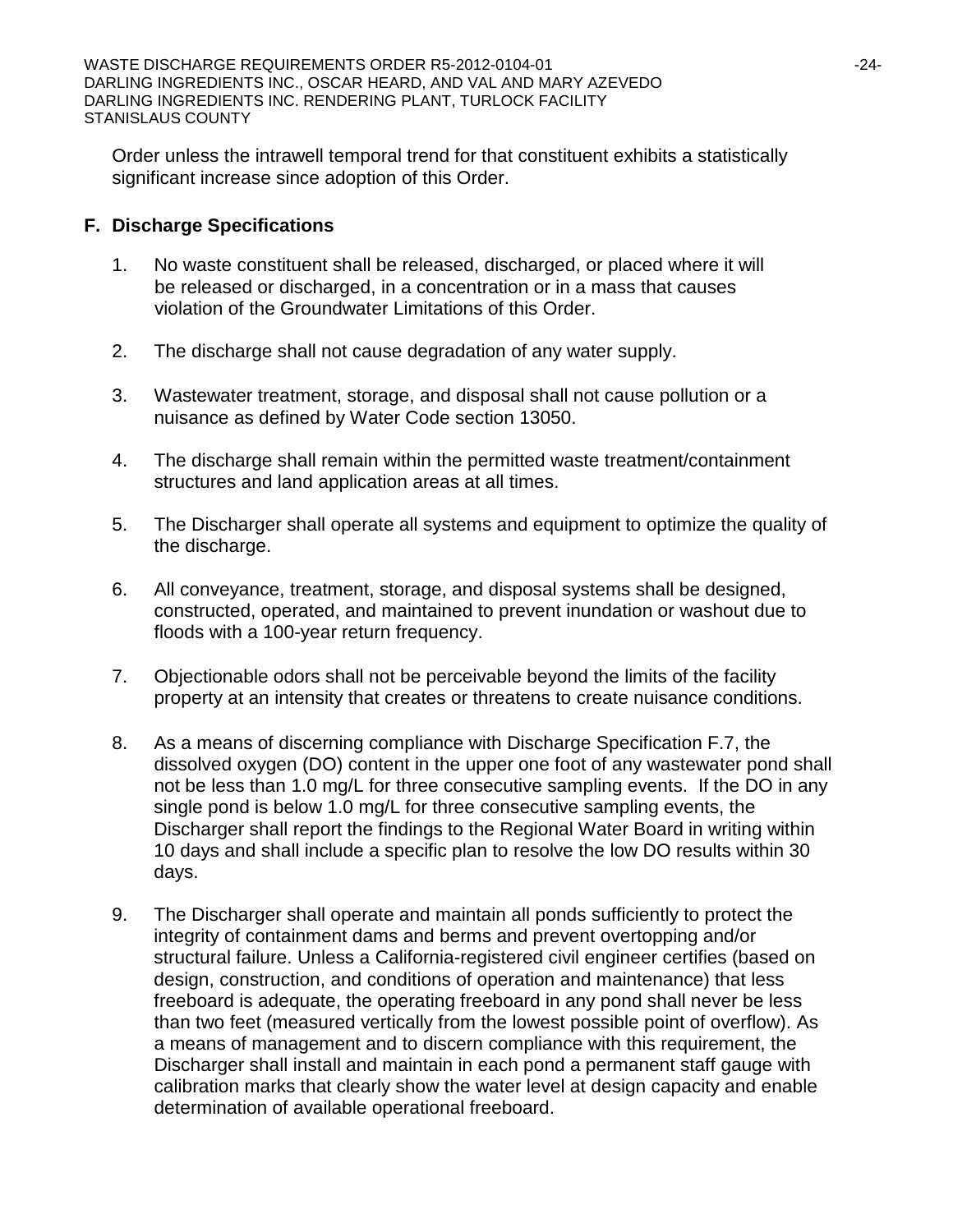WASTE DISCHARGE REQUIREMENTS ORDER R5-2012-0104-01  $-25$ -25-DARLING INGREDIENTS INC., OSCAR HEARD, AND VAL AND MARY AZEVEDO DARLING INGREDIENTS INC. RENDERING PLANT, TURLOCK FACILITY STANISLAUS COUNTY

- 10. The treatment, storage, and disposal ponds or structures shall have sufficient capacity to accommodate allowable wastewater flow, design seasonal precipitation, and ancillary inflow and infiltration during the winter while ensuring continuous compliance with all requirements of this Order. Design seasonal precipitation shall be based on total annual precipitation using a return period of 100 years, distributed monthly in accordance with historical rainfall patterns.
- 11. On or about **1 October** of each year, available capacity shall at least equal the volume necessary to comply with Discharge Specifications F.9 and F.10.
- 12. All ponds and open containment structures shall be managed to prevent breeding of mosquitoes. Specifically:
	- a. An erosion control program shall be implemented to ensure that small coves and irregularities are not created around the perimeter of the water surface.
	- b. Weeds shall be minimized through control of water depth, harvesting, or herbicides.
	- c. Dead algae, vegetation, and debris shall not accumulate on the water surface.
	- d. The Discharger shall consult and coordinate with the local Mosquito Abatement District to minimize the potential for mosquito breeding as needed to supplement the above measures.
- 13. Newly constructed or rehabilitated berms or levees (excluding internal berms that separate ponds or control the flow of water within a pond) shall be designed and constructed under the supervision of a California Registered Civil Engineer.
- 14. Wastewater contained in any unlined pond shall not have a pH less than 6.0 or greater than 9.0.
- 15.**Every five years after completing the liner installation of a pond**, the Discharger shall test the integrity of the pond liner and repair all significant leaks in accordance with an approved workplan pursuant to Provision I.1.d

#### **G. Land Application Area Specifications**

- 1. Application of waste constituents to the land application areas (LAAs) shall be at reasonable agronomic rates to preclude creation of a nuisance or degradation of groundwater, considering the crop, soil, climate, and irrigation management system. The annual nutritive loading of each LAA, including the nutritive value of organic and chemical fertilizers and of the wastewater shall not exceed the annual crop demand.
- 2. Wastewater shall not be discharged to the LAAs when the soil is saturated or in a manner that causes wastewater to stand for greater than 48 hours.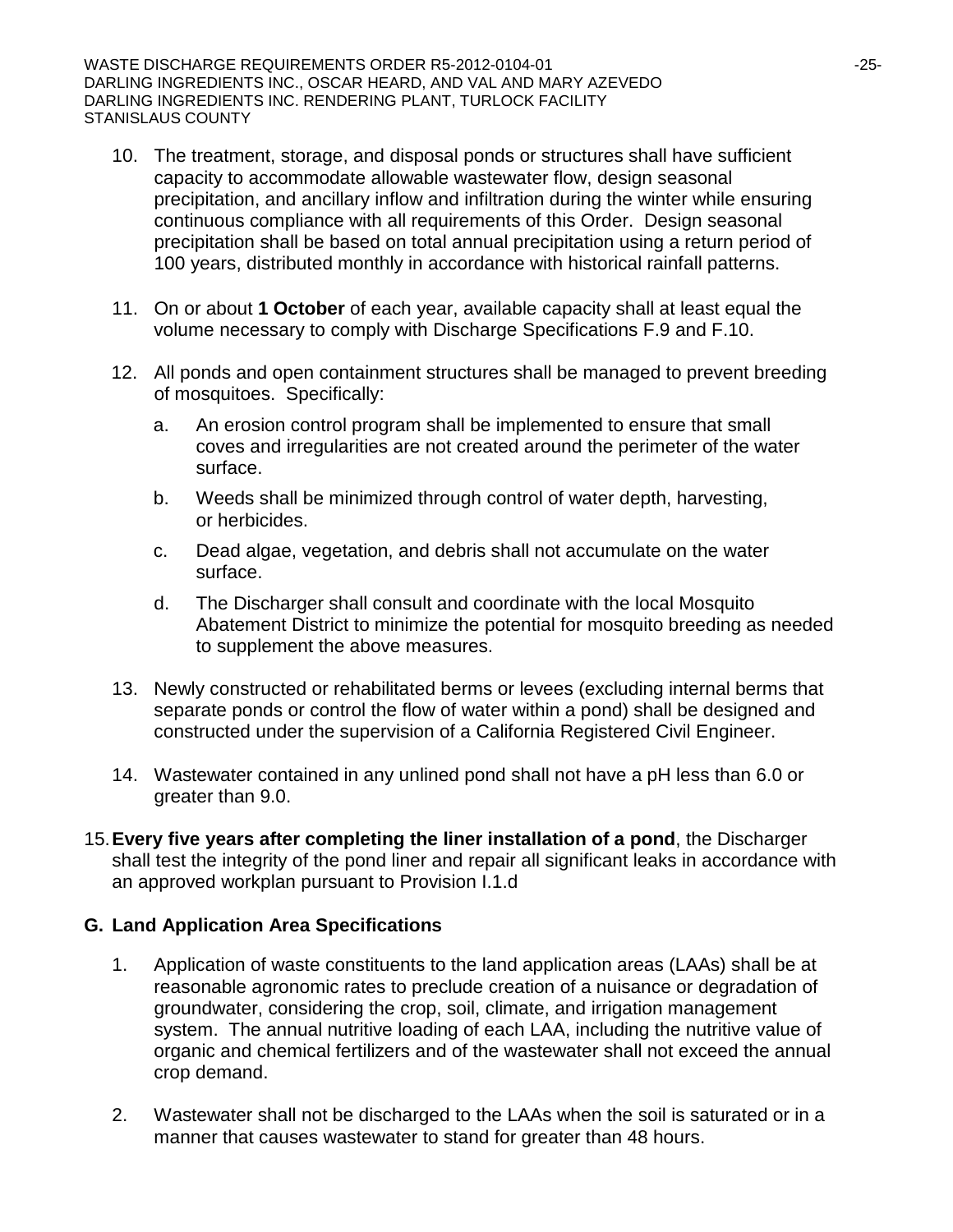- 3. Discharge of process wastewater to any LAA not having a fully functional tailwater/runoff control system is prohibited.
- 4. All tailwater and storm water shall be confined to the LAAs and shall not enter any surface water drainage course or storm water drainage, except that tailwater may be returned to the storage ponds.
- 5. Grazing of animals on the LAAs is prohibited.
- 6. Discharge of process wastewater to land overlying septic system leach lines or seepage pits is prohibited.

### **H. Solids Disposal Specifications**

Sludge, as used in this document, means the solid, semisolid, and liquid residues removed during primary, secondary, or advanced wastewater treatment processes. Solid waste refers to grit and screenings generated during preliminary treatment. Residual sludge means sludge that will not be subject to further treatment at the WWTS.

- 1. Sludge and solid waste shall be removed from screens, sumps, ponds, and clarifiers as needed to ensure optimal plant operation.
- 2. Any handling and storage of residual sludge, solid waste, and biosolids at the WWTS shall be temporary (i.e., no longer than one year) and controlled and contained in a manner that minimizes leachate formation and precludes infiltration of waste constituents into soils in a mass or concentration that will violate the groundwater limitations of this Order.
- 3. Residual sludge, biosolids, and solid waste shall be disposed of in a manner approved by the Executive Officer and consistent with Title 27, division 2. Removal for further treatment, disposal, or reuse at disposal sites (i.e., landfills, WWTFs, composting sites, soil amendment sites) operated in accordance with valid waste discharge requirements issued by a Regional Water Board will satisfy this specification.
- 4. Any proposed change in sludge use or disposal practice shall be reported in writing to the Executive Officer at least 90 days in advance of the change.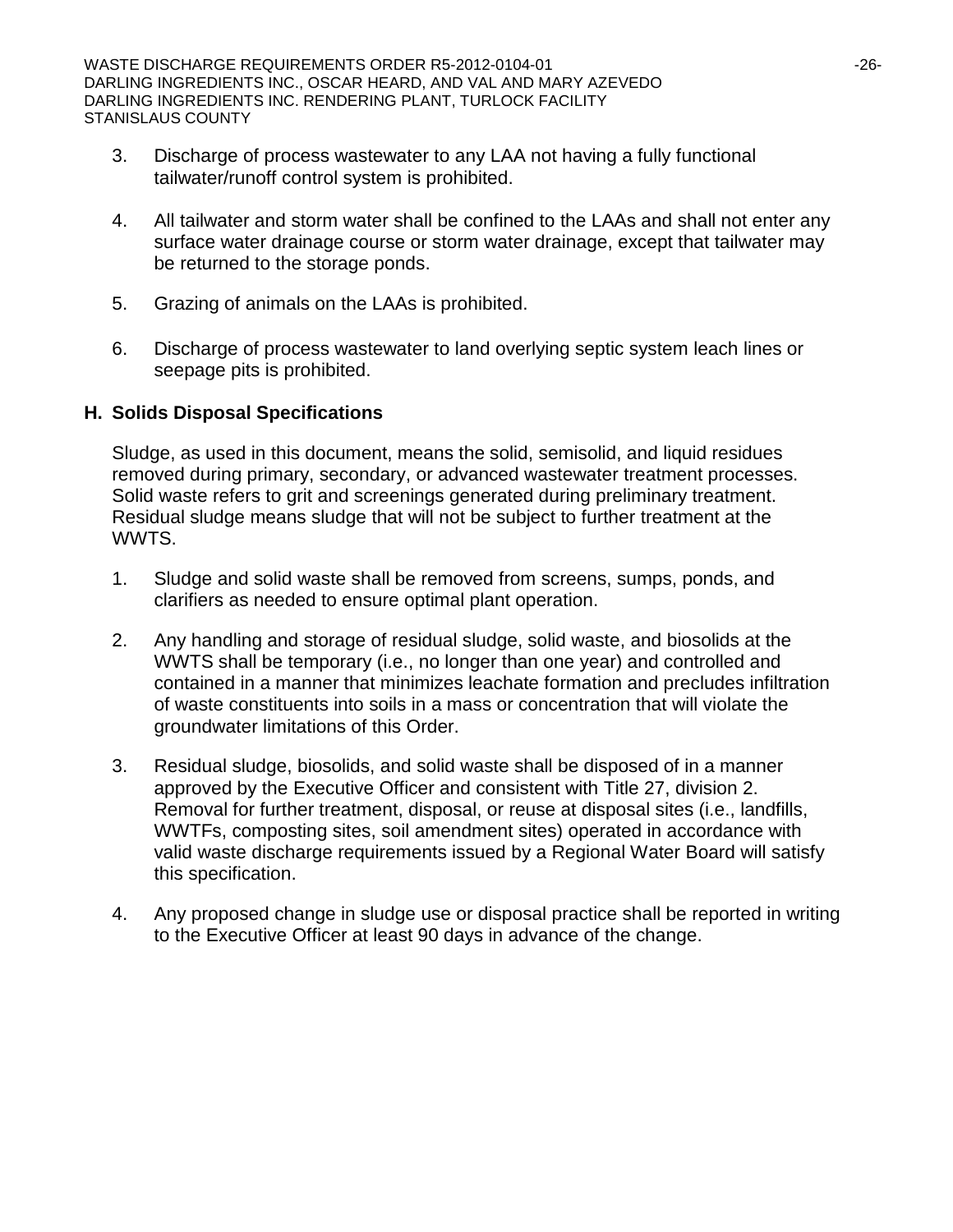## **I. Provisions**

- 1. The following reports shall be submitted pursuant to CWC Section 13267 and shall be prepared as described in Provision K.5:
	- a. **By 1 January 2013**, the Discharger shall submit a *Groundwater Limitations Compliance Assessment Plan*. The plan shall describe and justify the statistical methods used to propose groundwater concentration limits and compliance for the constituents listed in the Monitoring and Reporting Program. Compliance shall be determined annually based on an interwell statistical analysis that uses methods prescribed in Title 27, section 20415(e)(7) and (8) to compare monitoring data collected at each down gradient well to background groundwater quality as measured in MW-5.
	- b. **By 1 April 2013**, the Discharger shall submit a *LAA Flow Meter Installation Report* that describes the installation of flow meters as needed to individually monitor flows from all sources to each LAA (i.e., Azevedo, Darling, and Heard properties). The report shall specify how daily wastewater flows to each check within a given LAA will be estimated if more than one check is to be irrigated at one time and how supplemental irrigation flows to each check will be measured or estimated.
	- c. **By 1 February 2014**, the Discharger shall submit a *Treatment System Performance Evaluation Report* that provides the following information:
		- i. A summary of all flow, influent, and effluent monitoring data between the first date of operation of the new WWTS and 30 December 2013;
		- ii. Identification of each upset event that occurred during that period, the cause of the upset, operational modifications made to correct the upset, and the duration of the upset event;
		- iii. An evaluation of need for supplemental alkalinity (including typical range of dose rates and the criteria used to select the dose rate) and its effect on effluent FDS (specifying the expected range of incremental FDS increases associated with optimum nitrogen removal);
		- iv. An evaluation of the Discharger's ability to comply with final effluent limits for salinity and nitrogen without additional treatment or control;
		- v. Proposed final performance based effluent limits for BOD, total nitrogen, FDS, and chloride;
		- vi. Evaluation of compliance with the groundwater limitations of this Order and temporal trends since adoption of WDRs, and;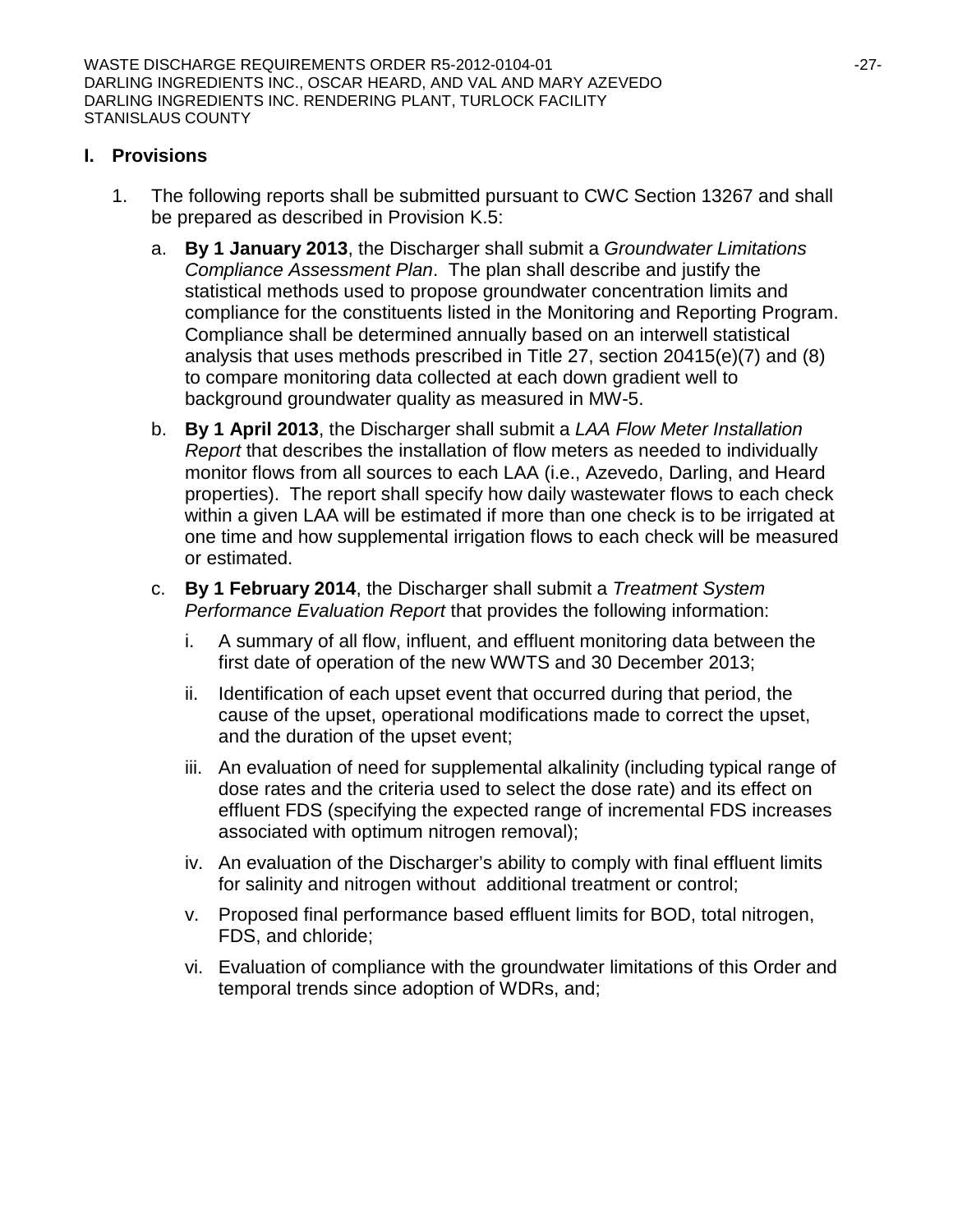WASTE DISCHARGE REQUIREMENTS ORDER R5-2012-0104-01 -28- DARLING INGREDIENTS INC., OSCAR HEARD, AND VAL AND MARY AZEVEDO DARLING INGREDIENTS INC. RENDERING PLANT, TURLOCK FACILITY STANISLAUS COUNTY

- vii. Proposed scope and implementation schedule for additional control (e.g., lining wastewater storage ponds) or treatment if needed to comply with the groundwater limitations. The schedule for implementation shall not extend beyond **1 December 2015**. If any proposed final effluent limitation is greater than the final limitation of this Order, the Discharger shall also submit a new *Report of Waste Discharge* that provides the information included in Attachment C, which is attached hereto and made part of this Order by reference and demonstrates that the proposed limit(s) will ensure compliance with the Basin Plan.
- d. **By 1 December 2019**, the Discharger shall submit a *Pond Liner Integrity Evaluation Workplan* that specifies the means and methods that the Discharger proposes to use to evaluate all geosynthetic liner systems to comply with Discharge Specification F.15
- e. **At least 120 days prior** to planned construction or use of any sludge drying and storage areas, the Discharger shall submit for approval an engineered design and operational plan of the sludge drying system. At a minimum, the design and operational plan shall include lining the ponds, annual sludge cleanout, and maintenance methods to avoid nuisance conditions. The report shall detail the design for sludge removal, drying, and disposal. The plan shall specifically describe the phasing of the project, measures to be used to control runoff or percolate from the sludge as it is drying, and a schedule that shows how all dried sludge will be removed from the site prior to the onset of the rainy season (**1 October**).
- f. **At least 60 days after** completing any phased improvement of lining pond, the Discharger shall submit a *Pond Liner Installation Completion Report*. The report shall document the lining of the ponds completed in accordance with the 18 December 2015 Construction Quality Assurance Plan and certify that the ponds are fully functional and ready to receive wastewater in compliance with the requirements of this Order. The report shall include final dimensions and liner specifications and document all construction observation, testing, and test results for the pond lining system showing that the lining system was leak-free at the time of completion.
- g. **After 1 October 2019 and within 72 hours** of discharging wastewater that exceeds the final effluent limits to an unlined pond (i.e. an emergency discharge), the Discharger shall submit an *Emergency Response Report*. The plan shall document the following:
	- i. An explanation of what caused the emergency discharge,
	- ii. The duration or expected duration to complete the emergency discharge,
	- iii. The volume of wastewater discharged or expected to be discharged during the emergency duration,
	- iv. A one-sample characterization of the wastewater discharged to the unlined pond(s) for nitrogen, FDS, BOD, and pH,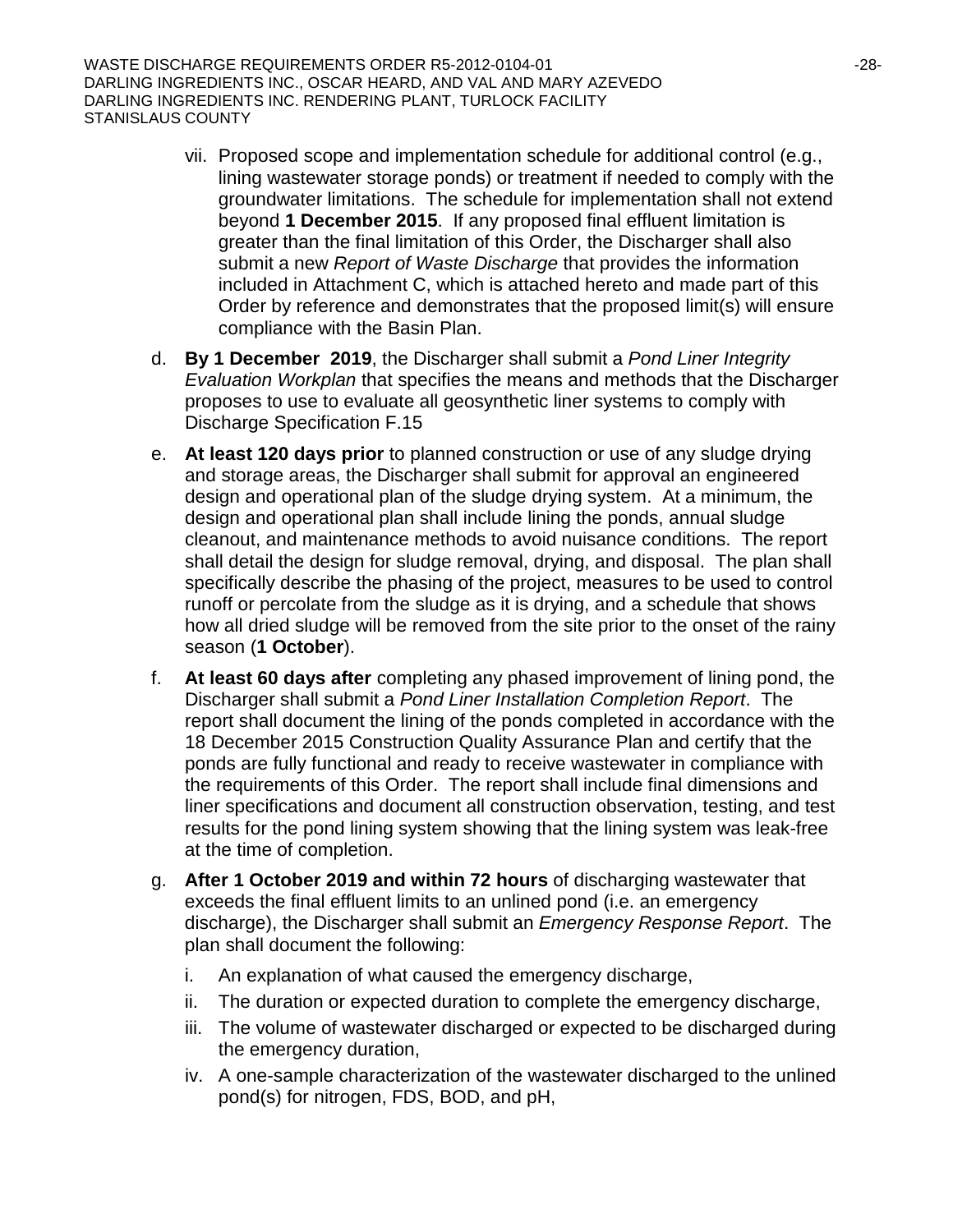- v. The actions taken to stop the discharge and to transfer the wastewater either to the wastewater treatment system or the lined effluent storage ponds, and
- vi. The actions that have or will be taken to prevent the reoccurrence of the emergency discharge condition.

For every seven day period of emergency discharge, the Discharger shall submit an updated *Emergency Response Report.* After the first seven day period of emergency discharge, Central Valley Water Board staff may evaluate whether the emergency discharge is within compliance of the effluent limits.

- 2. If groundwater monitoring results show that the discharge of waste is causing groundwater to violate any groundwater limitation contained in this Order, within **120 days** of the request of the Executive Officer, the Discharger shall submit a BPTC Evaluation Workplan that sets forth the scope and schedule for a systematic and comprehensive technical evaluation of each component of the facility's waste treatment and disposal system to determine best practicable treatment and control for each waste constituent that exceeds a Groundwater Limitation. The workplan shall contain a preliminary evaluation of each component of the WWTS and effluent disposal system and propose a time schedule for completing the comprehensive technical evaluation. The schedule to complete the evaluation shall be as short as practicable, and shall not exceed one year.
- 3. If the quality of the TID process water supply changes significantly or reduced availability of higher quality TID water necessitates increased use of a lower quality water supply, the Discharge shall submit a new Report of Waste Discharge within 90 days. This Order may be reopened if the Report of Waste Discharge demonstrates that an unavoidable change in the process water supply quality makes compliance with the effluent and/or groundwater limitations of this Order infeasible and that the proposed limits will ensure compliance with the Basin Plan.
- 4. A discharger whose waste flow has been increasing, or is projected to increase, shall estimate when flows will reach hydraulic and treatment capacities of its treatment, collection, and disposal facilities. The projections shall be made in January, based on the last three years' monthly average flow and total annual flows, as appropriate. When any projection shows that capacity of any part of the facilities may be exceeded in four years, the discharger shall notify the Central Valley Water Board by **31 January**.
- 5. In accordance with California Business and Professions Code sections 6735, 7835, and 7835.1, engineering and geologic evaluations and judgments shall be performed by or under the direction of registered professionals competent and proficient in the fields pertinent to the required activities. All technical reports specified herein that contain workplans for investigations and studies, that describe the conduct of investigations and studies, or that contain technical conclusions and recommendations concerning engineering and geology shall be prepared by or under the direction of appropriately qualified professional(s), even if not explicitly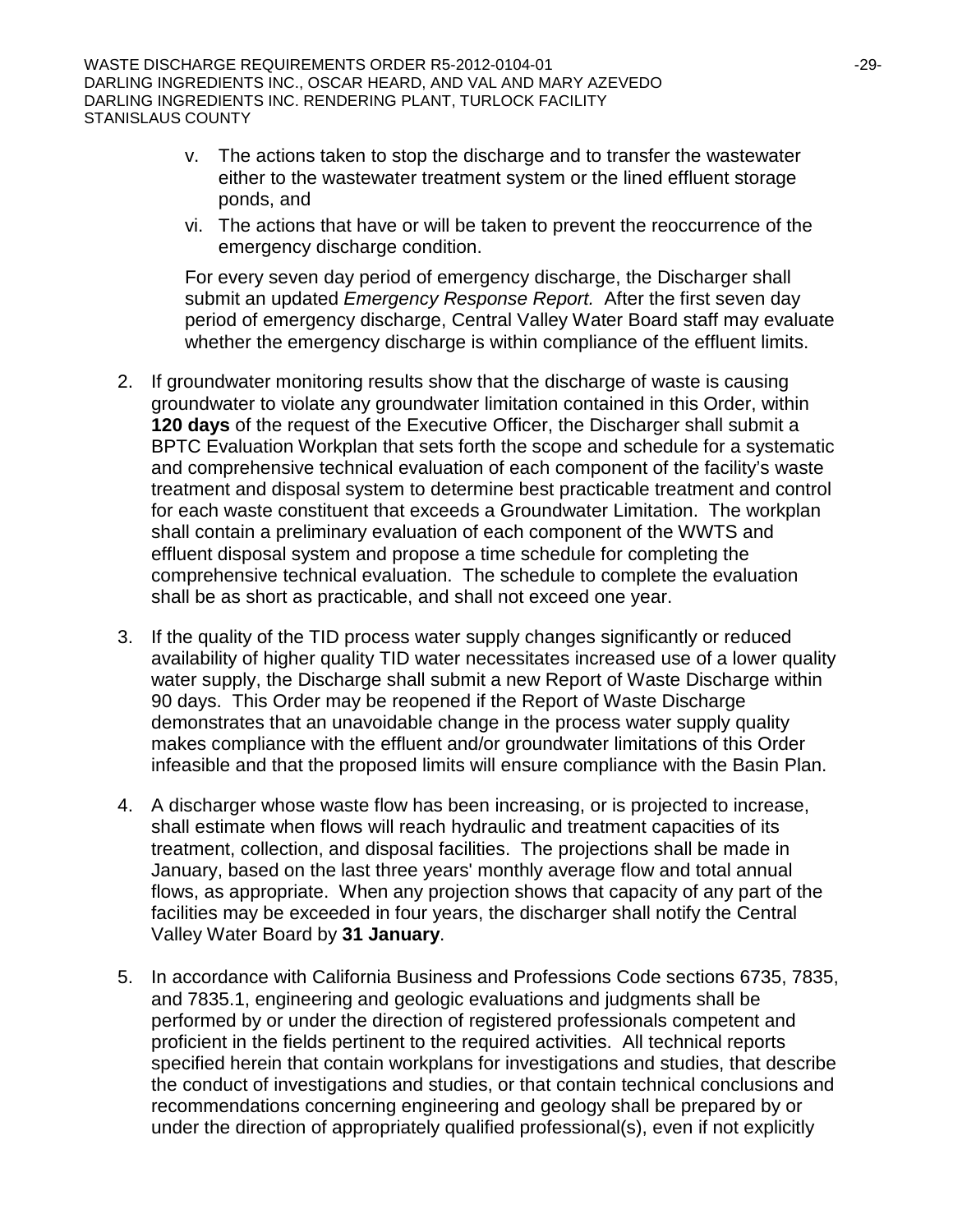stated. Each technical report submitted by the Discharger shall bear the professional's signature and stamp.

- 6. The Discharger shall submit the technical reports and work plans required by this Order for consideration by the Executive Officer, and incorporate comments the Executive Officer may have in a timely manner, as appropriate. Unless expressly stated otherwise in this Order, the Discharger shall proceed with all work required by the foregoing provisions by the due dates specified.
- 7. The Discharger shall comply with Monitoring and Reporting Program R5-2012-0104-01, which is part of this Order, and any revisions thereto as ordered by the Executive Officer. The submittal dates of Discharger self-monitoring reports shall be no later than the submittal date specified in the MRP.
- 8. The Discharger shall comply with the "Standard Provisions and Reporting Requirements for Waste Discharge Requirements", dated 1 March 1991, which are attached hereto and made part of this Order by reference. This attachment and its individual paragraphs are commonly referenced as "Standard Provision(s)."
- 9. The Discharger shall comply with all conditions of this Order, including timely submittal of technical and monitoring reports. On or before each report due date, the Discharger shall submit the specified document to the Central Valley Water Board or, if appropriate, a written report detailing compliance or noncompliance with the specific schedule date and task. If noncompliance is being reported, then the Discharger shall state the reasons for such noncompliance and provide an estimate of the date when the Discharger will be in compliance. The Discharger shall notify the Central Valley Water Board in writing when it returns to compliance with the time schedule. Violations may result in enforcement action, including Central Valley Water Board or court orders requiring corrective action or imposing civil monetary liability, or in revision or rescission of this Order.
- 10. The Discharger shall at all times properly operate and maintain all facilities and systems of treatment and control (and related appurtenances) that are installed or used by the Discharger to achieve compliance with the conditions of this Order. Proper operation and maintenance also includes adequate laboratory controls and appropriate quality assurance procedures. This provision requires the operation of back-up or auxiliary facilities or similar systems that are installed by the Discharger only when the operation is necessary to achieve compliance with the conditions of this Order.
- 11. The Discharger shall use the best practicable cost-effective control technique(s) including proper operation and maintenance, to comply with this Order.
- 12. As described in the Standard Provisions, the Discharger shall report promptly to the Central Valley Water Board any material change or proposed change in the character, location, or volume of the discharge.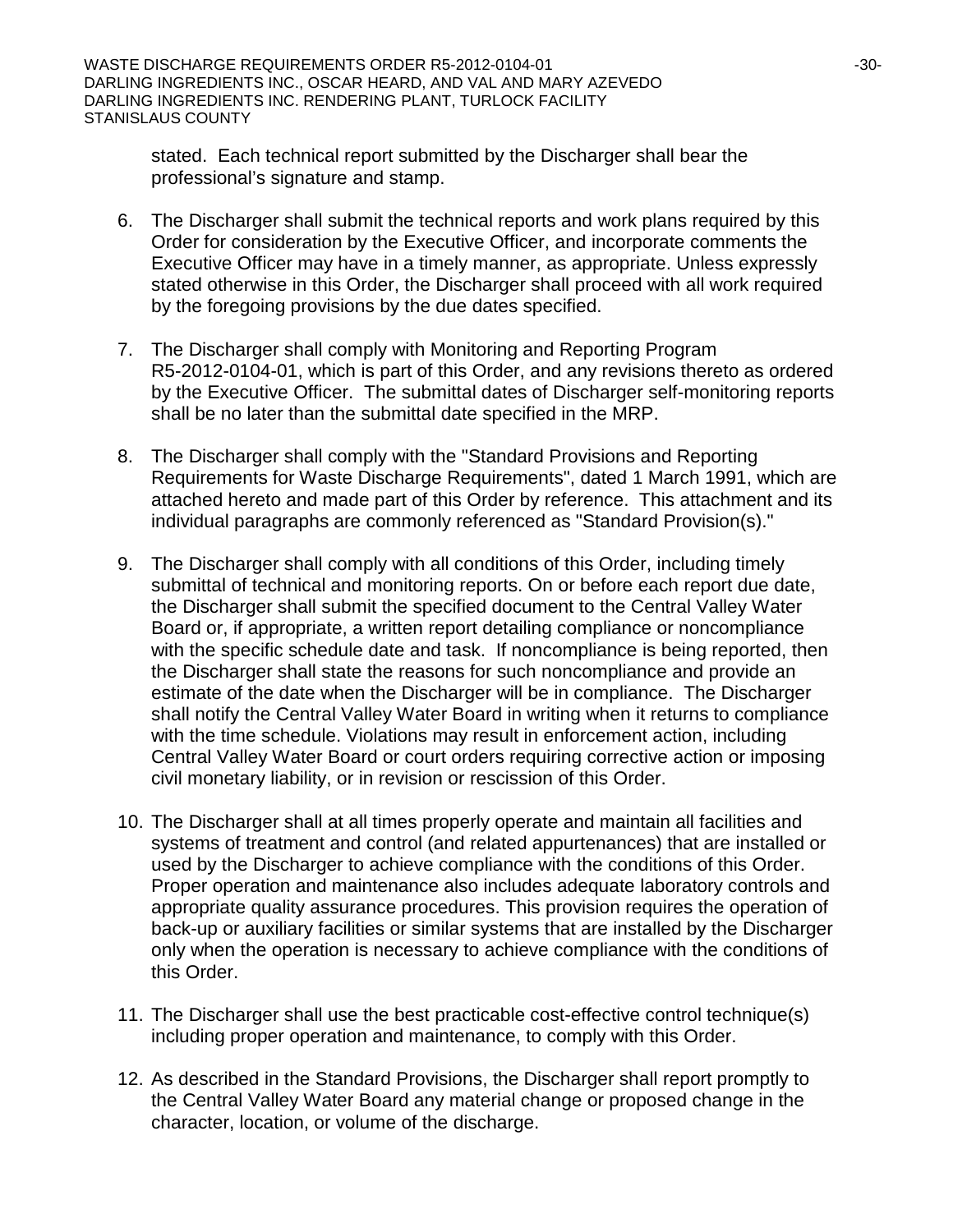- 13. The Discharger shall report to the Central Valley Water Board any toxic chemical release data it reports to the State Emergency Response Commission within 15 days of reporting the data to the Commission pursuant to section 313 of the "Emergency Planning and Community Right to Know Act of 1986."
- 14. The Discharger shall not allow pollutant-free wastewater to be discharged into the wastewater collection, treatment, and disposal systems in amounts that significantly diminish the system's capability to comply with this Order. Pollutantfree wastewater means rainfall, groundwater, cooling waters, and condensates that are essentially free of pollutants.
- 15. At least **90 days** prior to termination or expiration of any lease, contract, or agreement involving disposal or recycling areas or off-site reuse of effluent, used to justify the capacity authorized herein and assure compliance with this Order, the Discharger shall notify the Central Valley Water Board in writing of the situation and of what measures have been taken or are being taken to assure full compliance with this Order.
- 16. In the event of any change in control or ownership of the process facility or any LAA, the Discharger must notify the succeeding owner or operator of the existence of this Order by letter, a copy of which shall be immediately forwarded to the Central Valley Water Board.
- 17. To assume operation as Discharger under this Order, the succeeding owner or operator must apply in writing to the Executive Officer requesting transfer of the Order. The request must contain the requesting entity's full legal name, the state of incorporation if a corporation, the name and address and telephone number of the persons responsible for contact with the Central Valley Water Board, and a statement. The statement shall comply with the signatory paragraph of Standard Provision B.3 and state that the new owner or operator assumes full responsibility for compliance with this Order. Failure to submit the request shall be considered a discharge without requirements, a violation of the CWC. If approved by the Executive Officer, the transfer request will be submitted to the Central Valley Water Board for its consideration of transferring the ownership of this Order at one of its regularly scheduled meetings.
- 18. A copy of this Order including the MRP, Information Sheet, Attachments, and Standard Provisions, shall be kept at the discharge facility for reference by operating personnel. Key operating personnel shall be familiar with its contents.
- 19. If, in the opinion of the Executive Officer, the Discharger fails to comply with the provisions of this Order, the Executive Officer may refer this matter to the Attorney General for judicial enforcement, may issue a complaint for administrative civil liability, or may take other enforcement actions. Failure to comply with this Order or with the WDRs may result in the assessment of Administrative Civil Liability of up to \$10,000 per violation, per day, depending on the violation, pursuant to the Water Code, including sections 13268, 13350 and 13385. The Central Valley Water Board reserves its right to take any enforcement actions authorized by law.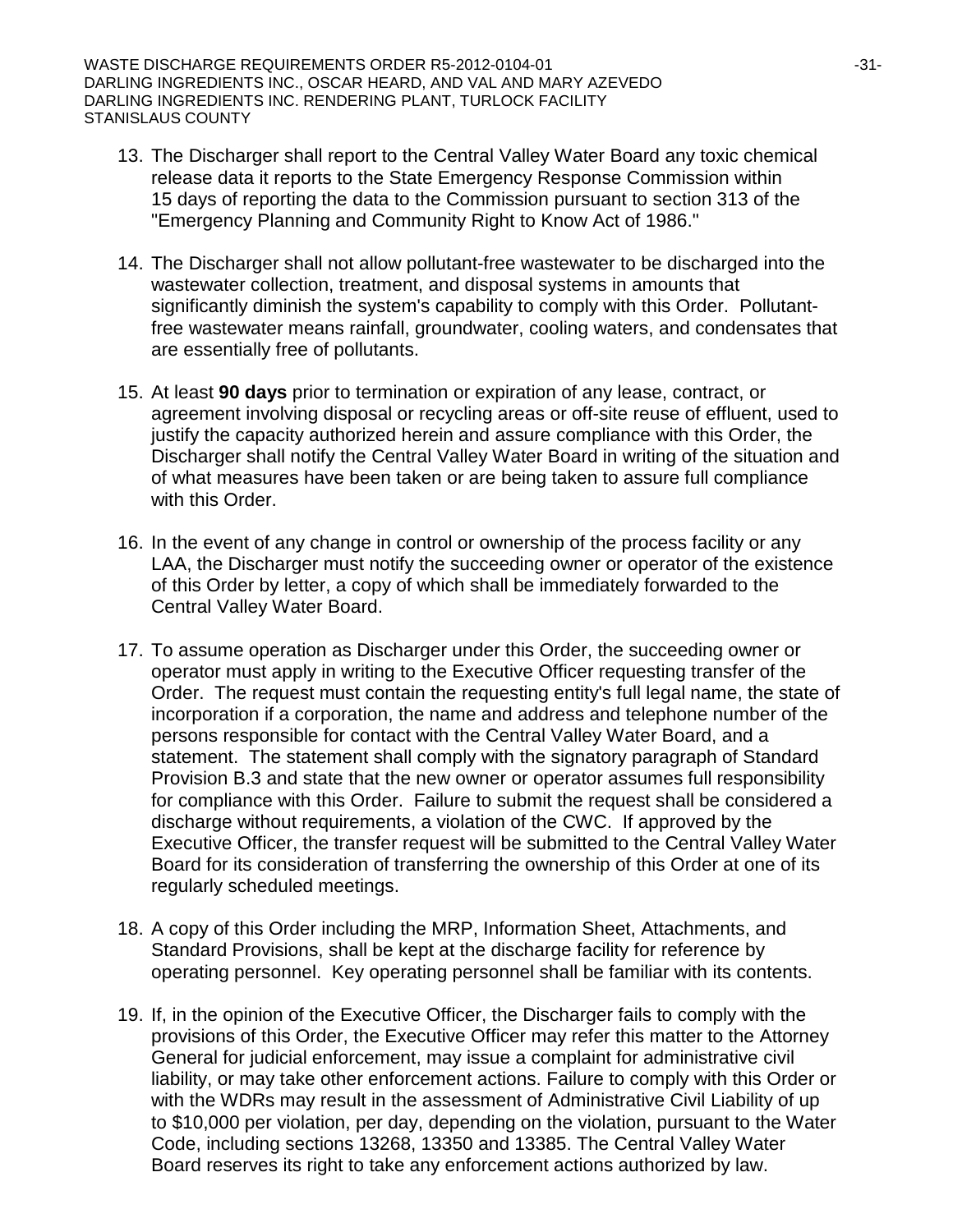WASTE DISCHARGE REQUIREMENTS ORDER R5-2012-0104-01  $-32$ -32-DARLING INGREDIENTS INC., OSCAR HEARD, AND VAL AND MARY AZEVEDO DARLING INGREDIENTS INC. RENDERING PLANT, TURLOCK FACILITY STANISLAUS COUNTY

20. The Central Valley Water Board will review this Order periodically and will revise requirements when necessary.

Any person aggrieved by this action of the Central Valley Water Board may petition the State Water Board to review the action in accordance with Water Code section 13320 and California Code of Regulations, title 23, sections 2050 and following. The State Water Board must receive the petition by 5:00 p.m., 30 days after the date of this Order, except that if the thirtieth day following the date of this Order falls on a Saturday, Sunday, or state holiday, the petition must be received by the State Water Board by 5:00 p.m. on the next business day. Copies of the law and regulations applicable to filing petitions may be found on the Internet at:

http://www.waterboards.ca.gov/public\_notices/petitions/water\_quality

or will be provided upon request.

I, PAMELA C. CREEDON, Executive Officer, do hereby certify the foregoing is a full, true, and correct copy of an Order adopted by the California Regional Water Quality Control Board, Central Valley Region, on 4 October 2012 and as amended on 14 October 2016.

-Original signed by-

PAMELA C. CREEDON, Executive Officer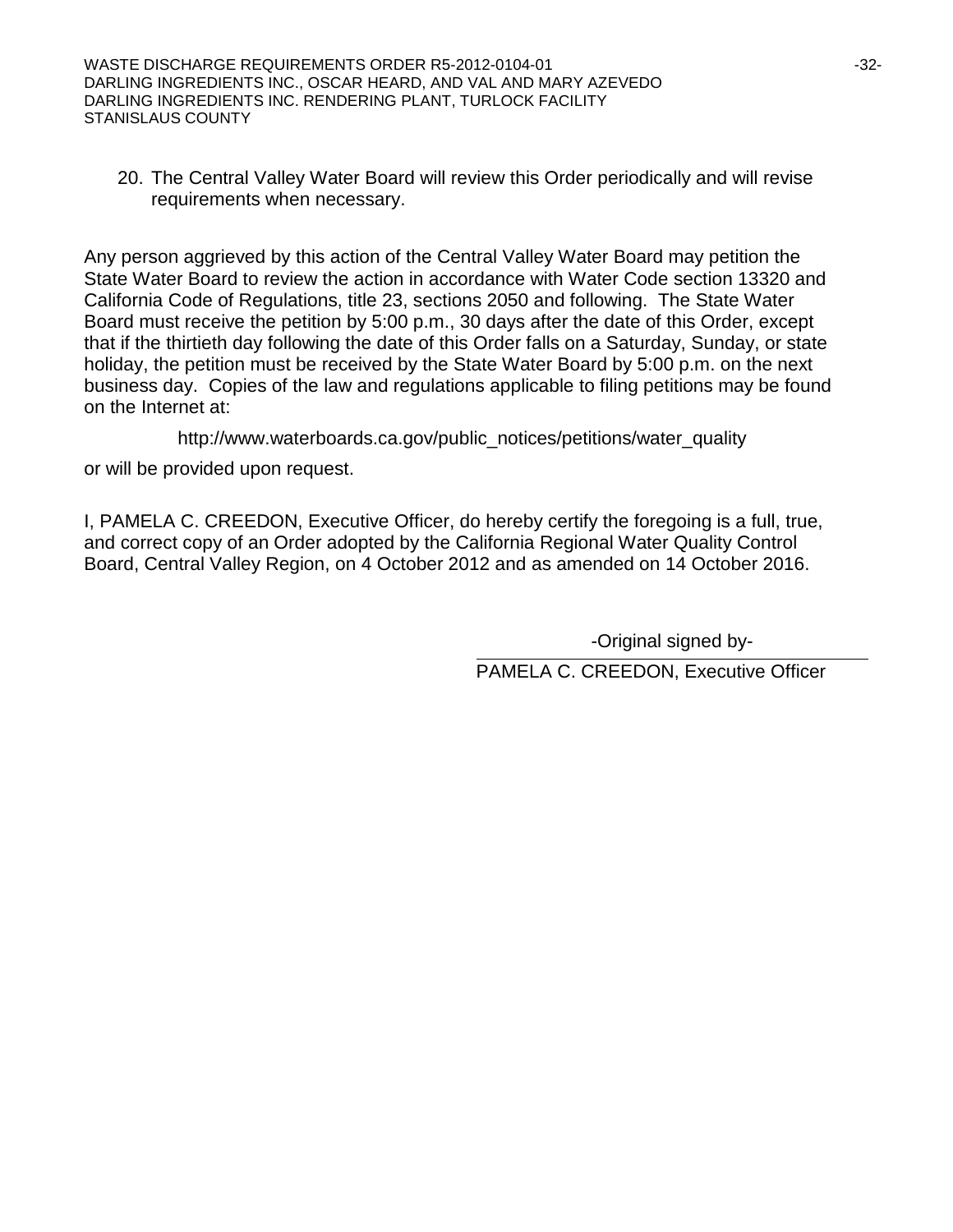### CALIFORNIA REGIONAL WATER QUALITY CONTROL BOARD CENTRAL VALLEY REGION

#### REVISED MONITORING AND REPORTING PROGRAM R5-2012-0104-REV1

#### FOR

### DARLING INGREDIENTS INC., OSCAR HEARD AND VAL AND MARY AZEVEDO DARLING INGREDIENTS RENDERING PLANT, TURLOCK FACILITY STANISLAUS COUNTY

The Monitoring and Reporting Program (MRP) describes requirements for monitoring the wastewater storage ponds, wastewater treatment system influent and effluent, land application areas, and groundwater. This MRP is issued pursuant to Water Code Section 13267. The Discharger shall not implement any changes to this MRP unless and until a revised MRP is issued by the Executive Officer.

All samples shall be representative of the volume and nature of the discharge or matrix of material sampled. The time, date, and location of each sample shall be recorded on the sample chain of custody form. Field test instruments (such as those used to measure pH and dissolved oxygen) may be used provided that:

- 1. The operator is trained in proper use and maintenance of the instruments;
- 2. The instruments are calibrated prior to each monitoring event;
- 3. The instruments are serviced and/or calibrated by the manufacturer at the recommended frequency; and
- 4. Field calibration reports are submitted as described in the "Reporting" section of the MRP.

# **WASTEWATER FLOW MONITORING**

Wastewater flows shall be monitored as follows:

| Parameter                                   | Units | <b>Type of Sample</b> | Sampling<br>Frequency | Reporting<br>Frequency |
|---------------------------------------------|-------|-----------------------|-----------------------|------------------------|
| Treatment System Influent Flow <sup>1</sup> | qpd   | Meter Reading         | Daily                 | Quarterly              |
| Effluent Flow to Each LAA <sup>2</sup>      | qpd   | Meter Reading         | Daily                 | Quarterly              |

Report as total daily flow from the primary DAF unit to the treatment system.<br>Report as total daily flow from the storage ponds to each LAA (and to each irrigation check if the LAA has more than one).

# **TREATMENT SYSTEM INFLUENT MONITORING**

Influent samples shall be collected at a point downstream of the primary DAF prior to biological treatment. At a minimum, the Discharger shall monitor the influent as follows: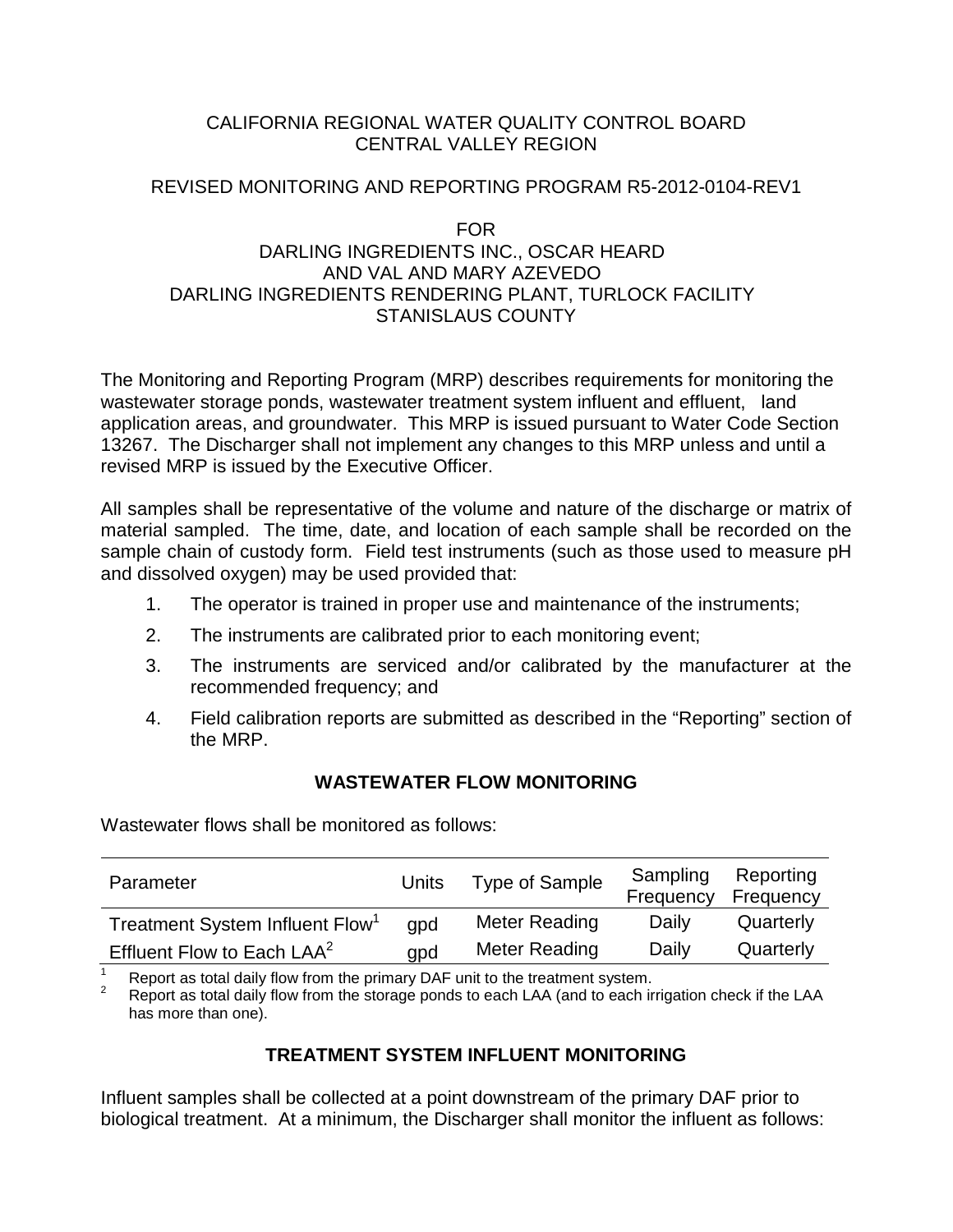| Constituent                   | Units | Sample<br>Type | Sampling<br>Frequency | Reporting<br>Frequency |
|-------------------------------|-------|----------------|-----------------------|------------------------|
| $BOD5$ <sup>1</sup>           | mg/L  | Grab           | Weekly                | Quarterly              |
| <b>Total Suspended Solids</b> | mq/L  | Grab           | Weekly                | Quarterly              |
| <b>Total Nitrogen</b>         | mq/L  | Grab           | Weekly                | Quarterly              |

 $1$  5-day, 20°C Biochemical Oxygen Demand.

### **TREATMENT SYSTEM EFFLUENT MONITORING**

Effluent samples shall be collected at a point downstream of the secondary DAF prior to discharge to any unlined ponds. At a minimum, the Discharger shall monitor the effluent as follows:

| Constituent                   | Units    | Sample<br>Type | Sampling<br>Frequency | Reporting<br>Frequency |
|-------------------------------|----------|----------------|-----------------------|------------------------|
| $BOD5$ <sup>1</sup>           | mg/L     | Grab           | Weekly                | Quarterly              |
| <b>Total Suspended Solids</b> | mg/L     | Grab           | Weekly                | Quarterly              |
| <b>Total Nitrogen</b>         | mg/L     | Grab           | Weekly                | Quarterly              |
| <b>Fixed dissolved solids</b> | mg/L     | Grab           | Weekly                | Quarterly              |
| Chloride                      | mq/L     | Grab           | Weekly                | Quarterly              |
| pH                            | pH units | Grab           | Weekly                | Quarterly              |

<sup>1</sup> 5-day, 20ºC Biochemical Oxygen Demand.

# **WASTEWATER STORAGE POND MONITORING**

The wastewater storage ponds shall be monitored as follows:

| Constituent                                           | <b>Units</b> | Type of<br>Sample                                                                                      | Sampling<br>Frequency | Reporting<br>Frequency |  |
|-------------------------------------------------------|--------------|--------------------------------------------------------------------------------------------------------|-----------------------|------------------------|--|
| Freeboard                                             | $0.1$ feet   | <b>Staff Gage</b>                                                                                      | Weekly                | Quarterly              |  |
| Dissolved Oxygen                                      | mg/L         | Grab                                                                                                   | Weekly                | Quarterly              |  |
| Odors                                                 |              | Observation                                                                                            | Weekly                | Quarterly              |  |
| Lined Ponds shall also be monitored for the following |              |                                                                                                        |                       |                        |  |
| Liner Condition <sup>1</sup>                          |              | Observation                                                                                            | Weekly                | Quarterly              |  |
| BOD <sub>5</sub> <sup>2, 3</sup>                      | mg/L         | Grab                                                                                                   | Monthly               | Quarterly              |  |
| Total Nitrogen <sup>3</sup>                           | mg/L         | Grab                                                                                                   | Monthly               | Quarterly              |  |
| Fixed dissolved solids <sup>3</sup>                   | mg/L         | Grab                                                                                                   | Monthly               | Quarterly              |  |
| Chloride <sup>3</sup><br>مرجاها والمردان والتلا       | mg/L         | Grab<br>والمتماس المستلط المسترقية المستحققة ويستمين المتاسية والمتاسية ويتناسبه والاستنساس والمقابلات | Monthly               | Quarterly              |  |

<sup>1</sup> The liner condition above the water line shall be monitored for all lined ponds.<br><sup>2</sup> 5-day, 20°C Biochemical Oxygen Demand.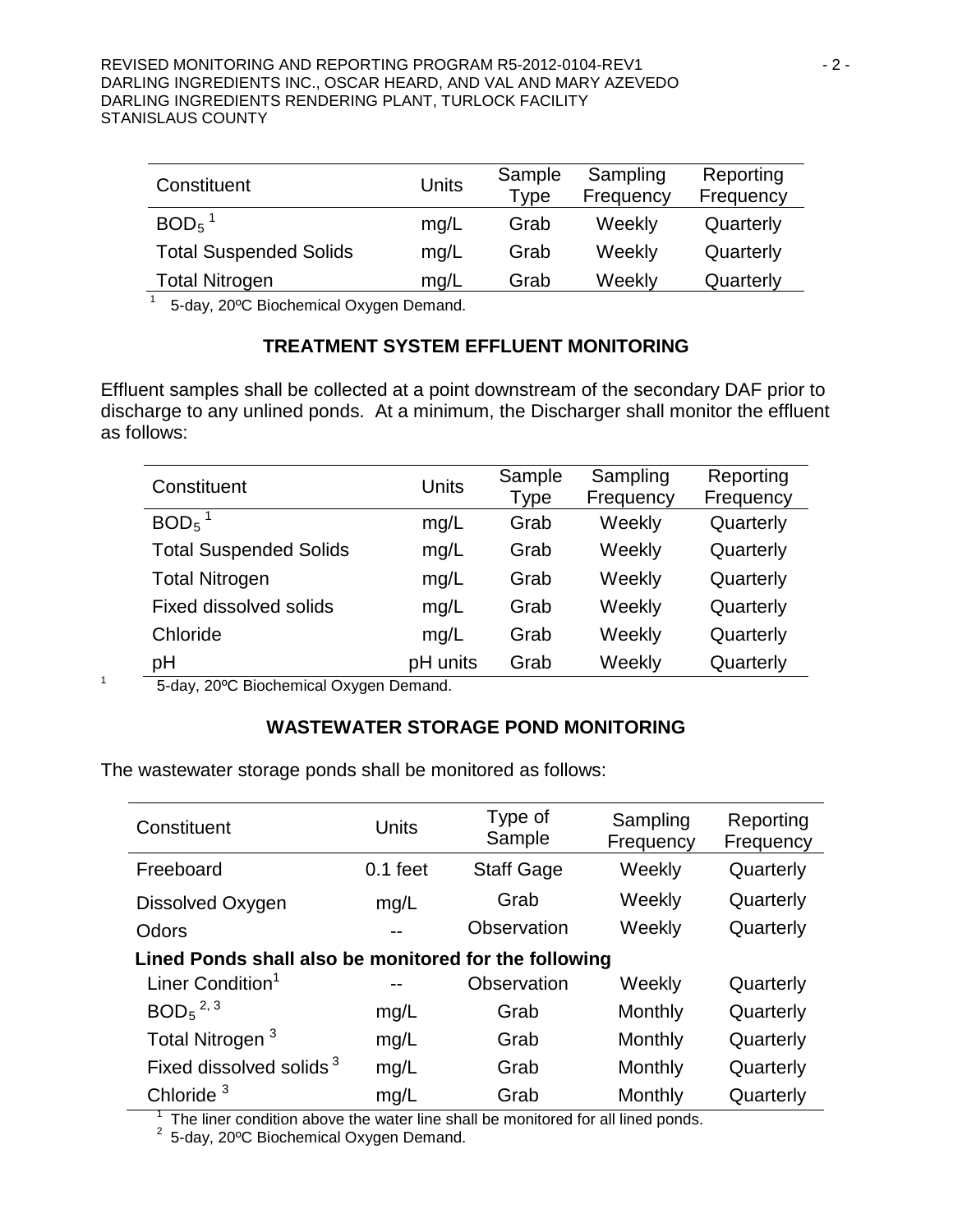REVISED MONITORING AND REPORTING PROGRAM R5-2012-0104-REV1  $-3$  - 3 -DARLING INGREDIENTS INC., OSCAR HEARD, AND VAL AND MARY AZEVEDO DARLING INGREDIENTS RENDERING PLANT, TURLOCK FACILITY STANISLAUS COUNTY

<sup>3</sup> Monitoring samples shall be taken from the pond outlet of Ponds 6A and 6B prior to discharge to the land application area.

In addition, the Discharger shall inspect the condition of the ponds once per week and document visual observations. Notations shall include observations of:

- a. Presence of weeds in the water or along the berm;
- b. Accumulations of dead algae, vegetation, scum, or debris on the pond surface;
- c. Animal burrows in the berms;
- d. Evidence of seepage from the berms or downslope of the ponds;
- e. Identification of which ponds are lined and evidence of tears, abrasions, cracks, and holes in geosynthetic liners.

# **LAND APPLICATION AREA MONITORING**

# **A. Daily Pre-Application Inspections**

The Discharger shall inspect the land application areas at least **once daily** prior to and during irrigation events, and observations from those inspections shall be documented for inclusion in the monthly monitoring reports. The following items shall be documented for each check or field to be irrigated on that day:

- a. Evidence of erosion;
- b. Containment berm condition;
- c. Condition of each standpipe and flow control valve (if applicable);
- d. Proper use of valves;
- e. Soil saturation;
- f. Ponding;
- g. Tailwater ditches and potential runoff to off-site areas;
- h. Potential and actual discharge to surface water;
- i. Odors that have the potential to be objectionable at or beyond the property boundary; and
- j. Insects.

Temperature; wind direction and relative strength; and other relevant field conditions shall also be observed and recorded. The notations shall also document any corrective actions taken based on observations made. A copy of entries made in the log during each month shall be submitted as part of the Monthly Monitoring Report. If no irrigation with wastewater takes place during a given month, then the monthly monitoring report shall so state.

# **B. Routine Monitoring**

The Discharger shall perform the following routine monitoring and loading calculations during all months when land application occurs, and shall present the data in the Monthly and Annual Monitoring Reports.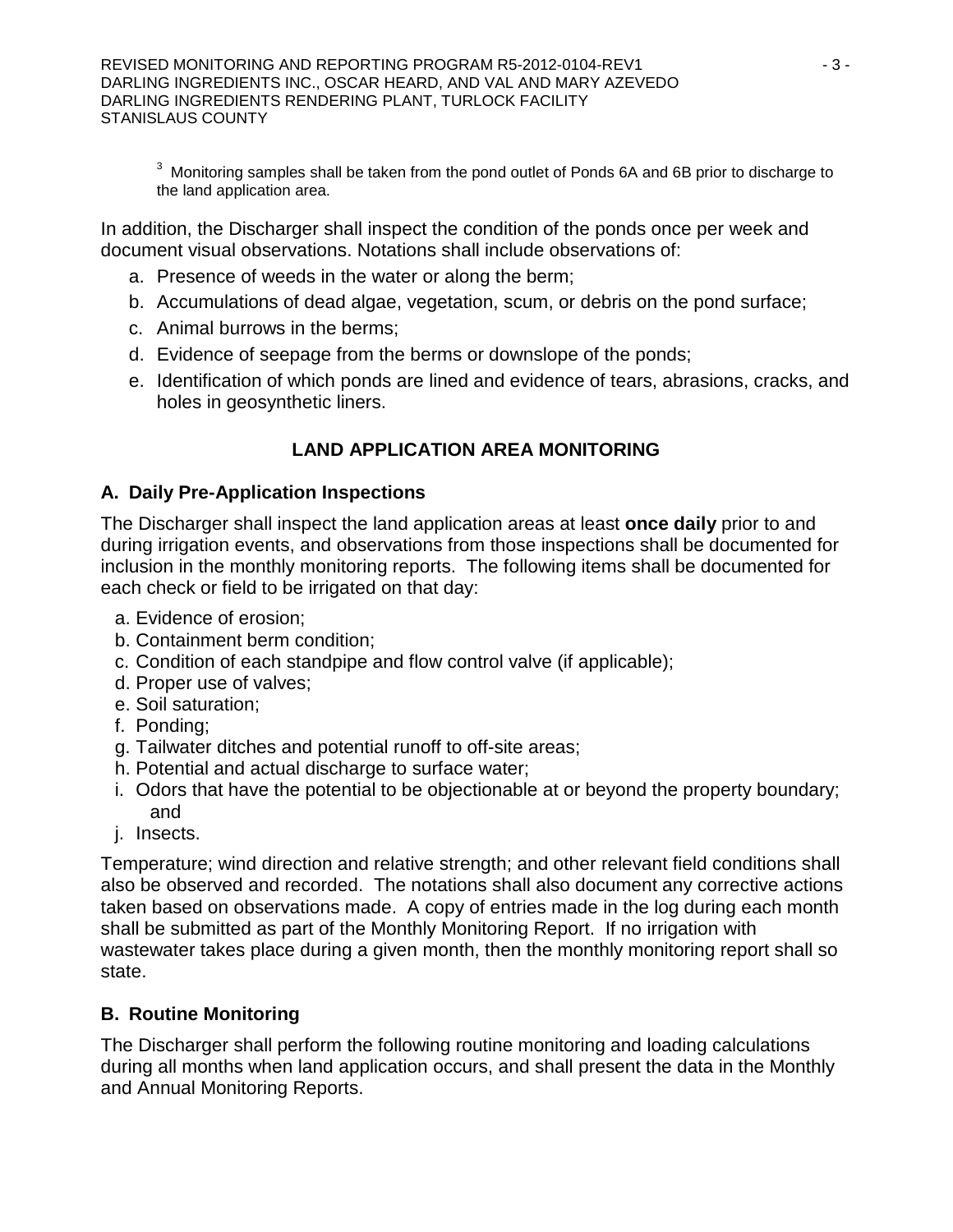#### REVISED MONITORING AND REPORTING PROGRAM R5-2012-0104-REV1  $-4 -$ DARLING INGREDIENTS INC., OSCAR HEARD, AND VAL AND MARY AZEVEDO DARLING INGREDIENTS RENDERING PLANT, TURLOCK FACILITY STANISLAUS COUNTY

| Constituent                                                        | <b>Units</b> | Type of<br>Sample       | Sampling<br>Frequency | Reporting<br>Frequency |
|--------------------------------------------------------------------|--------------|-------------------------|-----------------------|------------------------|
| Precipitation                                                      | $0.1$ in.    | Rain Gauge <sup>1</sup> | Daily                 | Quarterly              |
| <b>LAAs and individual checks</b><br>receiving wastewater          |              | Observation             | Daily                 | Quarterly              |
| Hydraulic loading rate                                             |              |                         |                       |                        |
| Wastewater                                                         | in.          | Calculated              | Daily                 | Quarterly              |
| TID water                                                          | in.          | Calculated              | Daily                 | Quarterly              |
| Total                                                              | in.          | Calculated              | Daily                 | Quarterly              |
| Daily BOD Loading Rate                                             | lb/ac/day    | Calculated <sup>2</sup> | Daily                 | Quarterly              |
| Cycle Average BOD Loading Rate                                     | lb/ac/day    | Calculated <sup>2</sup> | Cycle                 | Quarterly              |
| Nitrogen loading rate                                              | lb/ac/year   | Calculated <sup>2</sup> | Daily                 | Quarterly              |
| Fixed dissolved solids loading<br>rate (wastewater plus TID water) | lb/ac/year   | Calculated <sup>2</sup> | Monthly               | Quarterly              |

1 Data obtained from the nearest National Weather Service rain gauge is acceptable.<br>**2** Loading rates shall be calculated using the method specified in the Reporting Section of this MRP.

#### **GROUNDWATER MONITORING**

The current groundwater monitoring well network consists of MW-1R, MW-2R, MW-3R and MW-4 through MW-6. For the purpose of determining compliance with the Groundwater Limitations of the WDRs, MW-5 is designated as the background monitoring well and all other monitoring wells are compliance wells. Prior to construction of any new groundwater monitoring wells, the Discharger shall submit plans and specifications to the Central Valley Water Board for review and approval.

Prior to sampling, the groundwater elevations shall be measured. Depth to groundwater shall be measured to the nearest 0.01 feet. Samples shall be collected using standard EPA methods. Groundwater monitoring shall include, at a minimum, the following constituents:

| Constituent                        | <b>Units</b> | Type of<br>Sample | Sampling and<br>Reporting<br>Frequency |
|------------------------------------|--------------|-------------------|----------------------------------------|
| Depth to Groundwater <sup>1</sup>  | $0.01$ feet  | Measurement       | Semiannually                           |
| Groundwater Elevation <sup>1</sup> | $0.01$ feet  | Calculated        | Semiannually                           |
| Gradient <sup>1</sup>              | feet/feet    | Calculated        | Semiannually                           |
| Gradient Direction <sup>1</sup>    | Degrees      | Calculated        | Semiannually                           |
| рH                                 | pH units     | Grab              | Semiannually                           |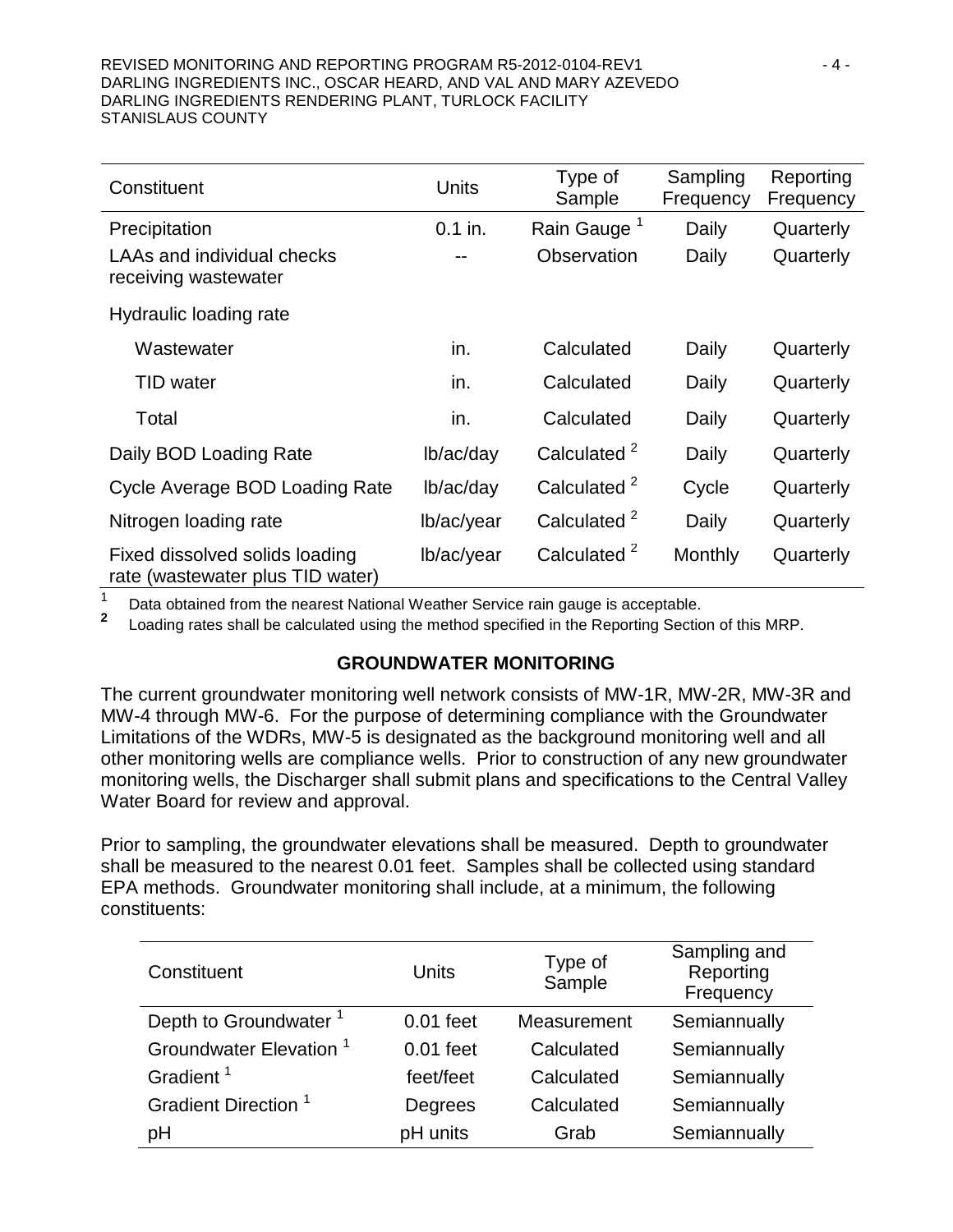#### REVISED MONITORING AND REPORTING PROGRAM R5-2012-0104-REV1  $-5$  -DARLING INGREDIENTS INC., OSCAR HEARD, AND VAL AND MARY AZEVEDO DARLING INGREDIENTS RENDERING PLANT, TURLOCK FACILITY STANISLAUS COUNTY

| Constituent                    | Units     | Type of<br>Sample | Sampling and<br>Reporting<br>Frequency |
|--------------------------------|-----------|-------------------|----------------------------------------|
| Total dissolved solids         | mg/L      | Grab              | Semiannually                           |
| Chloride                       | mg/L      | Grab              | Semiannually                           |
| Nitrate (as nitrogen)          | mg/L      | Grab              | Semiannually                           |
| Standard minerals <sup>2</sup> | mg/L      | Grab              | Annually <sup>5</sup>                  |
| Metals $3,4$                   | $\mu$ g/L | Grab              | Annually <sup>5</sup>                  |

 $1$  Groundwater elevations shall be determined based on depth-to-water measurements using a surveyed elevation reference point on the well casing.

Standard Minerals shall include, at a minimum, the following elements/compounds: boron, bromide, calcium, fluoride, magnesium, phosphate, potassium, sodium, sulfate, total alkalinity (including alkalinity series), and hardness as  $CaCO<sub>3</sub>$ .

 $3$  Samples analyzed for metals shall be filtered prior to sample preservation using a 0.45-micron filter.

<sup>4</sup> At a minimum, the following metals shall be included: arsenic, copper, lead, iron, manganese, nickel, and zinc.

<sup>5</sup> Monitoring shall occur at least six months apart.

# **TURLOCK IRRIGATION DISTRICT LATERAL No. 5 WATER SUPPLY MONITORING**

TID water shall be monitored at the on-site pump station with a sample representative of the typical water supply. TID water monitoring shall include at least the following.

| <b>Constituents</b>           | Units      | Sampling and Reporting<br>Frequency |
|-------------------------------|------------|-------------------------------------|
| <b>Fixed Dissolved Solids</b> | mg/L       | Quarterly                           |
| Chloride                      | mg/L       | Quarterly                           |
| <b>Total Nitrogen</b>         | mg/L       | Quarterly                           |
| pH                            | Std. units | Quarterly                           |
| <b>Standard minerals</b>      | mq/L       | Annually                            |

Standard Minerals shall include, at a minimum, the following elements/compounds: boron, calcium, chloride, iron, magnesium, manganese, nitrogen, potassium, sodium, sulfate, total alkalinity (including alkalinity series), and hardness.

#### **GROUNDWATER SUPPLY MONITORING**

The facility groundwater supply wells shall be monitored as follows:

| <b>Constituents</b>           | Units | Sampling and Reporting<br>Frequency |
|-------------------------------|-------|-------------------------------------|
| <b>Fixed Dissolved Solids</b> | mg/L  | Quarterly                           |
| Chloride                      | mg/L  | Quarterly                           |
| <b>Total Nitrogen</b>         | mq/L  | Quarterly                           |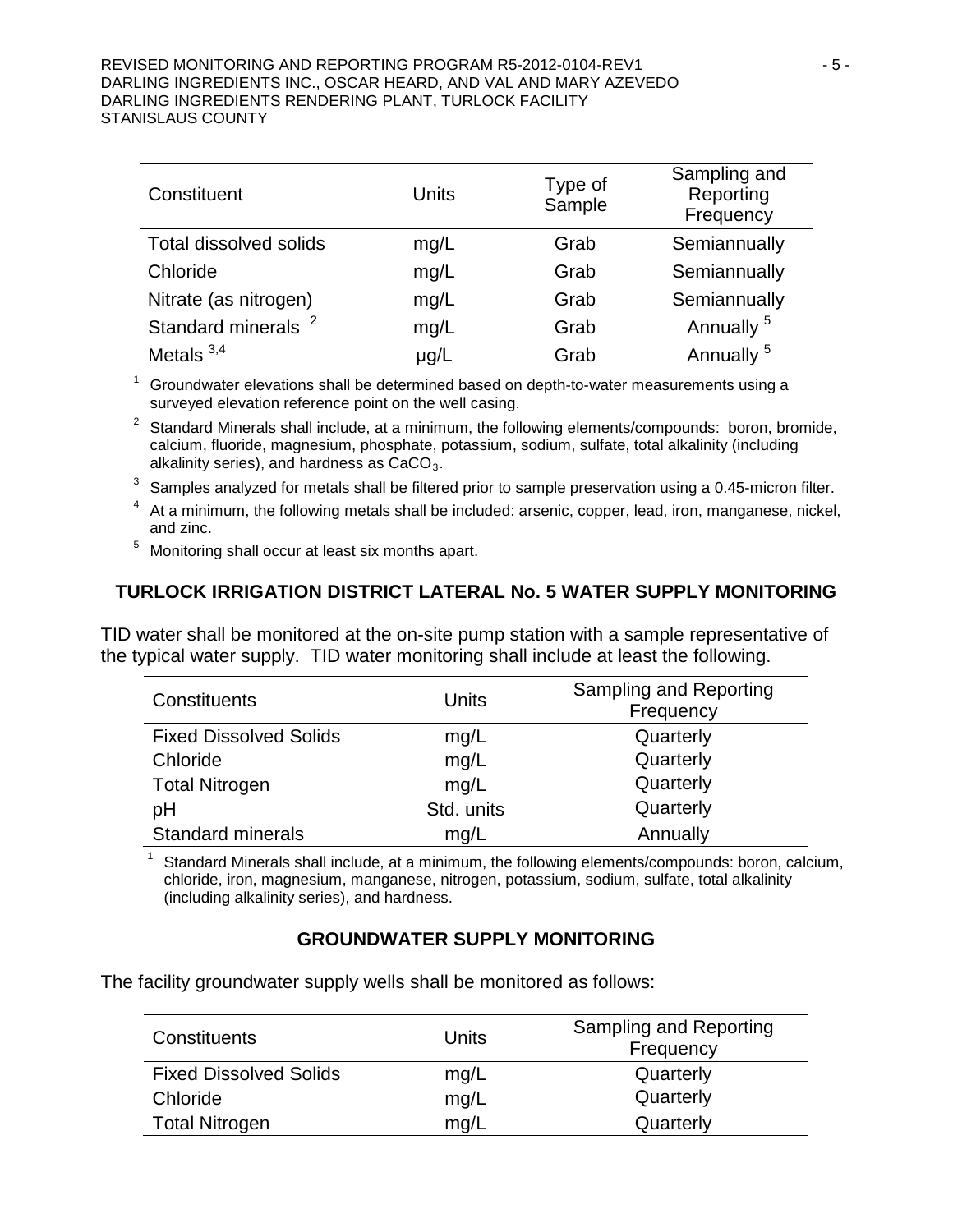| Constituents             | Units      | Sampling and Reporting<br>Frequency |
|--------------------------|------------|-------------------------------------|
| pH                       | Std. units | Quarterly                           |
| <b>Standard minerals</b> | mq/L       | Annually                            |

 $2$  Standard Minerals shall include, at a minimum, the following elements/compounds: boron, calcium, chloride, iron, magnesium, manganese, nitrogen, potassium, sodium, sulfate, total alkalinity (including alkalinity series), and hardness.

#### **REPORTING**

All monitoring reports should be converted to a searchable Portable Document Format (PDF) and submitted electronically. Documents that are less than 50MB should be emailed to: centralvalleysacramento@waterboards.ca.gov.

Documents that are 50 MB or larger should be transferred to a CD, DVD, or flash drive and mailed to the following address:

Central Valley Regional Water Quality Control Board ECM Mailroom 11020 Sun Center Drive, Suite 200 Rancho Cordova, California 95670

To ensure that your submittal is routed to the appropriate staff person, the following information should be included in the body of the email or the mailed transmittal sheet:

| Facility Name: Darling Ingredients Inc. Rendering Plant, Turlock Facility, Stanislaus County |                         |                        |  |
|----------------------------------------------------------------------------------------------|-------------------------|------------------------|--|
| Program: Non-15 Compliance                                                                   | Order: R5-2012-0104-001 | CIWQS Place ID: 219116 |  |

A transmittal letter shall accompany each monitoring report. The letter shall include a discussion of all violations of the WDRs and this MRP during the reporting period and actions taken or planned for correcting each violation. If the Discharger has previously submitted a report describing corrective actions taken and/or a time schedule for implementing the corrective actions, reference to the previous correspondence will be satisfactory. Pursuant to Section B.3 of the Standard Provisions and General Reporting Requirements, the transmittal letter shall contain a statement by the Discharger or the Discharger's authorized agent certifying under penalty of perjury that the report is true, accurate and complete to the best of the signer's knowledge.

In reporting monitoring data, the Discharger shall arrange the data in tabular form so that the date, sample type (e.g., effluent, pond, etc.), and reported analytical result for each sample are readily discernible. The data shall be summarized in such a manner to clearly illustrate compliance with waste discharge requirements and spatial or temporal trends, as applicable. The results of any monitoring done more frequently than required at the locations specified in the Monitoring and Reporting Program shall be reported in the next scheduled monitoring report.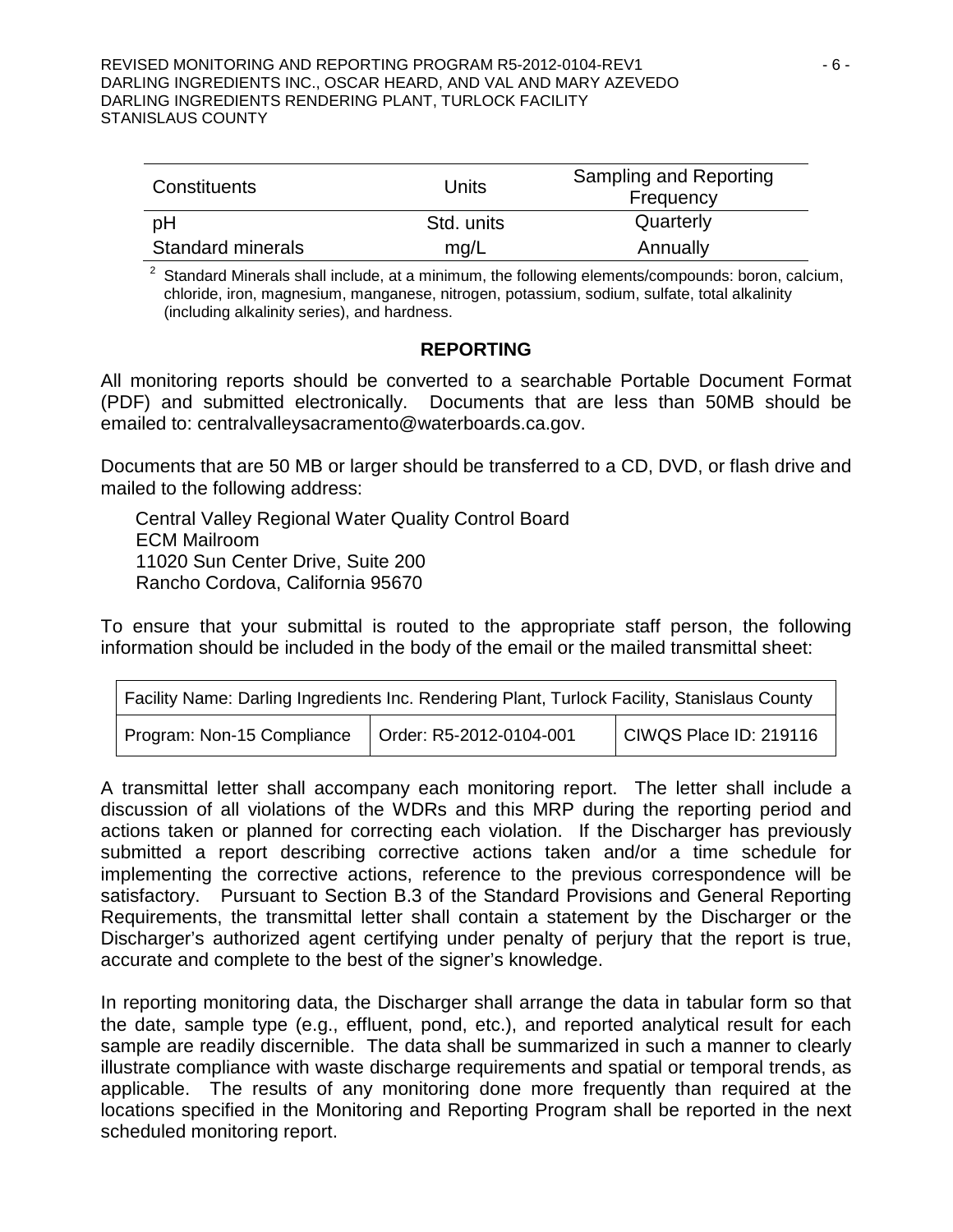Laboratory analysis reports do not need to be included in the monitoring reports; however, all laboratory reports must be retained for a minimum of three years in accordance with Standard Provision C.3. For a Discharger conducting any of its own analyses, reports must also be signed and certified by the chief of the laboratory.

In addition to the requirements of Standard Provision C.3, monitoring information shall include the method detection limit (MDL) and the Reporting limit (RL) or practical quantitation limit (PQL). If the regulatory limit for a given constituent is less than the RL (or PQL), then any analytical results for that constituent that are below the RL (or PQL) but above the MDL shall be reported and flagged as estimated.

All monitoring reports that involve planning, investigation, evaluation or design, or other work requiring interpretation and proper application of engineering or geologic sciences, shall be prepared by or under the direction of persons registered to practice in California pursuant to California Business and Professions Code sections 6735, 7835, and 7835.1.

In the future, the State Water Board or Central Valley Regional Water Board may require electronic submittal of monitoring reports using the State Water Board's California Integrated Water Quality System (CIWQS) Program Web site (http://www.waterboards.ca.gov/ciwqs/index.html) or similar system. Electronic submittal to CIWQS, when implemented, will meet the requirements of our Paperless Office System.

#### **A. Quarterly Monitoring Reports**

Quarterly monitoring reports shall be submitted to the Board by the 1<sup>st</sup> day of the second month after the quarter (i.e. the January-March quarterly report is due by May  $1<sup>st</sup>$ ). Each Quarterly Monitoring Report shall include the following:

- 1. Results of wastewater flow, influent, storage pond, land application area, and Turlock Irrigation District water supply monitoring. Data shall be presented in a tabular format.
- 2. The cumulative volume of wastewater generated during the year to date;
- 3. The mass of BOD applied to each LAA on a daily basis shall be calculated using the following formula:

$$
M = \frac{8.345(C \cdot V)}{A}
$$

- Where:  $M =$  mass of BOD applied to an LAA in lb/ac/day
	- *C* = concentration of BOD in mg/L based on the most recent monitoring result
	- $V =$  volume of wastewater applied to the LAA in millions of gallons per day
	- $A =$  area of the LAA irrigated in acres 8.345 = unit conversion factor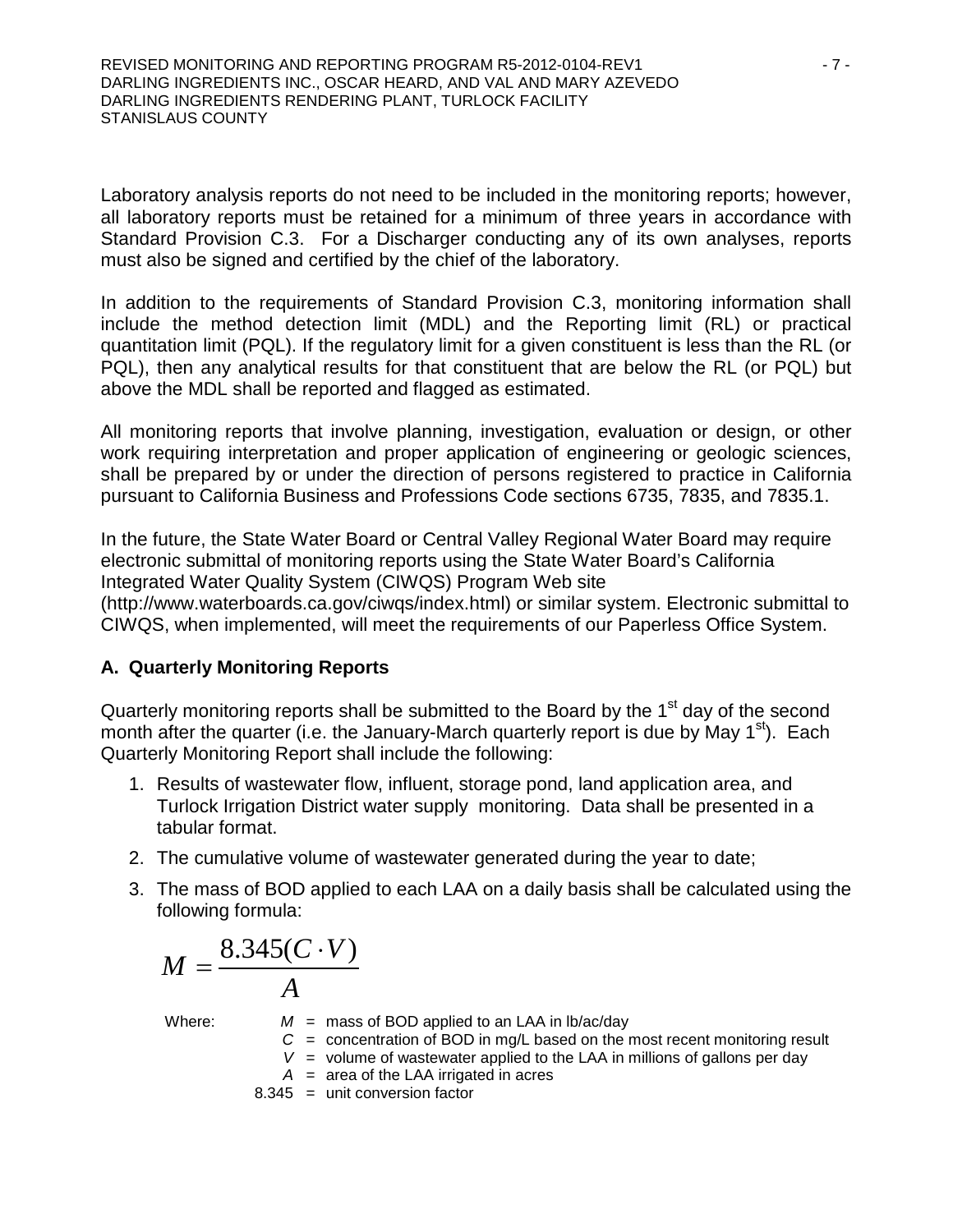REVISED MONITORING AND REPORTING PROGRAM R5-2012-0104-REV1  $-8$  -DARLING INGREDIENTS INC., OSCAR HEARD, AND VAL AND MARY AZEVEDO DARLING INGREDIENTS RENDERING PLANT, TURLOCK FACILITY STANISLAUS COUNTY

4. The mass of BOD applied to each LAA as an irrigation cycle average shall be calculated using the following formula:

$$
M = \frac{8.345(C \cdot V)}{A \cdot T}
$$

Where:  $M =$  mass of BOD applied to an LAA in lb/ac/day

- *C* = concentration of BOD in mg/L based on the most recent monitoring result
- $V =$  volume of wastewater applied to the LAA in millions of gallons per day
- *A* = area of the LAA irrigated in acres
- $T =$  cycle time (i.e., irrigation cycle length from start of irrigation to start of next irrigation event, in days)

8.345 = unit conversion factor

5. The cumulative mass of total nitrogen to date applied to each LAA shall be calculated using the following formula and compared to published crop demand for the crops actually grown:

$$
M = \sum_{i=1}^{12} \frac{(8.345(C_i \cdot V_i) + M_x)}{A}
$$

Where:  $M =$  mass of total nitrogen applied to an LAA in lb/ac/year

- $i =$  the number of the month (e.g., January = 1, February = 2, etc.)
- $C_i$  = monthly average concentration of total nitrogen for month *i* in mg/L
- $V_i$  = volume of wastewater applied to the LAA during calendar month *i* in million gallons
- *A* = area of the LAA irrigated in acres
- $M_x$  = nitrogen mass from other sources (e.g., fertilizer and compost) in pounds
- 8.345 = unit conversion factor
- 6. The cumulative mass of FDS applied to each LAA on an annual basis shall be calculated using the following formula:

$$
M = \sum_{i=1}^{12} \frac{8.345[(C_{P_i} \cdot V_{P_i}) + (C_{Si} \cdot V_{Si})]}{A}
$$

Where:  $M =$  mass of FDS applied to an LAA in lb/ac/year

- $i =$  the number of the month (e.g., January = 1, February = 2, etc.)
- $C_{pi}$  = monthly average FDS concentration from effluent wastewater applied to LAAs for calendar month i in mg/L
- $V_{pi}$  volume of effluent wastewater applied to LAAs during calendar month i in million gallons
- $C_{Si}$  = monthly average supplemental irrigation water FDS concentration for calendar month i in mg/L (considering each supplemental source separately)
- $V_{Si}$  = volume of supplemental irrigation water applied to LAAs during calendar month *i* in million gallons (considering each supplemental source separately)
- *A* = area of the LAA irrigated in acres
- 8.345 = unit conversion factor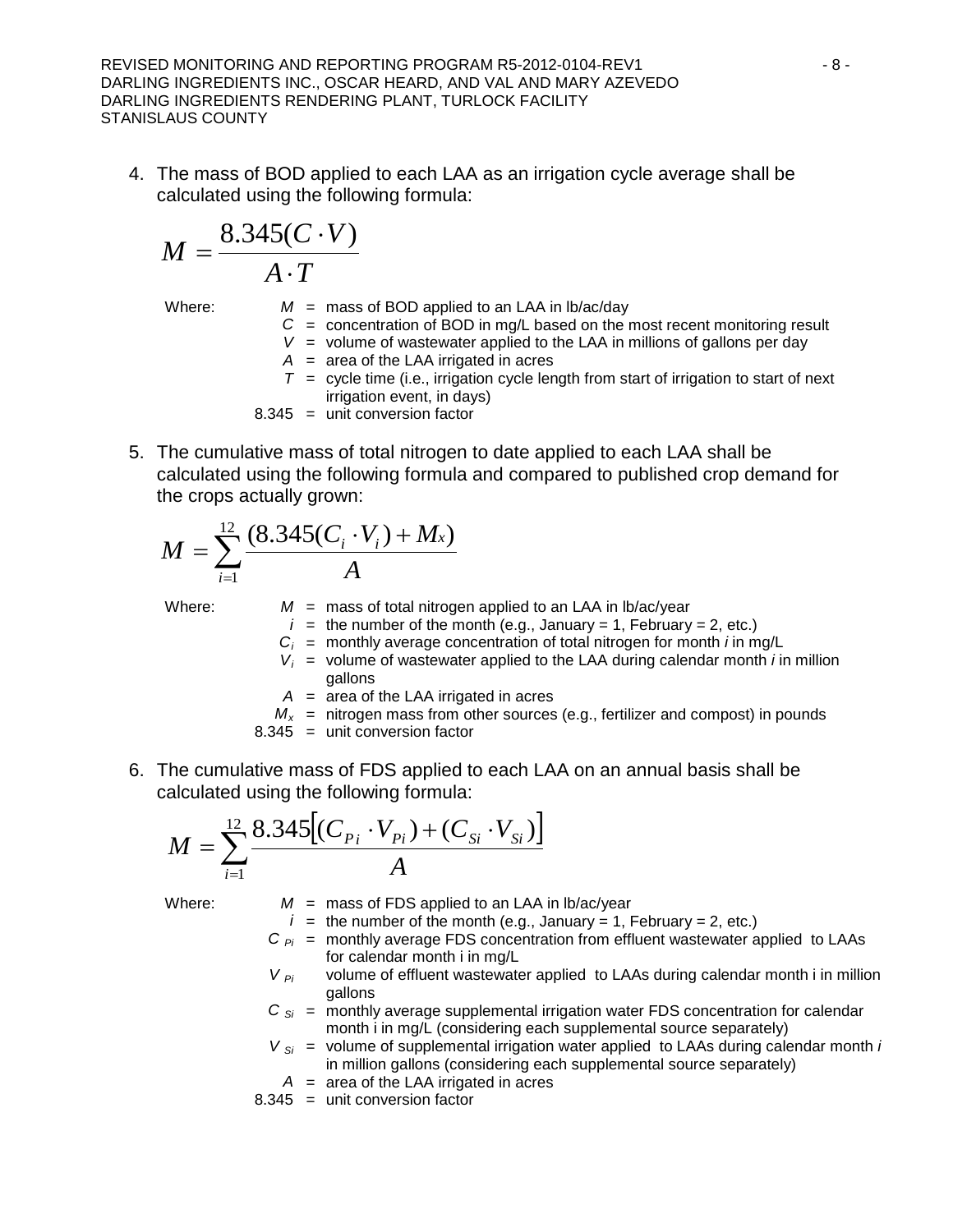REVISED MONITORING AND REPORTING PROGRAM R5-2012-0104-REV1  $-9 -$ DARLING INGREDIENTS INC., OSCAR HEARD, AND VAL AND MARY AZEVEDO DARLING INGREDIENTS RENDERING PLANT, TURLOCK FACILITY STANISLAUS COUNTY

7. Flow-weighted average annual FDS and chloride concentrations discharged to unlined ponds shall be calculated using the following formula:

$$
C = \frac{\sum_{i=1}^{12} C_i \times V_i}{\sum_{i=1}^{12} V_i}
$$

- Where:  $C_a$  = flow-weighted average annual FDS/chloride concentration in mg/L
	- $i =$  the number of the month (e.g., January = 1, February = 2, etc.)
	- $C_i$  = monthly average FDS/chloride concentration discharged to effluent storage ponds for calendar month i in mg/L
	- $V_i$  = volume of effluent wastewater discharged to effluent storage ponds during calendar month i in million gallons
- 8. A comparison of monitoring data to the requirements of the WDRs and an explanation of any violation of those requirements.
- 9. Copies of LAA inspection logs.
- 10.If requested by staff, copies of laboratory analytical report(s).
- 11.A calibration log verifying calibration of all hand-held monitoring instruments.

The **Second and Fourth Quarterly Monitoring Reports** will serve as the Semiannual Monitoring Reports. The Second and Fourth Quarterly Monitoring Reports for each calendar year shall include the following in addition to the items listed above.

- 1. Results of groundwater monitoring.
- 2. A narrative description of all preparatory, monitoring, sampling, and analytical testing activities for the groundwater monitoring. The narrative shall be sufficiently detailed to verify compliance with the WDRs, this MRP, and the Standard Provisions and Reporting Requirements. The narrative shall be supported by field logs for each well documenting depth to groundwater; parameters measured before, during, and after purging; method of purging; calculation of casing volume; and total volume of water purged.
- 3. Calculation of groundwater elevations, an assessment of groundwater flow direction and gradient on the date of measurement, comparison of previous flow direction and gradient data, and discussion of seasonal trends if any.
- 4. A narrative discussion of the analytical results for all groundwater locations monitored with reference to summary data tables, graphs, and appended analytical reports (as applicable).
- 5. Summary data tables of historical and current water table elevations and analytical results.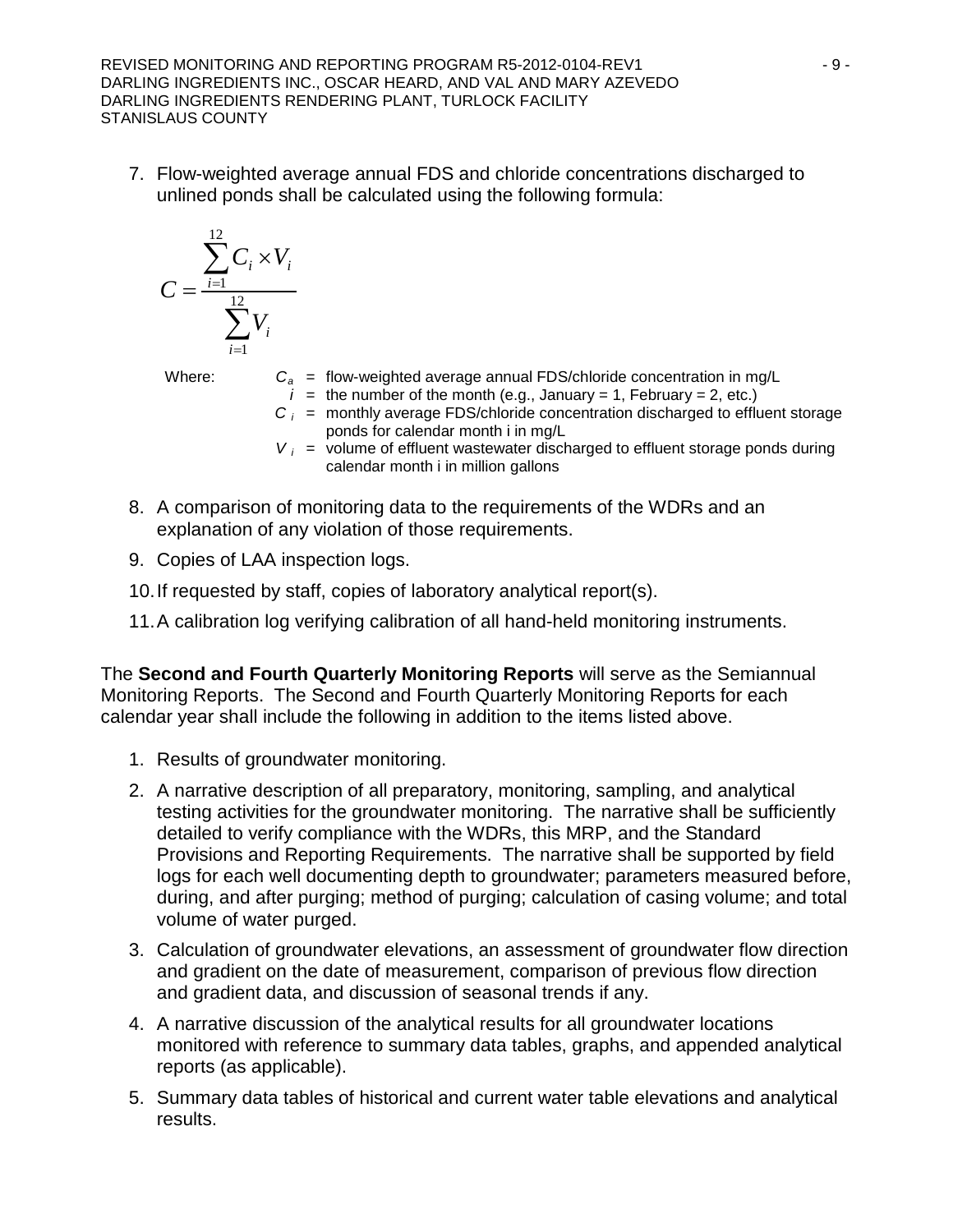- 6. A statistical evaluation of groundwater quality and compliance with the Groundwater Limitations of the WDRs in accordance with the approved *Groundwater Limitations Compliance Assessment Plan* submitted pursuant to Provision I.1.a of the WDRs. Statistical analyses shall be presented for the following constituents: total dissolved solids, chloride, nitrate nitrogen, arsenic, iron, and manganese.
- 7. A scaled map showing relevant structures and features of the facility, the locations of monitoring wells, surface water monitoring locations, and any other sampling stations, and groundwater elevation contours referenced to mean sea level datum.
- 8. Copies of laboratory analytical report(s) for groundwater monitoring.
- 9. The results of the annual monitoring for Turlock Irrigation District water and groundwater supply monitoring.
- 10.Tabular and graphical summaries of all data collected during the year.
- 11.Tabular summaries of monthly and annual totals for wastewater flows, treated wastewater used for irrigation (hydraulic loading in gallons/acre and inches), BOD loading (lbs/ac/yr), total nitrogen loading (lbs/ac/yr), and fixed dissolved solids loading (lbs/ac/yr).
- 12.A digital database (Microsoft Excel) containing historic effluent, water supply and groundwater monitoring data.
- 13.A comprehensive evaluation of the effectiveness of the past year's wastewater application operation in terms of odor control and groundwater protection, including consideration of application management practices (e.g., waste constituent and hydraulic loadings, application cycles, drying times, and cropping practices), and groundwater monitoring data.
- 14.A summary of the crops removed from each LAA and yields (tn/ac). The summary shall include planting and harvest dates and crop type.
- 15.Estimated flows for the next calendar year.
- 16.A discussion of compliance and the corrective actions taken, as well as any planned or proposed actions needed to bring the discharge into full compliance with the waste discharge requirements.
- 17.Summary of information on the disposal of wastewater treatment sludge, including the results from any sludge monitoring required by the disposal facility.
- 18.A discussion of any data gaps and potential deficiencies/redundancies in the monitoring system or reporting program.
- 19.Equipment maintenance and calibration records, as described in Standard Provision No. C.4.

A letter transmitting the self-monitoring reports shall accompany each report. The letter shall include a discussion of requirement violations found during the reporting period, and actions taken or planned for correcting noted violations, such as operation or facility modifications. If the Discharger has previously submitted a report describing corrective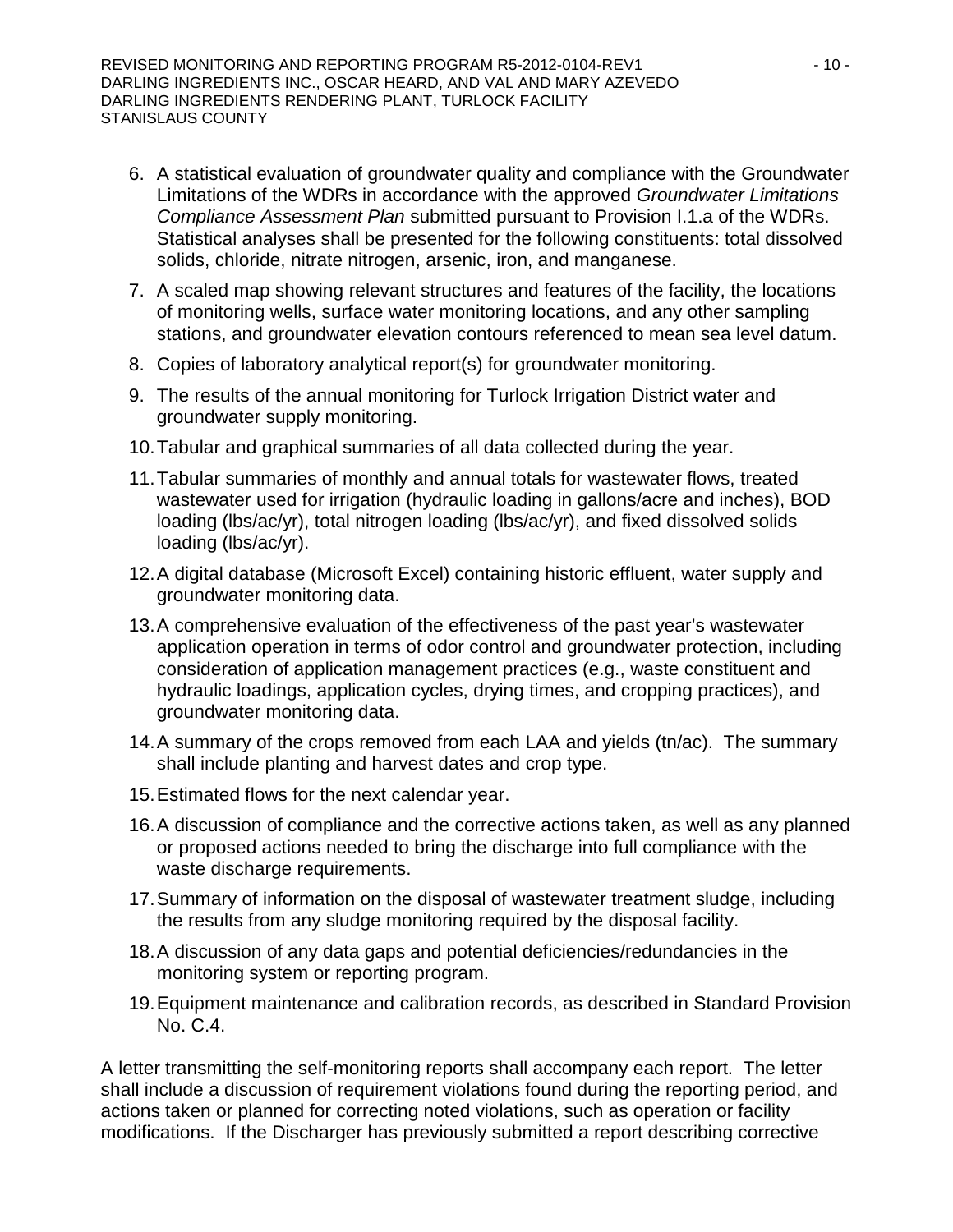REVISED MONITORING AND REPORTING PROGRAM R5-2012-0104-REV1 - 11 - 11 -DARLING INGREDIENTS INC., OSCAR HEARD, AND VAL AND MARY AZEVEDO DARLING INGREDIENTS RENDERING PLANT, TURLOCK FACILITY STANISLAUS COUNTY

actions and/or a time schedule for implementing the corrective actions, reference to the previous correspondence will be satisfactory. The transmittal letter shall contain a statement by the Discharger, or the Discharger's authorized agent, under penalty of perjury, that to the best of the signer's knowledge the report is true, accurate and complete, as described in the Standard Provisions General Reporting Requirements Section B.3.

The Discharger shall implement the above monitoring program as of the date of this Order.

Ordered by: PAMELA C. CREEDON, Executive Officer -Original signed by-

14 October 2016

(Date)